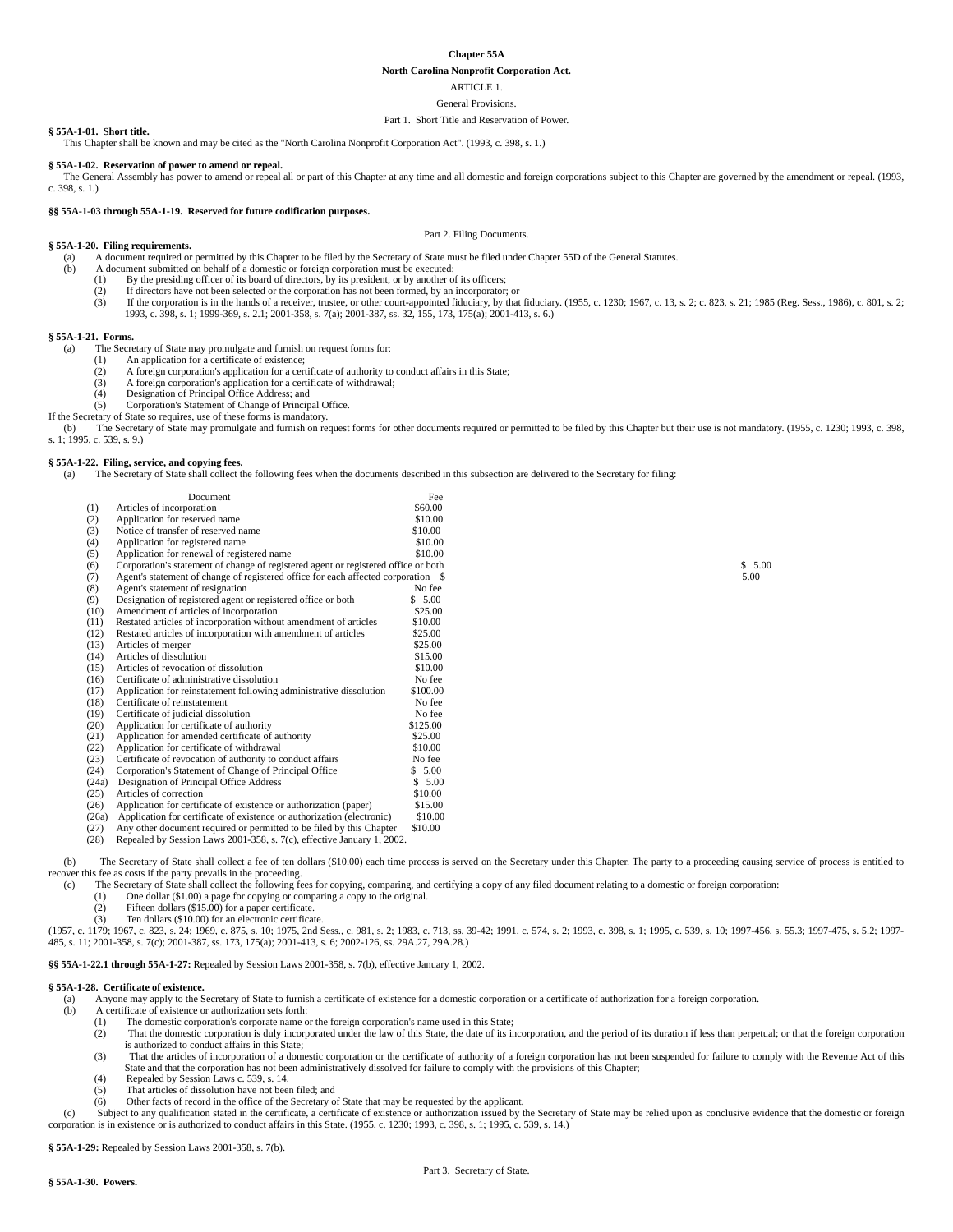The Secretary of State has the power reasonably necessary to perform the duties required of the Secretary of State by this Chapter. (1955, c. 1230; 1993, c. 398, s. 1.)

# **§ 55A-1-31. Interrogatories by Secretary of State.**

The Secretary of State may propound to any domestic or foreign corporation which the Secretary of State has reason to believe is subject to the provisions of this Chapter, and to any officer or director thereof, any written interrogatories as may be reasonably necessary and proper to enable the Secretary of State to ascertain whether the corporation is subject to the provisions of this Chapter or has complied the Secretar with all the provisions of this Chapter applicable to it. The interrogatories shall be answered within 30 days after the mailing thereof, or within such additional time as shall be fixed by the Secretary of State, and the answers thereto shall be full and complete and shall be made in writing and under oath. If the interrogatories are directed to an individual, they shall be answered by the individual, and if directed to a corporation, they shall be answered by the presiding officer of the board of directors, the president, or by another officer of the corporation. The Secretary of State shall certify to the Attorney General, for such action as the Attorney General may deem appropriate, all interrogatories and answers thereto which disclose a violation of any of the provisions of this Chapter, requiring or permitting action by the Attorney General. (1955, c. 1230; 1993, c. 398, s. 1.)

§ 55A-1-32. Penalties imposed upon corporations, officers, and directors for failure to answer interrogatories.<br>(a) The knowing failure or refusal of a domestic or foreign corporation to answer truthfully and fully, within accordance with the provisions of this Chapter shall constitute grounds for administrative dissolution under G.S. 55A-14-20 or for revocation under G.S. 55A-15-30, as the case may be.

Each officer and director of a domestic or foreign corporation who knowingly fails or refuses, within the time prescribed by this Chapter, to answer truthfully and fully interrogatories propounded to him by the Secretary of State in accordance with the provisions of this Chapter shall be guilty of a Class 1 misdemeanor. (1955, c. 1230; 1993, c. 398, s. 1; 1994, Ex. Sess., c. 14, s. 37.)

#### **§ 55A-1-33. Information disclosed by interrogatories.**

Interrogatories propounded by the Secretary of State and the answers thereto shall not be open to public inspection nor shall the Secretary of State disclose any facts or information obtained therefrom except when the Secretary of State's official duty requires disclosure to be made public or when the interrogatories or the answers thereto are required for evidence in any criminal proceeding or in any other action or proceeding by this State. (1993, c. 398, s. 1.)

# **§§ 55A-1-34 through 55A-1-39. Reserved for future codification purposes.**

Part 4. Definitions.

# **§ 55A-1-40. Chapter definitions.**

In this Chapter unless otherwise specifically provided:<br>(1) TArticles of incorporation" include ame

- "Articles of incorporation" include amended and restated articles of incorporation and articles of merger. (2) "Board" or "board of directors" means the group of natural persons vested by the corporation with the management of its affairs whether or not the group is designated as directors in the articles of incorporation or bylaws.
- 
- (2a) "Business corporation" or "domestic business corporation" means a corporation as defined in G.S. 55-1-40. "Bylaws" means the rules (other than the articles) adopted pursuant to this Chapter for the regulation or management of the affairs of the corporation irrespective of the name or names by which the rules are designated.
- (4) "Charitable or religious corporation" means any corporation that is exempt under section 501(c)(3) of the Internal Revenue Code of 1986 or any successor section, or that is organized exclusively for one or more of the purposes specified in section 501(c)(3) of the Internal Revenue Code of 1986 or any successor section and that upon dissolution shall distribute its assets to a<br>charitable or religious co
- (4a) "Conspicuous" means so written that a reasonable person against whom the writing is to operate should have noticed it. For example, printing in italics or boldface or contrasting color, or typing in capitals or underlined, is conspicuous.
- (5) "Corporation" or "domestic corporation" means a nonprofit corporation subject to the provisions of this Chapter, except a foreign corporation.
- (6) "Delegates" means those persons elected or appointed to vote in a representative assembly for the election of a director or directors or on other matters.<br>(7) "Deliver" includes mail.
- $(7)$  "Deliver" includes mail.<br> $(8)$  "Distribution" means a
- "Distribution" means a direct or indirect transfer of money or other property or incurrence of indebtedness by a corporation to or for the benefit of its members, directors, or officers, or of for the benefit of transferees in liquidation under Article 14 of this Chapter (other than creditors).
- (8a) "Domestic limited liability company" has the same meaning as the term "LLC" in G.S. 57D-1-03.
- (8b) "Domestic limited partnership" has the same meaning as in G.S. 59-102.<br>(9) "Effective date of notice" is defined in G.S. 55A-1-41.
- (9) "Effective date of notice" is defined in G.S. 55A-1-41.<br>(9a) "Electronic" has the same meaning as in G.S. 66-312.
- "Electronic" has the same meaning as in G.S. 66-312.
- 
- (9b) "Electronic record" has the same meaning as in G.S. 66-312.<br>(9c) "Electronic signature" has the same meaning as in G.S. 66-31<br>(10) "Entity" includes: "Electronic signature" has the same meaning as in G.S. 66-312.
	- "Entity" includes:
		- a. Any domestic or foreign:<br>1 Corporation: busi
			- Corporation; business corporation; professional corporation;
			- 2. Limited liability company;
				- 3. Profit and nonprofit unincorporated association, chapter or other organizational unit; and 4. Business trust, estate, partnership, trust;
				-
		- b. Two or more persons having a joint or common economic interest; and
- The United States, and any state and foreign government.
- (10a) "Foreign business corporation" means a foreign corporation as defined in G.S. 55-1-40.
- (11) "Foreign corporation" means a corporation (with or without capital stock) organized under a law other than the law of this State for purposes for which a corporation might be organized under this Chapter.
- (11a) "Foreign limited liability company" has the same meaning as the term "foreign LLC" in G.S. 57D-1-03.
- (11b) "Foreign limited partnership" has the same meaning as in G.S. 59-102.
- (12) "Governmental subdivision" includes authority, county, district, and municipality.
- $(13)$  "Includes" denotes a partial definition.<br> $(14)$  "Individual" denotes a natural person l
- (14) "Individual" denotes a natural person legally competent to act and also includes the estate of an incompetent or deceased individual.
- "Means" denotes an exhaustive definition. (16) "Member" means a person who is, by the articles of incorporation or bylaws of the corporation, either (i) specifically designated as a member or (ii) included in a category of persons
- specifically designated as members. A person is not a member solely by reason of having voting rights or other rights associated with membership.<br>(17) "Nonprofit corporation" means a corporation intended to have no income by Article 13 of this Chapter, and includes all associations without capital stock formed under Subchapter V of Chapter 54 of the General Statutes or under any act or acts replaced thereby.
- (18) "Notice" includes demand and is defined in G.S. 55A-1-41.
- (19) "Person" includes individual and entity.
- (20) "Principal office" means the office (in or out of this State) where the principal offices of a domestic or foreign corporation are located, as most recently designated by the domestic or foreign corporation in its articles of incorporation, a Designation of Principal Office Address form, a Corporation's Statement of Change of Principal Office Address form, or in the case of a foreign corporation, its application for a certificate of authority.
- (21) "Proceeding" includes civil suit and criminal, administrative, and investigatory action.
- 
- (22) "Record date" means the date established under Article 7 of this Chapter on which a corporation determines the identity of its members for the purposes of this Chapter.<br>(23) "Secretary" means the corporate officer to and of the members and for authenticating records of the corporation.
- (24) "State," when referring to a part of the United States, includes a state and commonwealth (and their agencies and governmental subdivisions) and a territory, and insular possession (and their agencies and governmental subdivisions) of the United States.
- (24a) "Unincorporated entity" means a domestic or foreign limited liability company, a domestic or foreign limited partnership, a registered limited liability partnership or foreign limited liability partnership as defined in G.S. 59-32, or any other partnership as defined in G.S. 59-36, whether or not formed under the laws of this State.
- (25) "United States" includes district, authority, bureau, commission, department, and any other agency of the United States. (26) "Vote" includes authorization by written ballot and written consent, including electronic ballot and electronic consent. (1955, c. 1230; 1959, c. 1161, s. 4; 1985 (Reg. Sess., 1986), c. 801, s. 1; 1995, c. 599, s. 15;

# **§ 55A-1-41. Notice.**

(a) Notice under this Chapter shall be in writing unless oral notice is authorized in the corporation's articles of incorporation or bylaws and written notice is not specifically required by this Chapter.

(b) Notice may be communicated in person; by electronic means; or by mail or private carrier. If these forms of personal notice are impracticable as to one or more persons, notice may be communicated to such persons by publishing notice in a newspaper, or by radio, television, or other form of public broadcast communication, in the county where the corporation has its principal place of business in the State, or if it has no principal place of business in the State, the county where it has its registered office.<br>(c) Written notice by a domestic or foreign corporation to its member is effective when d

Written notice by a domestic or foreign corporation to its member is effective when deposited in the United States mail with postage thereon prepaid and correctly addressed to the member's address shown in the corporation's current record of members. To the extent the corporation pursuant to G.S. 55A-1-70 and the member have agreed, notice by a domestic corporation to its member in the form of an electronic record sent by electronic means is effective when it is sent as provided in G.S. 66-325. A member may terminate any such agreement at any time on a prospective basis effective upon written notice of termination to the corporation or upon such later date as may be specified in the notice.<br>(d) Written notice to a domestic or foreign corporation (authorized to conduct a

Written notice to a domestic or foreign corporation (authorized to conduct affairs in this State) may be addressed to its registered agent at its registered office or to the corporation or its secretary at its principal office shown in its articles of incorporation, the Designation of Principal Office Address form, or any Corporation's Statement of Change of Principal Office Address form filed with the Secretary of State.

(e) Except as provided in subsection (c) of this section, written notice is effective at the earliest of the following: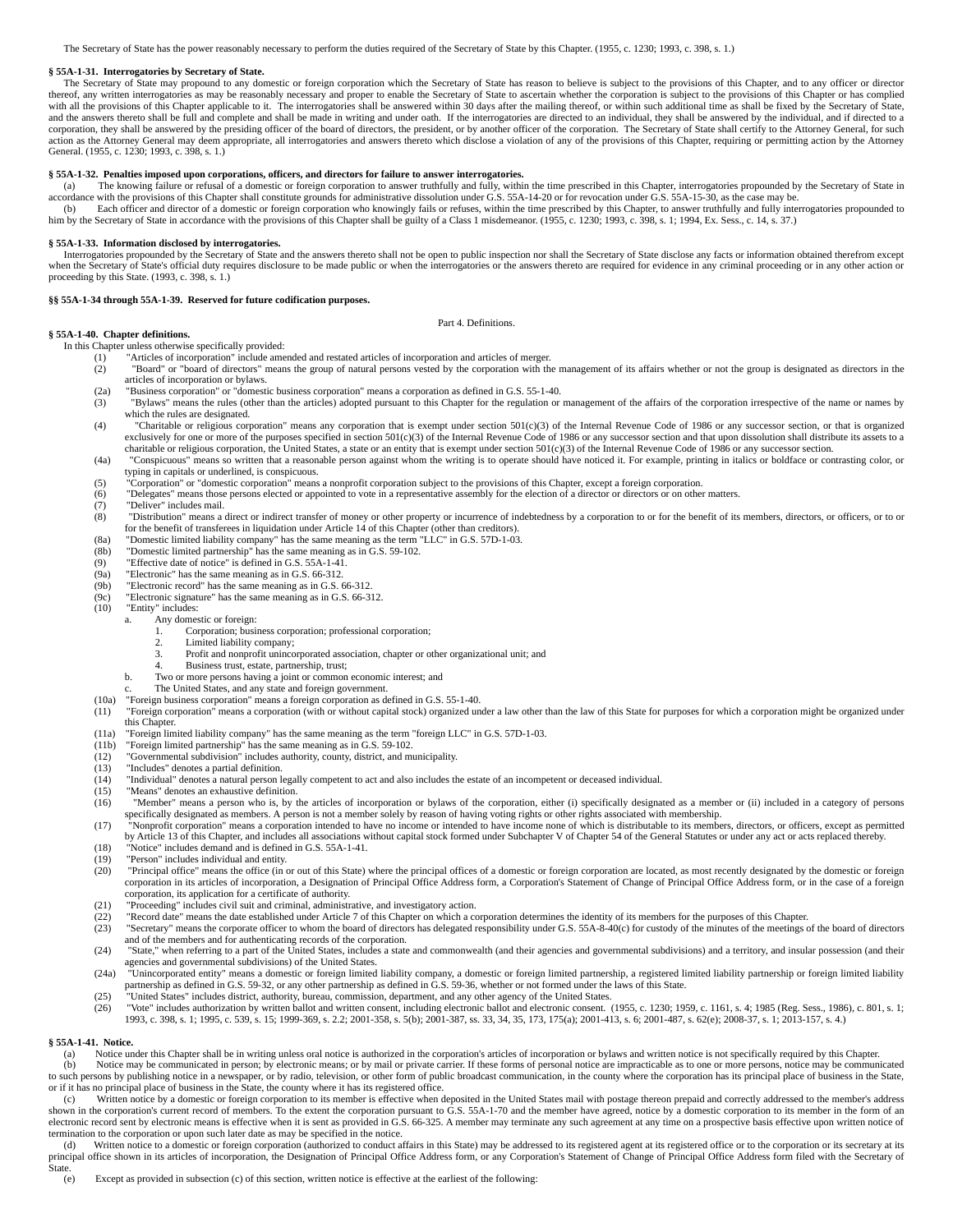- (1) When received;
- Five days after its deposit in the United States mail, as evidenced by the postmark or otherwise, if mailed with at least first-class postage thereon prepaid and correctly addressed;<br>
(3) On the date shown on the return re
- 
- (3) On the date shown on the return receipt, if sent by registered or certified mail, return receipt requested, and the receipt is signed by or on behalf of the addressee;<br>(4) If mailed with less than first-class postage, addressed;
	- (5) When delivered to the member's address shown in the corporation's current list of members.

In the case of notice in the form of an electronic record sent by electronic means, the time of receipt shall be determined as provided in G.S. 66-325.<br>(f) Written notice is correctly addressed to a member of a domestic or who are residents of the same household and who have the same address, the corporation's bylaws may provide that a single notice may be given to such members jointly.

(g) Oral notice is effective when actually communicated to the person entitled to oral notice.

(h) If this Chapter prescribes notice requirements for particular circumstances, those requirements govern. If articles of incorporation or bylaws prescribe notice requirements not inconsistent with this

section or other provisions of this Chapter, those requirements govern.<br>(i) Written notice need not be provided in a separate document and may be included as part of a newsletter, magazine, or other publication regularly s notice. (1993, c. 398, s. 1; 1995, c. 539, s. 16; 2008-37, s. 2.)

# **§§ 55A-1-42 through 55A-1-49. Reserved for future codification purposes.**

# Part 5. Private Foundations.

Except where otherwise determined by a court of competent jurisdiction, a corporation that is a private foundation as defined in section 509(a) of the Internal Revenue Code of 1986:

- (1) Shall distribute such amounts for each taxable year at such time and in such manner as not to subject the corporation to tax under section 4942 of the Code.<br>(2) Shall not engage in any act of self-dealing as defined in
	-
	- (3) Shall not retain any excess business holdings as defined in section 4943(c) of the Code.
	- (4) Shall not make any investments in such manner as to subject the corporation to tax under section 4944 of the Code.
	- $(5)$  Shall not make any taxable expenditures as defined in section 4945 $(d)$  of the Code.

All references in this section to sections of the Code shall be to sections of the Internal Revenue Code of 1986 as amended from time to time, or to corresponding provisions of subsequent internal revenue laws of the Unite 1.)

#### **§§ 55A-1-51 through 55A-1-59. Reserved for future codification purposes.**

### Part 6. Judicial Relief.

**§ 55A-1-60. Judicial relief.**

**§ 55A-1-50. Private Foundations.**

(a) If for any reason it is impracticable for any corporation to call or conduct a meeting of its members, delegates, or directors, or otherwise obtain their consent, in the manner prescribed by its articles of incorporation, bylaws, or this Chapter, then upon petition of a director, officer, delegate, member, or the Attorney General, the superior court may order that such a meeting be held or that a written ballot or other<br>metho

(b) The court shall, in an order issued pursuant to this section, provide for a method of notice reasonably designed to give actual notice o all such persons who would be entitled to notice of a meeting held pursuant to the articles of incorporation, bylaws, and this Chapter, and notice given in this manner shall be effective whether or not it results in actual notice to all such persons or conforms to the notice requirements that would otherwise apply. Notice shall be given in this manner to all persons determined by the court to be members or directors.

(c) The order issued pursuant to this section may, to the extent the court finds it reasonably required under the circumstances, dispense with any requirement relating to the holding of or voting at the number or percentag this Chapter.

(d) Whenever practical any order issued pursuant to this section shall limit the subject matter of meetings or other forms of consent authorized to items, including amendments to the articles of incorporation or bylaws, the resolution of which will or may enable the corporation to continue managing its affairs without further resort to this section; provided, however, that an order under this section may also authorize the obtaining of whatever votes and approvals are necessary for the dissolution, merger, or sale of assets.<br>(e) Any meeting or other method of obtaining the vote of members, delegates, or directors conducted

is for all purposes a valid meeting or vote, as the case may be, and shall have the same force and effect as if it complied with every requirement imposed by the articles of incorporation, bylaws, and this Chapter. (1993, c. 398, s. 1.)

# Part 7. Miscellaneous.

For purposes of applying Article 40 of Chapter 66 of the General Statutes to transactions under this Chapter, a corporation may agree to conduct a transaction by electronic means through provision in its articles of incorporation or bylaws or by action of its board of directors. (2008-37, s. 3.)

# Article 2.

# Organization.

# **§ 55A-2-01. Incorporators.**

One or more persons may act as the incorporator or incorporators of a corporation by delivering articles of incorporation to the Secretary of State for filing. (1955, c. 1230; 1969, c. 875, s. 1; 1971, c. 1231, s.  $1:1993, c.398, s. 1.$ 

# **§ 55A-2-02. Articles of incorporation.**

**§ 55A-1-70. Electronic transactions.**

The articles of incorporation shall set forth:<br>(1)  $\overline{a}$  A corporate name for the corporation

- A corporate name for the corporation that satisfies the requirements of G.S. 55D-20 and G.S. 55D-21;
- (2) If the corporation is a charitable or religious corporation, a statement to that effect if it was incorporated on or after the effective date of this Chapter;
- (3) The street address, and the mailing address if different from the street address, of the corporation's initial registered office, the county in which the initial registered office is located, and the name of the corporation's initial registered agent at that address;
- (4) The name and address of each incorporator;
- (5) Whether or not the corporation will have members;
- (6) Provisions not inconsistent with law regarding the distribution of assets on dissolution; and
- (7) The street address, and the mailing address, if different from the street address, of the principal office, and the county in which the principal office is located.
- (b) The articles of incorporation may set forth any provision that under this Chapter is required or permitted to be set forth in the bylaws, and may also set forth:<br>(1) The purpose or purposes for which the corporation is
	- The purpose or purposes for which the corporation is organized, which may be, either alone or in combination with other purposes, the transaction of any lawful activity; (2) The names and addresses of the individuals who are to serve as the initial directors;
	- (3) Provisions not inconsistent with law regarding:
		-
		- a. Managing and regulating the affairs of the corporation; b. Defining, limiting, and regulating the powers of the corporation, its board of directors, and members (or any class of members); and
		- The characteristics, qualifications, rights, limitations, and obligations attaching to each or any class of members;
	- (4) A provision limiting or eliminating the personal liability of any director for monetary damages arising out of an action whether by or in the right of the corporation or otherwise for breach of any duty as a director. interests of the corporation, (ii) any liability under G.S. 55A-8-32 or G.S. 55A-8-33, (iii) any transaction from which the director derived an improper personal financial benefit, or (iv) acts or omissions occurring prior to the date the provision became effective. As used herein, the term "improper personal financial benefit" does not include a director's reasonable compensation or other reasonable incidental benefit for or on account of his service as a director, trustee, officer, employee, independent contractor, attorney, or consultant of the corporation. A provision permitted by this Chapter in the articles of incorporation, bylaws, or a contract or resolution indemnifying or agreeing to indemnify a director against personal liability shall be fully effective
- whether or not there is a provision in the articles of incorporation limiting or eliminating personal liability.<br>(c) The articles of incorporation need not set forth any of the corporate powers enumerated in this Chapter. 1993, c. 398, s. 1; 1995, c. 539, s. 17; 2001-358, s. 20; 2001-387, ss. 173, 175(a); 2001-413, s. 6.)

#### **§ 55A-2-03. Incorporation.**

(a) Unless a delayed effective date is specified, the corporate existence begins when the articles of incorporation are filed.<br>(b) The Secretary of State's filing of the articles of incorporation is conclusive proof that t

The Secretary of State's filing of the articles of incorporation is conclusive proof that the incorporators satisfied all conditions precedent to incorporation except in a proceeding by the State to cancel or revoke the incorporation or involuntarily dissolve the corporation. (1955, c. 1230; 1967, c. 13, s. 4; 1993, c. 398, s. 1.)

# **§ 55A-2-04. Reserved for future codification purposes.**

# **§ 55A-2-05. Organization of corporation.**

- (a) After incorporation:<br>(1) If initial dire
	- If initial directors are named in the articles of incorporation, the initial directors shall hold an organizational meeting at the call of a majority of the directors to complete the organization of the corporation by appointing officers, adopting bylaws, and conducting any other business brought before the meeting.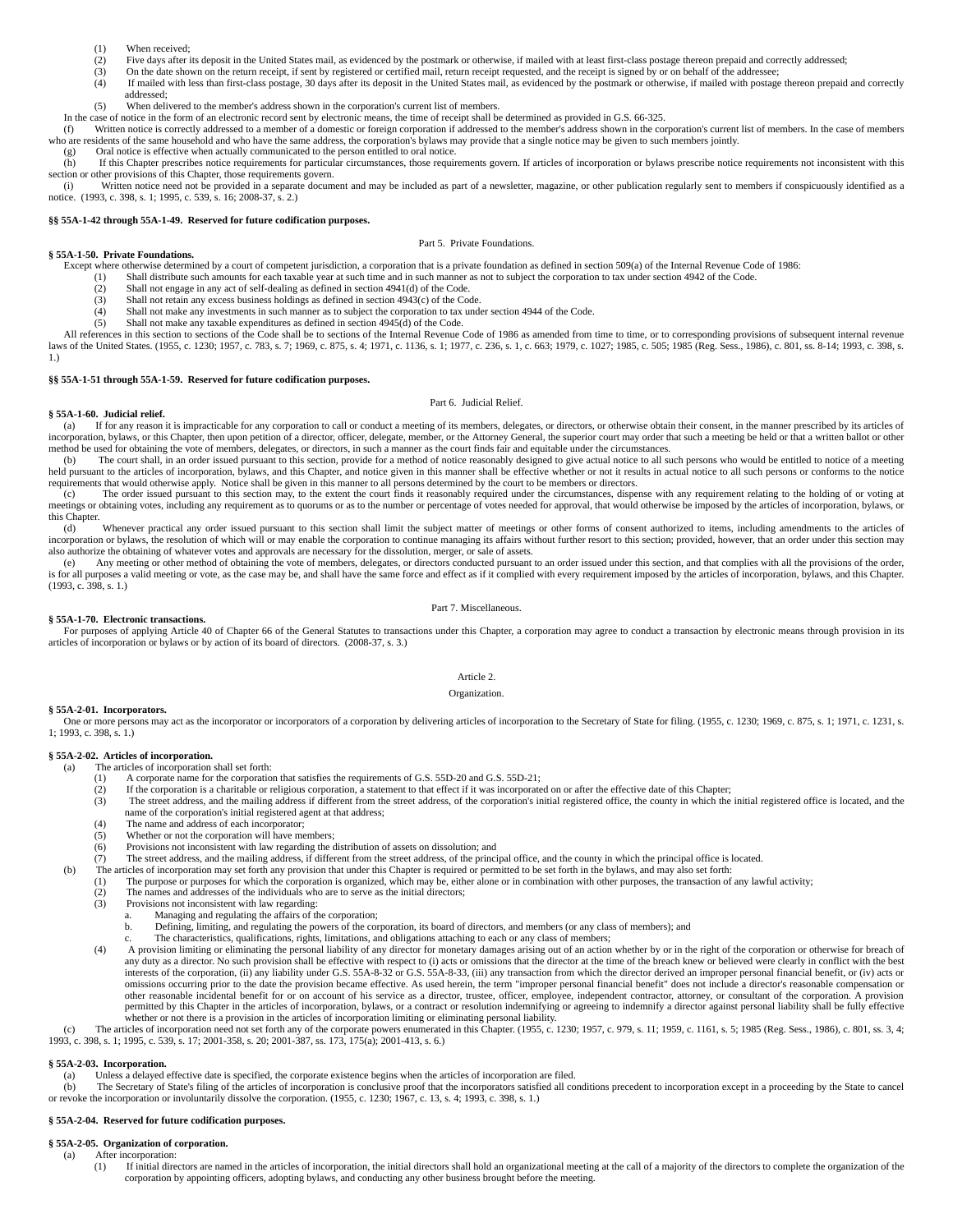(2) If initial directors are not named in the articles of incorporation, the incorporator or incorporators shall hold an organizational meeting at the call of a majority of the incorporators (i) to elect directors and complete the organization of the corporation, or (ii) to elect a board of directors who shall complete the organization of the corporation.

(b) Action required or permitted by this Chapter to be taken by incorporators at an organizational meeting may be taken without a meeting if the action taken is evidenced by one or more written consents describing the acti (c) An organizational meeting may be held in or out of this State. (1955, c. 1230; 1969, c. 875, s. 2; 1985 (Reg. Sess., 1986), c. 801, s. 6; 1993, c. 398, s. 1.)

# **§ 55A-2-06. Bylaws.**

- (a) The incorporators or board of directors of a corporation shall adopt initial bylaws for the corporation.<br>(b) The bylaws may contain any provision for regulating and managing the affairs of the corporation that
- The bylaws may contain any provision for regulating and managing the affairs of the corporation that is not inconsistent with law or the articles of incorporation. (1955, c. 1230; 1993, c. 398, s. 1.)

## **§ 55A-2-07. Emergency bylaws.**

(a) Unless the articles of incorporation provide otherwise, the board of directors of a corporation may adopt, amend, or repeal bylaws to be effective only in an emergency defined in subsection (d) of this section. The eme

- (1) Procedures for calling a meeting of the board of directors;
	- (2) Quorum requirements for the meeting; and
	- (3) Designation of additional or substitute directors.
- 
- (b) All provisions of the regular bylaws consistent with the emergency bylaws remain effective during the emergency. The emergency bylaws are not effective after the emergency ends.<br>(c) Corporate action taken in good faith liability on a corporate director, officer, employee, or agent.
- (d) An emergency exists for purposes of this section if a quorum of the corporation's directors cannot readily be assembled because of some catastrophic event. (1993, c. 398, s. 1.)

#### Article 3.

#### Purposes and Powers.

#### **§ 55A-3-01. Purposes.**

(a) Every corporation incorporated under this Chapter has the purpose of engaging in any lawful activity unless a more limited purpose is set forth in its articles of incorporation.<br>(b) A corporation engaging in an activit

A corporation engaging in an activity that is subject to regulation under another statute of this State may incorporate under this Chapter only if permitted by, and subject to all limitations of, the other statute. (1955, c. 1230; 1993, c. 398, s. 1.)

# **§ 55A-3-02. General powers.**

- Unless its articles of incorporation or this Chapter provides otherwise, every corporation has perpetual duration and succession in its corporate name and has the same powers as an individual to do all things necessary or convenient to carry out its affairs, including without limitation, power:
	- (1) To sue and be sued, complain and defend in its corporate name;
	- (2) To have a corporate seal, which may be altered at will, and to use it, or a facsimile of it, by impressing or affixing it or in any other manner reproducing it;<br>(3) To make and amend bylaws not inconsistent with its ar
	-
	- (4) To purchase, receive, lease, or otherwise acquire, and own, hold, improve, use, and otherwise deal with, real or personal property, or any legal or equitable interest in property, wherever located;
	- (5) To sell, convey, mortgage, pledge, lease, exchange, and otherwise dispose of all or any part of its property;
	- (6) To purchase, receive, subscribe for, or otherwise acquire; own, hold, vote, use, sell, mortgage, lend, pledge, or otherwise dispose of; and deal in and with shares or other interests in, or obligations of, any other entity;
	- (7) To make contracts and guarantees, incur liabilities, borrow money, issue its notes, bonds, and other obligations, and secure any of its obligations by mortgage or pledge of any of its property, franchises, or income:
	- (8) To lend money, invest and reinvest its funds, and receive and hold real and personal property as security for repayment, except as limited by G.S. 55A-8-32;<br>(9) To be a promoter, partner, member, associate or manager o
	-
	- (10) To conduct its affairs, locate offices, and exercise the powers granted by this Chapter within or without this State;
	- (11) To elect or appoint directors, officers, employees, and agents of the corporation, define their duties, and fix their compensation;
	- (12) To pay pensions and establish pension plans, pension trusts, and other benefit and incentive plans for any or all of its current or former directors, officers, employees, and agents; (13) To make donations for the public welfare or for charitable, religious, cultural, scientific, or educational purposes, and to make payments or donations not inconsistent with law for other purposes that further the corporate interest;
	- (14) To impose dues, assessments, admission and transfer fees upon its members;
	- (15) To establish conditions for admission of members, admit members and issue memberships;
	- (16) To carry on a business;
	- (17) To procure insurance for its benefit on the life or physical or mental ability of any director, officer or employee and, in the case of a charitable or religious corporation, any sponsor, contributor, pledgor, student or former student whose death or disability might cause financial loss to the corporation, and for these purposes the corporation is deemed to have an insurable interest in each such person; and to procure insurance for its benefit on the life or physical or mental ability of any other person in whom it has an insurable interest;
	- (18) To engage in any lawful activity that will aid governmental policy;<br>(19) To do all things necessary or convenient, not inconsistent with law.
	- To do all things necessary or convenient, not inconsistent with law, to further the activities and affairs of the corporation.
- (b) It shall not be necessary to set forth in the articles of incorporation any of the powers enumerated in this section. (1955, c. 1230; 1957, c. 783, s. 7; 1969, c. 875, s. 4; 1971, c. 1136, s. 1; 1977, c. 236, s. 1, c. 663; 1979, c. 1027; 1985, c. 505; 1985 (Reg. Sess., 1986), c. 801, ss. 8-14; 1993, c. 398, s. 1.)

# **§ 55A-3-03. Emergency powers.**

- (a) In anticipation of or during an emergency defined in subsection (d) of this section, the board of directors of a corporation may:<br>(1) Modify lines of succession to accommodate the incapacity of any director, officer, e
	- (1) Modify lines of succession to accommodate the incapacity of any director, officer, employee, or agent; and<br>(2) Relocate the principal office, designate alternative principal offices or regional offices, or authorize th
	- Relocate the principal office, designate alternative principal offices or regional offices, or authorize the officers to do so.
- (b) During an emergency defined in subsection (d) of this section, unless emergency bylaws provide otherwise:
	- (1) Notice of a meeting of the board of directors need be given only to those directors it is practicable to reach and may be given in any practicable manner, including by publication and radio; and
	- (2) One or more officers of the corporation present at a meeting of the board of directors may be deemed to be directors for the meeting, in order of rank and within the same rank in order of seniority, as necessary to achieve a quorum.

(c) Corporate action taken in good faith during an emergency under this section, to further the ordinary affairs of the corporation, binds the corporation and the fact that the action is taken pursuant to this section shall not be used to impose liability on a corporate director, officer, employee, or agent.<br>(d) An emergency exists for purposes of this section if a quorum of the corporation's dir

An emergency exists for purposes of this section if a quorum of the corporation's directors cannot readily be assembled because of some catastrophic event. (1993, c. 398, s. 1.)

#### **§ 55A-3-04. Ultra vires.**

- (a) Except as provided in subsection (b) of this section, the validity of corporate action shall not be challenged on the ground that the corporation lacks or lacked power to act.<br>(b) A corporation's power to act may be ch
	- A corporation's power to act may be challenged:<br>(1) In a proceeding by a member or a directo
		- (1) In a proceeding by a member or a director against the corporation to enjoin the act;<br>(2) In a proceeding by the corporation, directly, derivatively, or through a receiver, trust
		- In a proceeding by the corporation, directly, derivatively, or through a receiver, trustee, or other legal representative, against an incumbent or former director, officer, employee, or agent of the corporation; or
		- (3) In a proceeding by the Attorney General under G.S. 55A-14-30.

(c) In a proceeding by a member or a director under subdivision (b)(1) of this section to enjoin an unauthorized corporate act, the court may enjoin or set aside the act, if equitable and if all affected persons are parties to the proceeding, and may award damages for loss (other than anticipated profits) suffered by the corporation or another party because of enjoining the unauthorized act. (1955, c. 1230; 1993, c. 398, s. 1.)

# **§ 55A-3-05. Exercise of corporate franchises not granted.**

The Attorney General may upon the Attorney General's own information or upon complaint of a private party bring an action in the name of the State to restrain any person from exercising corporate franchises not granted. (1985 (Reg. Sess., 1986), c. 801, s. 5; 1993, c. 398, s. 1.)

#### **§ 55A-3-06. Special powers; public parks and drives and certain recreational corporations.**

Any corporation heretofore or hereafter formed for the purpose of creating and maintaining public parks and drives shall have full power and authority to lay out, manage, and control parks and drives within the State, under any rules and regulations as the corporation may prescribe and shall have power to purchase and hold property and take gifts or donations for such purpose. It may hold property and exercise such powers and trust for any town, city, township, or county, in connection with which the parks and drives shall be maintained. Any city, town, township, or county, holding such property, may vest and transfer the same to any such corporation for the purpose of controlling and maintaining the same as public parks and drives under any regulations and subject to any conditions as may be determined upon by the city, town, township, or county. All such lands as the corporation may acquire shall be held in trust as public parks and drives, and shall be held open to the public under any rules, laws, and regulations as the corporation may adopt through its board of directors, and it shall have power and authority to make and adopt all laws and regulations as it may determine upon for the reasonable management of such parks and drives. The terms "public parks and drives" as used in this section shall be construed so as to include playgrounds, recreational centers, and other recreational activities and facilities which may be provided and established under the sponsorship of any county, city, town, township, or school district in North Carolina and constructed or established with the assistance of the government of the United States or any agency thereof. (1955, c. 1230; 1973, c. 695, s. 9; 1993, c. 398, s. 1.)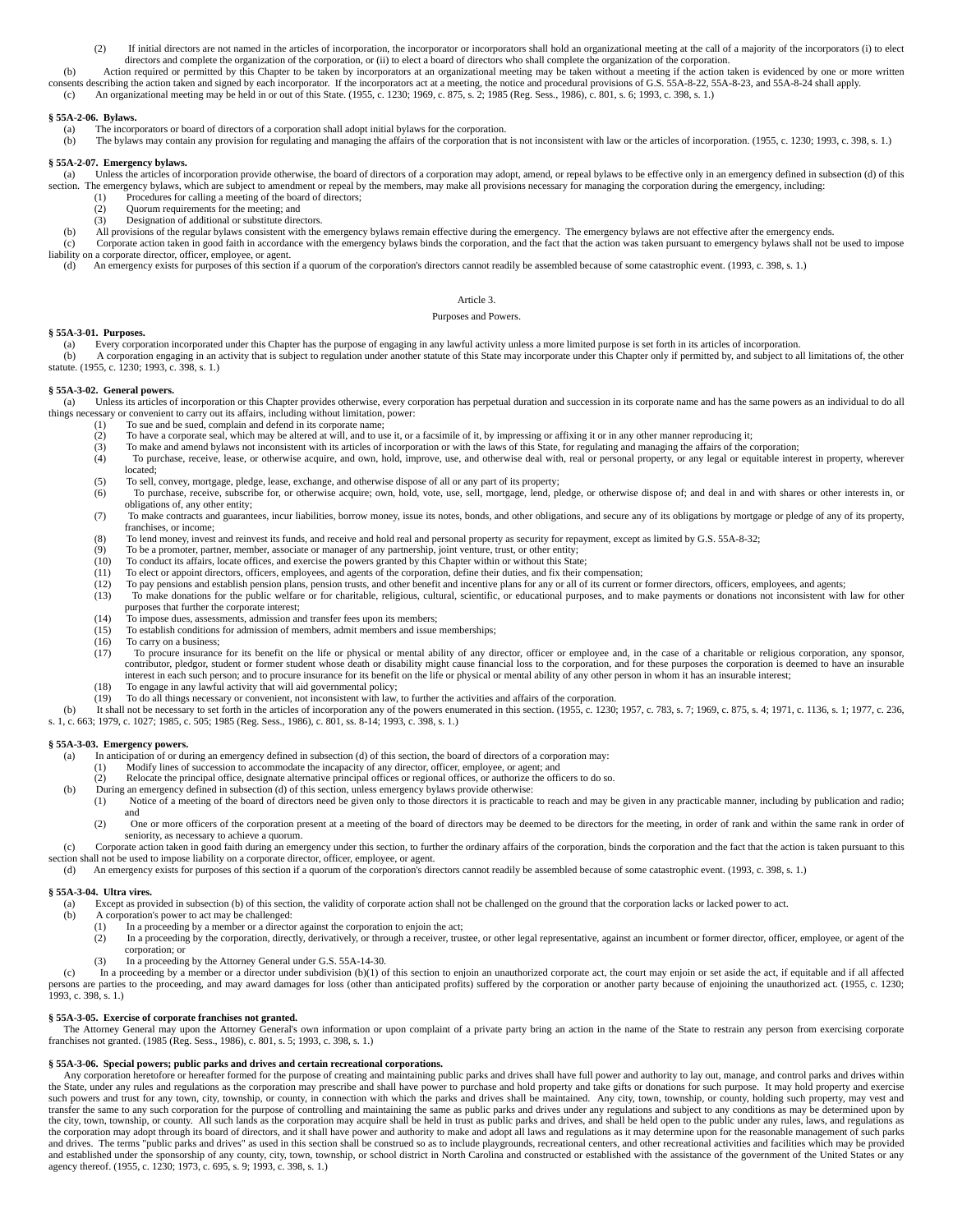# **§ 55A-3-07. Certain corporations subject to Public Records Act and Open Meetings Law.**

- Any of the following corporations organized under this Chapter is subject to the Public Records Act (Chapter 132 of the General Statutes) and the Open Meetings Law (Article 33C of Chapter 143 of the General Statutes):
	- (1) A corporation organized under the terms of any consent decree and final judgment in any civil action calling on a state officer to create the corporation, for the purposes of receipt and distribution of funds allocated to the State of North Carolina to provide economic impact assistance on account of one industry.
	- (2) A corporation organized upon the request of the State for the sole purpose of financing projects for public use. (1999-2, s. 7; 2001-84, s. 4.)

Article 4.

### Names.

**§§ 55A-4-01 through 55A-4-05:** Repealed by Session Laws 2001-358, s. 23, effective January 1, 2002.

# Article 5.

# Office and Agent.

# **§ 55A-5-01. Registered office and registered agent.**

Each corporation must maintain a registered office and registered agent as required by Article 4 of Chapter 55D of the General Statutes and is subject to service on the Secretary of State under that Article. (1955, c. 1230; 1957, c. 979, s. 20; 1993, c. 398, s. 1; 1995, c. 400, s. 1; 2000-140, s. 101(d); 2001-358, s. 48(a); 2001-387, s. 173; 2001-413, s. 6.)

**§ 55A-5-02:** Repealed by Session Laws 2001-358, s. 48.

**§ 55A-5-02.1:** Transferred to § 55A-16-23 by Session Laws 2001-358, s. 48(d).

**§§ 55A-5-03 through 55A-5-04:** Repealed by Session Laws 2001-358, s. 48(c), effective January 1, 2002.

Article 6.

### Members and Memberships.

# Part 1. Admission of Members.

**§ 55A-6-01. Members.**

(a) A corporation may have one or more classes of members or may have no members.<br>(b) No person shall be admitted as a member without the person's consent. (1955, c, 1) No person shall be admitted as a member without the person's consent. (1955, c. 1230; 1993, c. 398, s. 1.)

**§§ 55A-6-02 through 55A-6-19. Reserved for future codification purposes.**

**§ 55A-6-20. Designations, qualifications, rights, and obligations of members.**

# Part 2. Members' Rights and Obligations.

If a corporation has members, the designations, qualifications, rights, and obligations of members shall be set forth in or authorized by the articles of incorporation or bylaws, and may include any provisions not inconsistent with law or the articles of incorporation with respect to:

- (1) Conditions of admission and membership;<br>(2) Voting rights and the manner of exercising
- (2) Voting rights and the manner of exercising voting rights;<br>(3) The relative rights and obligations of members among the
- The relative rights and obligations of members among themselves, to the corporation, and with respect to the property of the corporation;
- $(4)$  The manner of terminating membership in the corporation;<br>(5) The rights and obligations of the members and the corporat
- The rights and obligations of the members and the corporation upon such termination;
- (6) The transferability or nontransferability of memberships; and
- (7) Any other matters.

Except as otherwise provided in or authorized by the articles of incorporation or bylaws, all members shall have the same designations, qualifications, rights, and obligations. (1955, c. 1230; 1985 (Reg. Sess., 1986), c. 801, s. 35; 1993, c. 398, s. 1.)

# **§ 55A-6-21. Prohibition of stock.**

A corporation shall neither authorize nor issue shares of stock. (1955, c. 1230; 1985 (Reg. Sess., 1986), c. 801, s. 32; 1993, c. 398, s. 1.)

# **§ 55A-6-22. Member's liability to third parties.**

A member of a corporation is not, as such, personally liable for the acts, debts, liabilities, or obligations of the corporation. (1993, c. 398, s. 1.)

### **§ 55A-6-23. Member's liability for dues, assessments, and fees.**

A member may become liable to the corporation for dues, assessments, or fees; provided, however, that a provision in the articles of incorporation or bylaws or a resolution adopted by the board of directors authorizing or imposing dues, assessments, or fees does not, of itself, create liability. (1993, c. 398, s. 1.)

#### **§ 55A-6-24. Creditor's action against member.**

(a) A creditor of a corporation shall not bring a proceeding to enforce any liability of a member to the corporation unless final judgment has been rendered in favor of the creditor against the corporation and execution has been returned unsatisfied in whole or in part or unless a proceeding against the corporation would be futile.

(b) All creditors of the corporation, with or without reducing their claims to judgment, may intervene in any creditor's proceeding brought under subsection (a) of this section to collect and apply the proceeds of obligations owed to the corporation. Any or all members who are indebted to the corporation may be joined in such proceeding. (1993, c. 398, s. 1.)

# **§§ 55A-6-25 through 55A-6-29. Reserved for future codification purposes.**

# Part 3. Resignation and Termination.

# **§ 55A-6-30. Resignation.**

(a) Any member may resign at any time.<br>(b) The resignation of a member does no The resignation of a member does not relieve the member from any obligations incurred or commitments made to the corporation prior to resignation. (1993, c. 398, s. 1.)

#### **§ 55A-6-31. Termination, expulsion, and suspension.**

- (a) No member of a corporation may be expelled or suspended, and no membership may be terminated or suspended, except in a manner that is fair and reasonable and is carried out in good faith.<br>(b) Any proceeding challenging
- Any proceeding challenging an expulsion, suspension, or termination shall be commenced within one year after the member receives notice of the expulsion, suspension, or termination.
- (c) A member who has been expelled or suspended may be liable to the corporation for dues, assessments, or fees as a result of obligations incurred or commitments made by the member prior to expulsion or suspension. (1955, c. 1230; 1993, c. 398, s. 1.)

# **§§ 55A-6-32 through 55A-6-39. Reserved for future codification purposes.**

# Part 4. Delegates.

- **§ 55A-6-40. Delegates.**
	- (a) A corporation may provide in its articles of incorporation or bylaws for delegates having some or all of the authority of members.<br>(b) The articles of incorporation or bylaws may set forth provisions relating to: The articles of incorporation or bylaws may set forth provisions relating to:
		- (1) The characteristics, qualifications, rights, limitations, and obligations of delegates, including their selection and removal;
		- (2) Calling, noticing, holding, and conducting meetings of delegates; and
			- (3) Carrying on corporate activities during and between meetings of delegates. (1993, c. 398, s. 1.)

### Article 7.

Members' Meetings and Voting; Derivative Proceedings.

Part 1. Meetings and Action Without Meetings.

# **§ 55A-7-01. Annual and regular meetings.**

- (a) A corporation having members with the right to vote for directors shall hold a meeting of such members annually.
- (b) A corporation with members may hold regular membership meetings at the times stated in or fixed in accordance with the bylaws.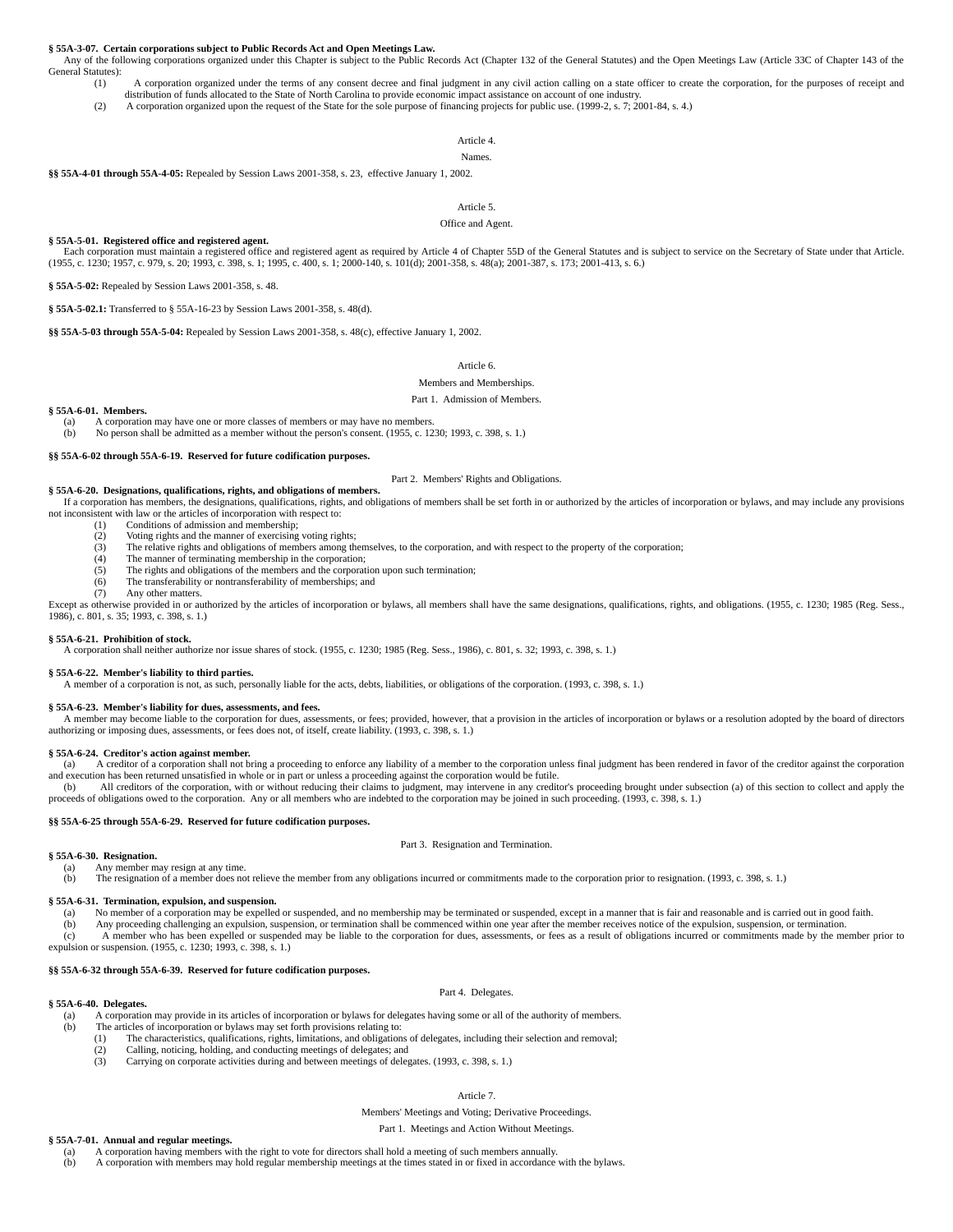(c) Annual and regular membership meetings may be held in or out of this State at the place stated in or fixed in accordance with the bylaws. If no place is stated in or fixed in accordance with the bylaws, annual and regular meetings shall be held at the corporation's principal office.

(d) At annual and regular meetings, the members shall consider and act upon such matters as may be raised consistent with the notice requirements of G.S. 55A-7-05 and G.S. 55A-7-22(d).<br>(e) The failure to hold an annual or 398, s. 1.)

**§ 55A-7-02. Special meeting.** (a) A corporation with members shall hold a special meeting of members:

- (1) On call of its board of directors or the person or persons authorized to do so by the articles of incorporation or bylaws; or
- (2) Within 30 days after the holders of at least ten percent (10%) of all the votes entitled to be cast on any issue proposed to be considered at the proposed special meeting sign, date, and deliver to the corporation's secretary one or more written demands for the meeting describing the purpose or purposes for which it is to be held.
- (b) If not otherwise fixed under G.S. 55A-7-03 or G.S. 55A-7-07, the record date for determining members entitled to demand a special meeting is the date the first member signs the demand.<br>(c) Special meetings of members m

meetings shall be held at the corporation's principal office.

(d) Only those matters that are within the purpose or purposes described in the meeting notice required by G.S. 55A-7-05 may be acted upon at a special meeting of members. (1955, c. 1230; 1993, c. 398, s. 1.)

# **§ 55A-7-03. Court-ordered meeting.**

(a) The superior court of the county where a corporation's principal office, or, if there is none in this State, its registered office, is located may, after notice is given to the corporation and upon such further notice and opportunity to be heard, if any, as the court may deem appropriate under the circumstances, summarily order a meeting to be held:

- 
- (1) On application of any member if an annual meeting was not held within 15 months after the corporation's last annual meeting; or<br>(2) On application of a member who signed a demand for a special meeting valid under G.S.

(b) The court may fix the time and place of the meeting, specify a record date for determining those persons entitled to notice of and to vote at the meeting, prescribe the form and content of the meeting notice, fix the quorum required for specific matters to be considered at the meeting (or direct that the votes represented at the meeting constitute a quorum for action on those matters), and enter other orders necessary to accomplish the purpose or purposes of the meeting.

(c) If the court orders a meeting, it may also order the corporation to pay all or part of the member's costs (including reasonable attorneys' fees) incurred to obtain the order. (1993, c. 398, s. 1.)

# **§ 55A-7-04. Action by written consent.**

(a) Action required or permitted by this Chapter to be taken at a meeting of members may be taken without a meeting if the action is taken by all members entitled to vote on the action. The action shall be evidenced by one or more written consents describing the action taken, signed before or after such action by all members entitled to vote thereon, and delivered to the corporation for inclusion in the minutes or filing with the corporate records. To the extent the corporation has agreed pursuant to G.S. 55A-1-70, a member's consent to action taken without a meeting may be in electronic form and delivered by electronic means.<br>(b) If not

If not otherwise determined under G.S. 55A-7-03 or G.S. 55A-7-07, the record date for determining members entitled to take action without a meeting is the date the first member signs the consent under subsection (a) of this section.

(c) A consent signed under this section has the effect of a meeting vote and may be described as such in any document. (1977, c. 193, s. 2; 1993, c. 398, s. 1; 2008-37, s. 4.)

# **§ 55A-7-05. Notice of meeting.**

(a) A corporation shall give notice of meetings of members by any means that is fair and reasonable and consistent with its bylaws.

(b) Any notice that conforms to the requirements of subsection (c) is fair and reasonable, but other means of giving notice may also be fair and reasonable when all the circumstances are considered; provided, however, that notice of matters referred to in subdivision (c)(2) of this section shall be given as provided in subsection (c) of this section.

- 
- (c) Notice is fair and reasonable if:<br>(1) The corporation gives n The corporation gives notice to all members entitled to vote at the meeting of the place, date, and time of each annual, regular, and special meeting of members no fewer than 10, or, if notice is mailed by other than first class, registered or certified mail, no fewer than 30, nor more than 60 days before the meeting date;
	- (2) Notice of an annual or regular meeting includes a description of any matter or matters that shall be approved by the members under G.S. 55A-8-31, 55A-8-55, 55A-10-03, 55A-10-21, 55A-11-04, 55A-12-02, or 55A-14-02; and
		- Notice of special meeting includes a description of the matter or matters for which the meeting is called.

(d) Unless the bylaws require otherwise, if an annual, regular, or special meeting of members is adjourned to a different date, time, or place, notice need not be given of the new date, time, or place, if the new date, time, or place is announced at the meeting before adjournment. If a new record date for the adjourned meeting is or must be fixed under G.S. 55A-7-07, however, notice of the adjourned meeting shall be given under this section to the members of record entitled to vote at the meeting as of the new record date.

 $\widetilde{f}(e)$  When giving notice of an annual, regular, or special meeting of members, a corporation shall give notice of a matter a member intends to raise at the meeting if:

- (1) Requested in writing to do so by a person or persons entitled to call a special meeting pursuant to G.S. 55A-7-02; and
- (2) The request is received by the secretary or president of the corporation at least 10 days before the corporation gives notice of the meeting. (1955, c. 1230; 1993, c. 398, s. 1.)

#### **§ 55A-7-06. Waiver of notice.**

(a) A member may waive any notice required by this Chapter, the articles of incorporation, or bylaws before or after the date and time stated in the notice. The waiver shall be in writing, be signed by the member entitled to the notice, and be delivered to the corporation for inclusion in the minutes or filing with the corporate records.

- (b) A member's attendance at a meeting:
	- (1) Waives objection to lack of notice or defective notice of the meeting, unless the member at the beginning of the meeting objects to holding the meeting or conducting business at the meeting; and
	- (2) Waives objection to consideration of a particular matter at the meeting that is not within the purpose or purposes described in the meeting notice, unless the member objects to considering the matter before it is voted upon. (1955, c. 1230; 1993, c. 398, s. 1.)

#### **§ 55A-7-07. Record date.**

(a) The bylaws of a corporation may fix or provide the manner of fixing a date as the record date for determining the members entitled to notice of a members' meeting. If the bylaws do not fix or  $\sigma$ provide for fixing a record date, the board of directors may fix a future date as the record date. If no record date is fixed, members at the close of business on the business day preceding the day on which notice is given are entitled to notice of the meeting.

(b) The bylaws of a corporation may fix or provide the manner of fixing a date as the record date for determining the members entitled to vote at a members' meeting. If the bylaws do not fix or provide for fixing a record date, the board of directors may fix a future date as the record date. If no record date is fixed, members on the date of the meeting who are otherwise eligible to vote are entitled to vote at the meeting.<br> $(c)$ 

The bylaws may fix or provide the manner for determining a date as the record date for the purpose of determining the members entitled to any rights in respect of any other lawful action. If the bylaws do not fix or provide for fixing a record date, the board may fix in advance the record date. If no record date is fixed, members at the close of business on the day on which the board adopts the resolution relating to such action, or the 60th day prior to the date of such action, whichever is later, are entitled to such rights.

(d) A record date fixed under this section shall not be more than 70 days before the meeting or action for which a determination of members is required. (e) A determination of members entitled to notice of or to vote at a membership meeting is effective for any adjournment of the meeting unless the board fixes a new date for determining the right to

notice or the right to vote, which it shall do if the meeting is adjourned to a date more than 120 days after the date fixed for the original meeting. (f) If a court orders a meeting adjourned to a date more than 120 days after the date fixed for the original meeting, it may provide that the original record date for notice or voting continues in effect or it may fix a new record date for notice or voting. (1993, c. 398, s. 1.)

# **§ 55A-7-08. Action by written ballot.**

(a) Unless prohibited or limited by the articles of incorporation or bylaws and without regard to the requirements of G.S. 55A-7-04, any action that may be taken at any annual, regular, or special meeting of members may be taken without a meeting if the corporation delivers a written ballot to every member entitled to vote on the matter. Any requirement that any vote of the members be made by written ballot may be satisfied by a ballot submitted by electronic transmission, including electronic mail, provided that such electronic transmission shall either set forth or be submitted with information from which it can be determined that the electronic transmission was authorized by the member or the member's proxy.<br>(b) A written ballot shall:

- A written ballot shall:
	- (1) Set forth each proposed action; and
- (2) Provide an opportunity to vote for or against each proposed action.

(c) Approval by written ballot pursuant to this section shall be valid only when the number of votes cast by ballot equals or exceeds the quorum required to be present at a meeting authorizing the action, and the number of approvals equals or exceeds the number of votes that would be required to approve the matter at a meeting at which the same total number of votes were cast.

- (d) All solicitations for votes by written ballot shall indicate the time by which a ballot shall be received by the corporation in order to be counted.
- (e) Except as otherwise provided in the articles of incorporation or bylaws, a written ballot shall not be revoked. (1955, c. 1230; 1985 (Reg. Sess., 1986), c. 801, s. 35; 1993, c. 398, s. 1; 2008-37, s. 5.)

# **§§ 55A-7-09 through 55A-7-19. Reserved for future codification purposes.**

#### **§ 55A-7-20. Members' list for meeting.**

Part 2. Voting.

(a) After fixing a record date for a notice of a meeting, a corporation shall prepare an alphabetical list of the names of all its members who are entitled to notice of the meeting. The list shall show the address and number of votes each member is entitled to cast at the meeting. The corporation shall prepare on a current basis through the time of the membership meeting a list of members, if any, who are entitled to vote at the meeting, but not entitled to notice of the meeting. This list shall be prepared on the same basis as and be part of the list of members.

(b) Beginning two business days after notice is given of the meeting for which the list was prepared and continuing through the meeting, the list of members shall be available at the corporation's principal office or at a reasonable place identified in the meeting notice in the city where the meeting will be held for inspection by any member for the purpose of communication with other members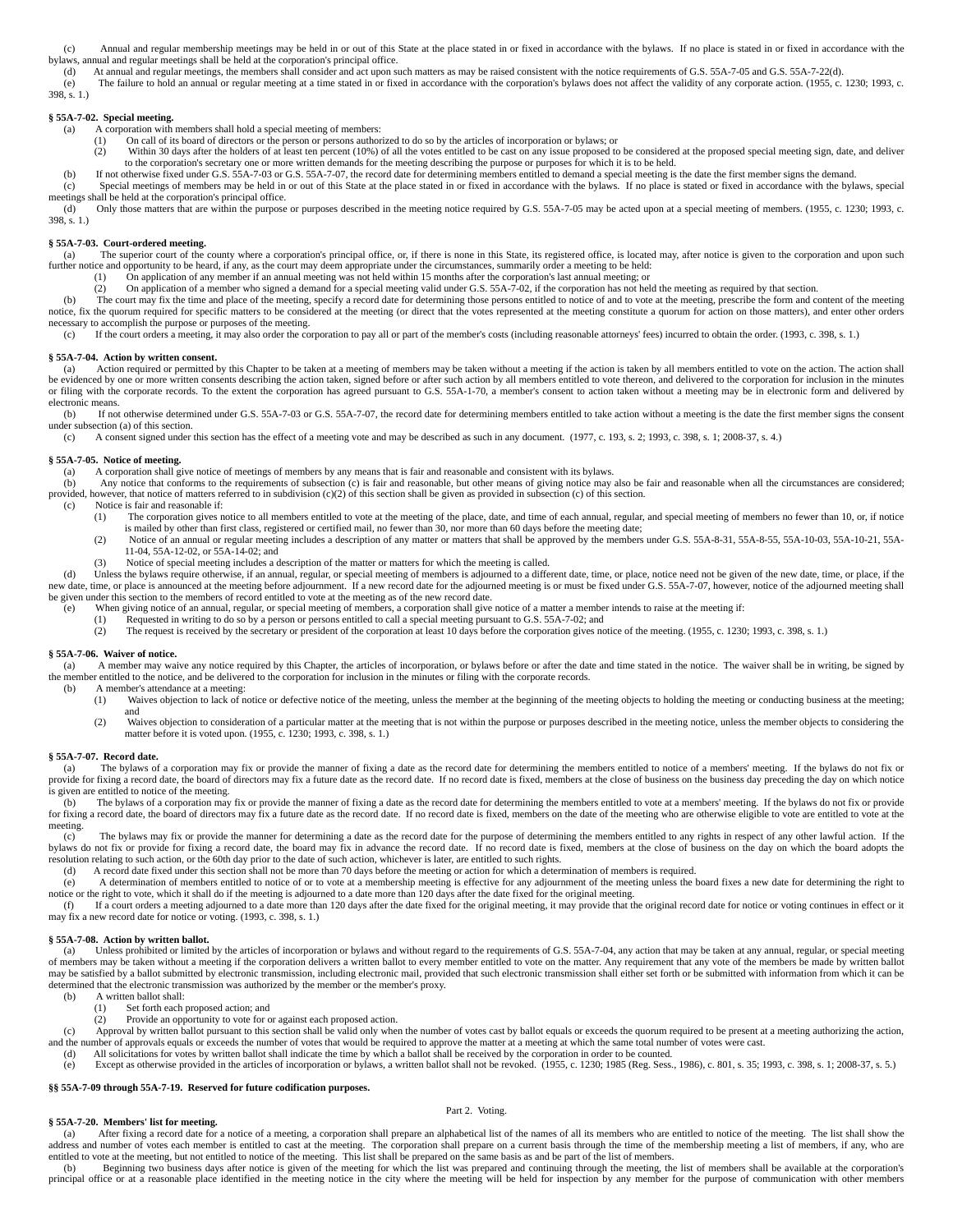concerning the meeting. A member, personally or by or with his representatives, is entitled on written demand to inspect and, subject to the limitations of G.S. 55A-16-02(c) and G.S. 55A-16-05 and at his expense, to copy the list at a reasonable time during the period it is available for inspection.

(c) The corporation shall make the list of members available at the meeting, and any member, personally or by or with his representatives, is entitled to inspect the list at any time during the meeting or any adjournment.

(d) If the corporation refuses to allow a member or his representative to inspect or copy the list of members as permitted in subsections (b) and (c) of this section, the superior court of the county where a corporation's principal office (or, if there is none in this State, its registered office) is located, on application of the member, after notice is given to the corporation and upon such further evidence, notice and opportunity to be heard, if any, as the court may deem appropriate under the circumstances, may summarily order the inspection or copying at the corporation's expense. The court may postpone the meeting for which the list was prepared until the inspection or copying is complete and may order the corporation to pay the member's costs, including reasonable attorneys' fees, incurred to obtain the order. (e) Refusal or failure to prepare or make available the members' list does not affect the validity of action taken at the meeting. (1993, c. 398, s. 1.)

### **§ 55A-7-21. Voting entitlement generally.**

(a) Unless the articles of incorporation or bylaws provide otherwise, each member is entitled to one vote on each matter voted on by the members.<br>(b) Unless the articles of incorporation or bylaws provide otherwise, if a m Unless the articles of incorporation or bylaws provide otherwise, if a membership stands of record in the names of two or more persons, their acts with respect to voting shall have the following effect:

- If only one votes, such act binds all; and
- (2) If more than one votes, the vote shall be divided on a pro rata basis.

(c) An amendment to the articles of incorporation or bylaws on which members are entitled to vote, the purpose of which is to increase or decrease the number of votes any member is entitled to cast on any member action, sh 35; 1993, c. 398, s. 1; 1995, c. 400, s. 2.)

§ 55A-7-22. **Quorum requirements.**<br>(a) Unless this Chapter, the articles of incorporation, or bylaws provide for a higher or lower quorum, ten percent (10%) of the votes entitled to be cast on a matter shall be represented members to constitute a quorum on that matter. Once a member is represented for any purpose at a meeting, the member is deemed present for quorum purposes for the remainder of the meeting and for any adjournment of that meeting unless a new record date is or must be set for that adjourned meeting.

- (b) A bylaw amendment to decrease the quorum for any member action may be approved by the members entitled to vote on that action or, unless prohibited by the bylaws, by the board of directors.
- 

(c) A bylaw amendment to increase the quorum required for any member action shall be approved by the members entitled to vote on that action.<br>(d) Unless one-third or more of the votes entitled to be cast in the election of members are those matters that are described in the meeting notice. (1955, c. 1230; 1993, c. 398, s. 1.)

#### **§ 55A-7-23. Voting requirements.**

Unless this Chapter, the articles of incorporation, or the bylaws require a greater vote or voting by class, if a quorum is present, the affirmative vote of a majority of the votes cast is the act of the (a)<br>members.<br>(b)

An amendment to the articles of incorporation or bylaws on which members are entitled to vote, the purpose of which is to increase or decrease the vote required for any member action, shall be approved by the members entitled to vote on that action by a vote that would be sufficient to take the action before the amendment. (1955, c. 1230; 1993, c. 398, s. 1; 1995, c. 400, s. 3.)

#### **§ 55A-7-24. Proxies.**

(a) Unless the articles of incorporation or bylaws prohibit or limit proxy voting, a member may vote in person or by proxy. A member may appoint one or more proxies to vote or otherwise act for the member by signing an appointment form, either personally or by the member's attorney-in-fact. Without limiting G.S. 55A-1-70, an appointment in the form of an electronic record that bears the member's electronic signature and that may be directly reproduced in paper form by an automated process shall be deemed a valid appointment form within the meaning of this section. In addition, if and to the extent permitted by the nonprofit corporation, a member may appoint one or more proxies by any kind of telephonic transmission, even if not accompanied by written communication, under circumstances or together<br>with information fr

(b) An appointment of a proxy is effective when received by the secretary or other officer or agent authorized to tabulate votes. An appointment is valid for 11 months unless a different period is expressly provided in the appointment form.

(c) An appointment of a proxy is revocable by the member unless the appointment form conspicuously states that it is irrevocable and the appointment is coupled with an interest. An appointment made irrevocable under this subsection shall be revocable when the interest with which it is coupled is extinguished. A transferee for value of an interest subject to an irrevocable appointment may revoke the appointment if he did not have actual knowledge of its irrevocability.<br>
(d) The death or incapacity of the member appointing a proxy

The death or incapacity of the member appointing a proxy does not affect the right of the corporation to accept the proxy's authority unless notice of the death or incapacity is received by the secretary or other officer or agent authorized to tabulate votes before the proxy exercises authority under the appointment.

- (e) A revocable appointment of a proxy is revoked by the person appointing the proxy:<br>(1) Attending any meeting and voting in person: or
	- (1) Attending any meeting and voting in person; or<br>(2) Signing and delivering to the secretary or ot
		- Signing and delivering to the secretary or other officer or agent authorized to tabulate proxy votes either a writing stating that the appointment of the proxy is revoked or a subsequent appointment form.

(f) Subject to G.S. 55A-7-27 and to any express limitation on the proxy's authority appearing on the face of the appointment form, a corporation is entitled to accept the proxy's vote or other action as that of the member making the appointment. (1955, c. 1230; 1985 (Reg. Sess., 1986), c. 801, s. 35; 1993, c. 398, s. 1; 1999-139, s. 1; 2008-37, s. 6.)

# **§ 55A-7-25. Voting for directors; cumulative voting.**

Unless otherwise provided in the articles of incorporation, the bylaws, or an agreement valid under G.S. 55A-7-30, directors are elected by a plurality of the votes cast by the members entitled to vote in the election at a meeting at which a quorum is present. If the articles of incorporation, bylaws, or an agreement valid under G.S. 55A-7-30 provides for cumulative voting by members, members may so vote, by multiplying the number of votes the members are entitled to cast by the number of directors for whom they are entitled to vote, and casting the product for a single candidate or distributing the product among two or more candidates.<br>(b) Members of

- Members otherwise entitled to vote cumulatively shall not vote cumulatively at a particular meeting unless:
	- (1) The meeting notice or statement accompanying the notice states that cumulative voting will take place; or (2) A member or proxy who has the right to cumulate his votes announces in open meeting, before voting for directors starts, his intention to vote cumulatively; and if such announcement is made, the chair shall declare tha
- one hour nor more than four hours, as the chair shall determine, or of such other period of time as is unanimously then agreed upon. (c) A director elected by cumulative voting may be removed by the members without cause if the requirements of G.S. 55A-8-08 are met unless the votes cast against removal would be sufficient to elect

such director if voted cumulatively at an election at which the same total number of votes were cast and the entire number of directors elected at the time of the director's most recent election were then being elected. (1955, c. 1230; 1985 (Reg. Sess., 1986), c. 801, s. 35; 1993, c. 398, s. 1.)

# **§ 55A-7-26. Other methods of electing directors.**

A corporation may provide in its articles of incorporation or bylaws for election of directors by members or delegates:

- (1) On the basis of chapter or other organizational unit;
- (2) By region or other geographic unit;<br>(3) By preferential voting; or
- 
- (3) By preferential voting; or<br>
(4) By any other reasonable is (4) By any other reasonable method. (1955, c. 1230; 1973, c. 192, ss. 1, 2; 1985, (Reg. Sess., 1986), c. 801, ss. 19, 21; 1993, c. 398, s. 1.)

# **§ 55A-7-27. Corporation's acceptance of votes.**

(a) If the name signed on a vote, consent, waiver, or proxy appointment corresponds to the name of a member, the corporation if acting in good faith is entitled to accept the vote, consent, waiver, or proxy appointment and give it effect as the act of the member.

(b) If the name signed on a vote, consent, waiver, or proxy appointment does not correspond to the record name of a member, the corporation if acting in good faith is nevertheless entitled to accept the vote, consent, waiver, or proxy appointment and give it effect as the act of the member if:

- 
- (1) The member is an entity and the name signed purports to be that of an officer or agent of the entity;<br>(2) The name signed purports to be that of an attorney-in-fact of the member and, if the corporation re The name signed purports to be that of an attorney-in-fact of the member and, if the corporation requests it, evidence acceptable to the corporation of the signatory's authority to sign for the member is presented with respect to the vote, consent, waiver, or proxy appointment;
- (3) Two or more persons hold the membership as cotenants or fiduciaries and the name signed purports to be the name of at least one of the coholders and the person signing appears to be acting on behalf of all the coholders; or
- (4) In the case of a corporation other than a charitable or religious corporation:<br>a. The name signed purports to be that of an administrator, executor
	- The name signed purports to be that of an administrator, executor, guardian, or conservator representing the member and, if the corporation requests it, evidence of fiduciary status acceptable to the corporation is presented with respect to the vote, consent, waiver, or proxy appointment;
	- b. The name signed purports to be that of a receiver or trustee in bankruptcy of the member, and, if the corporation requests it, evidence of this status acceptable to the corporation is presented with respect to the vote, consent, waiver, or proxy appointment.

(c) The corporation is entitled to reject a vote, consent, waiver, or proxy appointment if the secretary or other officer or agent authorized to tabulate votes, acting in good faith, has reasonable basis for doubt about the validity of the signature on it or about the signatory's authority to sign for the member.

(d) The corporation and its officer or agent who accepts or rejects a vote, consent, waiver, or proxy appointment in good faith and in accordance with the standards of this section are not liable in damages to the member for the consequences of the acceptance or rejection.

Corporate action based on the acceptance or rejection of a vote, consent, waiver, or proxy appointment under this section is valid unless a court of competent jurisdiction determines otherwise. (1993, c. 398, s. 1; 1995, c. 509, s. 27.)

# **§ 55A-7-28. Reserved for future codification purposes.**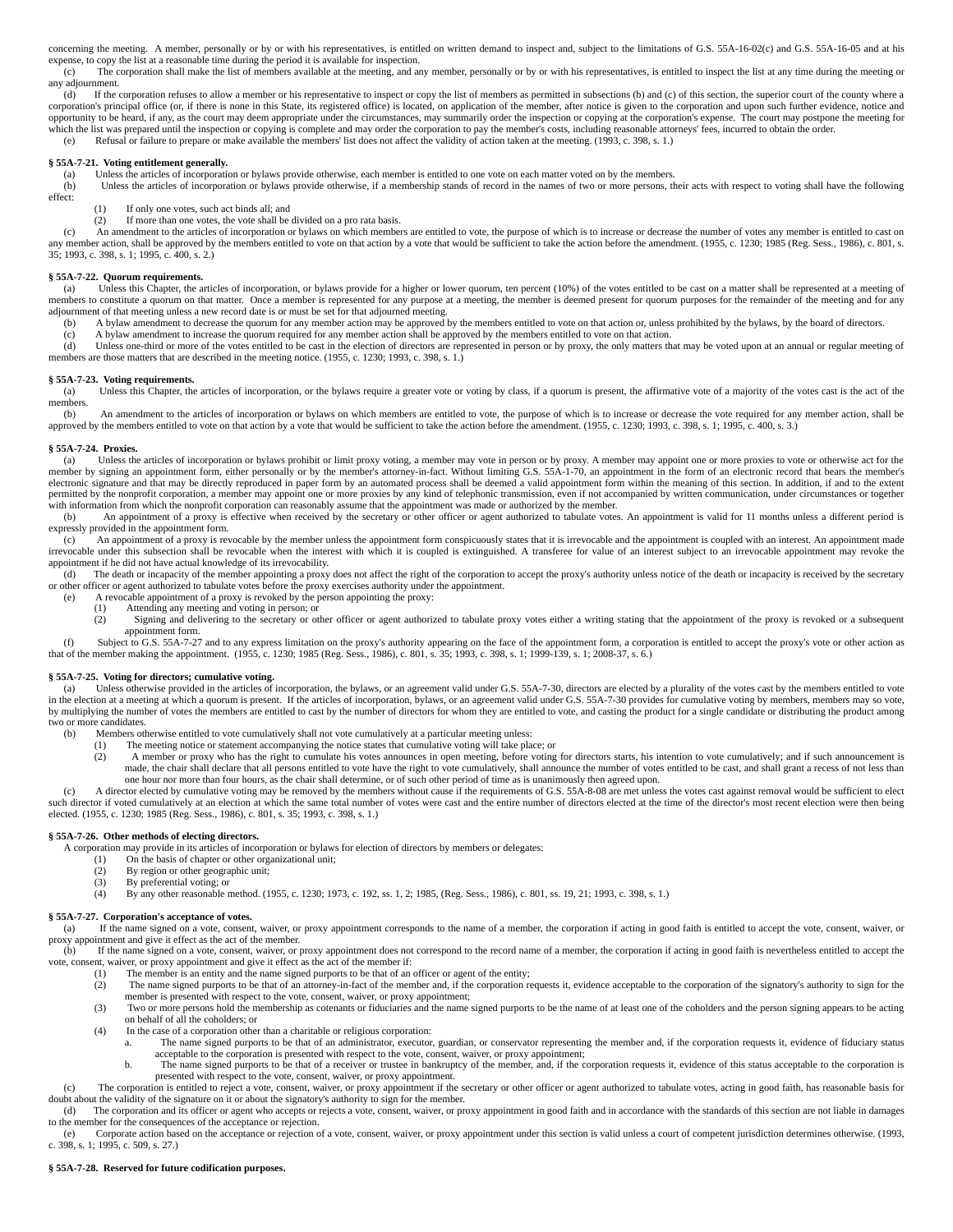# **§ 55A-7-29. Reserved for future codification purposes.**

#### Part 3. Voting Agreements.

# **§ 55A-7-30. Voting agreements.**

(a) Two or more members may provide for the manner in which their voting rights will be exercised by signing an agreement for that purpose. The agreement may be valid for a period of up to 10 years. All or some of the parties to the agreement may extend it for more than 10 years from the date the first party signs the extension agreement, but the extension agreement binds only those parties signing it. For charitable or religious corporations, such agreements shall have a reasonable purpose not inconsistent with the corporation's charitable or religious purposes.

(b) Subject to subsection (a) of this section, a voting agreement created under this section may be specifically enforceable.

(c) The provisions of a voting agreement created under this section will bind a transferee of a membership covered by the agreement only if the transferee acquires the membership with knowledge of the provisions. (1993, c. 398, s. 1.)

#### **§§ 55A-7-31 through 55A-7-39. Reserved for future codification purposes.**

### Part 4. Derivative Proceedings.

#### **§ 55A-7-40. Derivative proceedings.**

(a) An action may be brought in a superior court of this State, which shall have exclusive original jurisdiction over actions brought hereunder, in the right of any domestic or foreign corporation by any member or director, provided that, in the case of an action by a member, the plaintiff or plaintiffs shall allege, and it shall appear, that each plaintiff-member was a member at the time of the transaction of which he complains.<br>(b)

The complaint shall allege with particularity the efforts, if any, made by the plaintiff to obtain the action the plaintiff desires from the directors or comparable authority and the reasons for the plaintiff's failure to obtain the action or for not making the effort. Whether or not a demand for action was made, if the corporation commences an investigation of the charges made in the demand or complaint, the court may stay any proceedings until the investigation is completed.

(c) Upon motion of the corporation, the court may appoint a committee composed of two or more disinterested directors or other disinterested persons, acceptable to the corporation, to determine whether it is in the best interest of the corporation to pursue a particular legal right or remedy. The committee shall report its findings to the court. After considering the report and any other relevant evidence, the court shall determine whether the proceeding should be continued.

Such action shall not be discontinued, dismissed, compromised, or settled without the approval of the court. The court, in its discretion, may direct that notice, by publication or otherwise, shall be given to any directors, members, creditors, and other persons whose interests it determines will be substantially affected by the discontinuance, dismissal, compromise, or settlement. If notice is so directed to be gas of circumstances, and the amount of the expense shall be awarded as costs of the action.

(e) If the action on behalf of the corporation is successful, in whole or in part, whether by means of a compromise and settlement or by a judgment, the court may award the plaintiff the reasonable expenses of maintaining the action, including reasonable attorneys' fees, and shall direct the plaintiff to account to the corporation for the remainder of any proceeds of the action.

(f) In any such action, the court, upon final judgment and a finding that the action was brought without reasonable cause, may require the plaintiff or plaintiffs to pay to the defendant or defendants the reasonable expens

(g) In proceedings hereunder, no member shall be entitled to obtain or have access to any communication within the scope of the corporation's attorney-client privilege which could not be obtained by or would not be accessible to a party in an action other than on behalf of the corporation. (1985 (Reg. Sess., 1986), c. 801, s. 34; 1993, c. 398, s. 1.)

#### Article 8.

#### Directors and Officers.

#### Part 1. Board of Directors.

# **§ 55A-8-01. Requirement for and duties of board.**

(a) Except as provided in subsection (c) of this section, each corporation shall have a board of directors.

(b) All corporate powers shall be exercised by or under the authority of, and the affairs of the corporation managed under the direction of, its board of directors, except as otherwise provided in the articles of incorporation.<br>(c) A corporatio

A corporation may dispense with or limit the authority of a board of directors by describing in its articles of incorporation who will perform some or all of the duties of a board of directors; but no such limitation upon the authority which the board of directors would otherwise have shall be effective against other persons without actual knowledge of such limitation.

(d) To the extent the articles of incorporation vests authority of the board of directors in an individual or group other than the board of directors, the individual or group in the exercise of such authority shall be deemed to be acting as the board of directors for all purposes of this Chapter. (1955, c. 1230; 1985 (Reg. Sess., 1986), c. 801, s. 18; 1993, c. 398, s. 1.)

# **§ 55A-8-02. Qualifications of directors.**

The articles of incorporation or bylaws may prescribe qualifications for directors. A director need not be a resident of this State or a member of the corporation unless the articles of incorporation or bylaws so prescribe. (1955, c. 1230; 1985 (Reg. Sess., 1986), c. 801, s. 18; 1993, c. 398, s. 1.)

# **§ 55A-8-03. Number of directors.**

A board of directors shall consist of one or more natural persons, with the number specified in or fixed in accordance with the articles of incorporation or bylaws.

(b) The number of directors may be increased or decreased from time to time by amendment to or in the manner prescribed in the articles of incorporation or bylaws.

(c) The articles of incorporation or bylaws may establish a variable range for the size of the board of directors by fixing a minimum and maximum number of directors. If a variable range is established, the number of directors may be fixed or changed from time to time, within the minimum and maximum, by the members entitled to vote for directors or (unless the articles of incorporation or an agreement valid under G.S. 55A-7-30 shall otherwise provide) the board of directors. If the corporation has members entitled to vote for directors, only such members may change the range for the size of the board or change from a fixed to a variable-range size board or vice versa. (1955, c. 1230; 1973, c. 192, ss. 1, 2; 1985 (Reg. Sess., 1986), c. 801, ss. 19-21; 1993, c. 398, s. 1.)

# **§ 55A-8-04. Election, designation, and appointment of directors.**

(a) If the corporation has members entitled to vote for directors, all the directors (except the initial directors) shall be elected at the first annual meeting of such members, and at each annual meeting thereafter, unless the articles of incorporation or bylaws provide some other time or method of election, or provide that some of the directors are appointed by some other person or are designated. If the articles of incorporation authorize dividing the members into classes, the articles of incorporation may also authorize the election of all or a specified number of directors by the members of one or more authorized

classes.<br>(b) If the corporation does not have members entitled to vote for directors, all the directors (except the initial directors) shall be elected, appointed, or designated as provided in the articles of incorporation or bylaws. If no method of designation or appointment is set forth in the articles of incorporation or bylaws, the directors (other than the initial directors) shall be elected by the board of directors.

(c) If any member entitled to vote for directors so demands, election of directors by the members shall be by ballot, unless the articles of incorporation or bylaws otherwise provide. (1955, c. 1230; 1973, c. 192, ss. 1, 2; 1985 (Reg. Sess., 1986), c. 801, ss. 19-21; 1993, c. 398, s. 1.)

**§ 55A-8-05. Terms of directors generally.** The articles of incorporation or bylaws may specify the terms of directors. In the absence of a contrary provision in the articles of incorporation or bylaws, the term of each director shall be one year, and directors may serve successive terms.

(b) A decrease in the number of directors or term of office does not shorten an incumbent director's term.

- (c) Except as provided in the articles of incorporation or bylaws:
	- (1) The term of a director filling a vacancy in the office of a director elected by members expires at the next election of directors by members; and
- (2) The term of a director filling any other vacancy expires at the end of the unexpired term that such director is filling.
- (d) Despite the expiration of a director's term, the director continues to serve until the director's successor is elected, designated, or appointed and qualifies, or until there is a decrease in the number of directors. (1955, c. 1230; 1973, c. 192, ss. 1, 2; 1985 (Reg. Sess., 1986), c. 801, ss. 19-21; 1993, c. 398, s. 1; 1995, c. 509, s. 28.)

# **§ 55A-8-06. Staggered terms for directors.**

The articles of incorporation or bylaws may provide for staggering the terms of directors by dividing the total number of directors into groups. The terms of office of the several groups need not be uniform. (1955, c. 1230; 1973, c. 192, ss. 1, 2; 1985 (Reg. Sess., 1986), c. 801, ss. 19-21; 1993, c. 398, s. 1.)

# **§ 55A-8-07. Resignation of directors.**

- (a) A director may resign at any time by communicating his resignation to the board of directors, its presiding officer, or to the corporation.<br>(b) A resignation is effective when it is communicated unless the notice speci
- (b) A resignation is effective when it is communicated unless the notice specifies a later effective date or subsequent event upon which it will become effective. (1993, c. 398, s. 1.)

#### **§ 55A-8-08. Removal of directors elected by members or directors.**

- (a) The members may remove one or more directors elected by them with or without cause unless the articles of incorporation provide that directors may be removed only for cause.<br>(b) If a director is elected by a class, cha
	- If a director is elected by a class, chapter or other organizational unit, or by region or other geographic grouping, the director may be removed only by that class, chapter, unit, or grouping.
- (c) Except as provided in subsection (i) of this section, a director may be removed under subsection (a) or (b) of this section, only if the number of votes cast to remove the director would be sufficient to elect the director at a meeting to elect directors.
	- (d) If cumulative voting is authorized, a director shall not be removed:
		- (1) If the number of votes; or<br>(2) If the director was elected
		- If the director was elected by a class, chapter, unit, or grouping of members, the number of votes of that class, chapter, unit, or grouping;
- sufficient to elect the director under cumulative voting, if an election were then being held, is voted against the director's removal.

(e) A director elected by members may be removed by the members only at a meeting called for the purpose of removing the director and the meeting notice shall state that the purpose, or one of the purposes, of the meeting is removal of the director.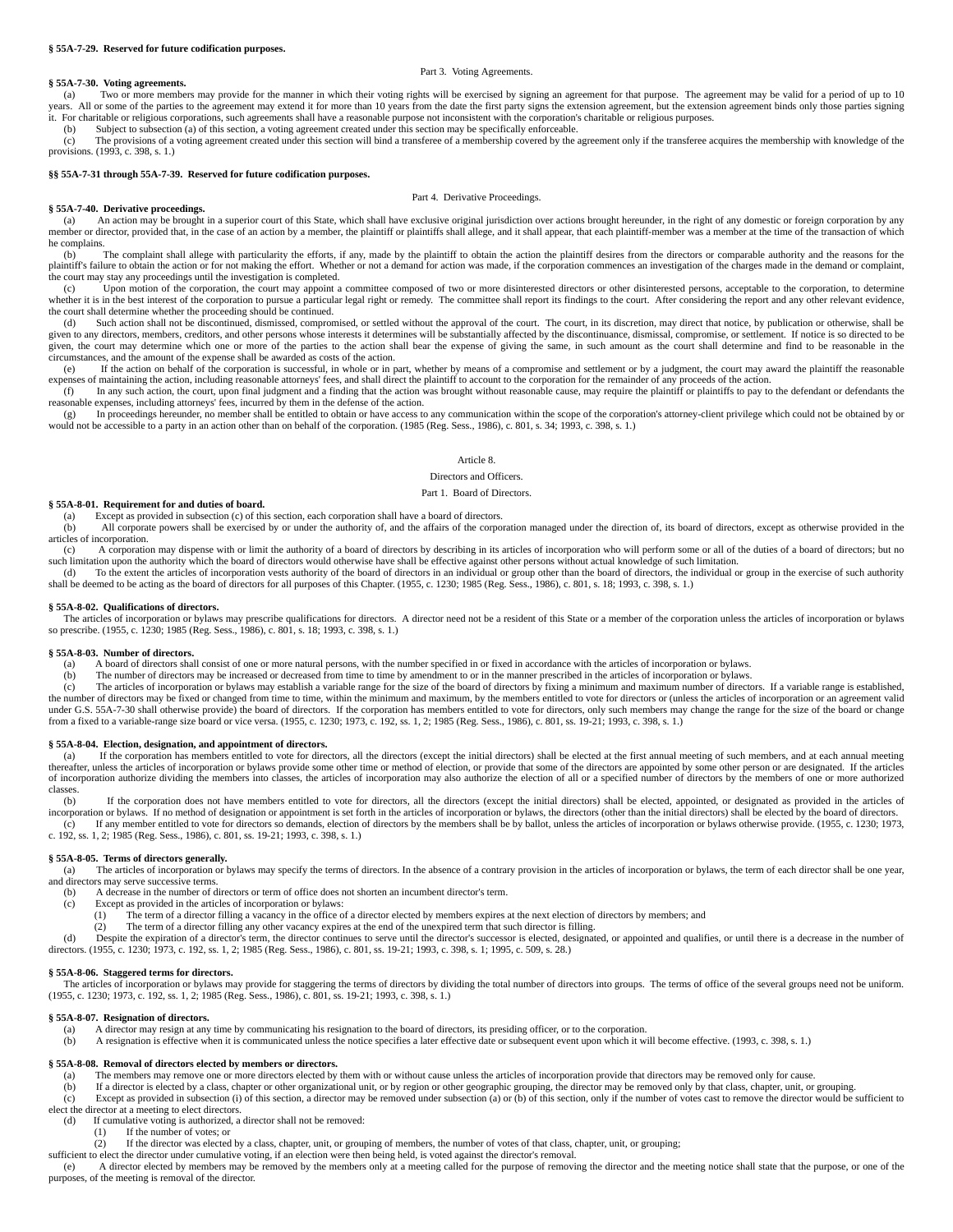(f) In computing whether a director is protected from removal under subsections (b) through (d) of this section, it should be assumed that the votes against removal are cast in an election for the number of directors of the class to which the director to be removed belonged on the date of that director's election.

(g) An entire board of directors may be removed under subsections (a) through (e) of this section.<br>(h) A majority of the directors then in office or such greater number as is set forth in the articles of incorporation or b remove any director elected by the board of directors; provided, however, that a director elected by the board to fill the vacancy of a director elected by the members may be removed by the members, but not the board.

(i) Notwithstanding any other provision of this section, if, at the beginning of a director's term on the board of directors, the articles of incorporation or bylaws provide that the director may be removed by the board for missing a specified number of board meetings, the board may remove the director for failing to attend the specified number of meetings. The director may be removed only if a majority of the directors then in office vote for the removal.

(j) Notwithstanding any other provision of this section, the articles of incorporation or bylaws may provide that directors elected after the effective date of such provision shall be removed automatically for missing a specified number of board meetings.<br>(k) The articles of incorporation may:

- The articles of incorporation may:<br>(1) Limit the application of thi
	- (1) Limit the application of this section in the case of a charitable or religious corporation; and (2) Set forth the vote and procedures by which the board of directors or any person may rem
- Set forth the vote and procedures by which the board of directors or any person may remove with or without cause a director elected by the members or the board. (1955, c. 1230; 1973, c. 192, ss. 1, 2; 1985 (Reg. Sess., 1986), c. 801, ss. 19-21; 1993, c. 398, s. 1.)

§ 55A-8-09. Removal of designated or appointed directors.<br>(a) A designated director may be removed by an amendment to the articles of incorporation or bylaws deleting or changing the provision containing the designation.

- (b) Except as otherwise provided in the articles of incorporation or bylaws:
	- (1) An appointed director may be removed with or without cause by the person appointing the director;
	- (2) The person removing the director shall do so by giving written notice of the removal to the director and to the corporation; and  $(3)$  A removal is effective when the notice is effective unless the notice specifies a future effective date.
- (c) Notwithstanding any other provision of this section, the articles of incorporation or bylaws may provide that directors appointed after the effective date of such provision shall be removed automatically for missing a specified number of board meetings. (1955, c. 1230; 1973, c. 192, ss. 1, 2; 1985 (Reg. Sess., 1986), c. 801, ss. 19-21; 1993, c. 398, s. 1.)

§ 55A-8-10. Removal of directors by judicial proceeding.<br>(a) The superior court of the county where a corporation's principal office (or, if there is none in this State, its registered office) is located may remove any dir proceeding commenced either by the corporation or by its members holding at least ten percent (10%) of the votes entitled to be cast of any class of members, if the court finds that:

- (1) The director engaged in fraudulent or dishonest conduct, or gross abuse of authority or discretion, with respect to the corporation, or a final judgment has been entered finding that the director has violated a duty set forth in G.S. 55A-8-30 through G.S. 55A-8-33, and
	-
- (2) Removal is in the best interest of the corporation. (b) The court that removes a director may bar the director from serving on the board of directors for a period prescribed by the court.
- (c) If members commence a proceeding under subsection (a) of this section, the corporation shall be made a party defendant. (1993, c. 398, s. 1.)

**§ 55A-8-11. Vacancy on board.**<br>(a) Unless the articles of incorporation or bylaws provide otherwise, and except as provided in subsections (b) and (c) of this section, if a vacancy occurs on a board of directors, includin limitation, a vacancy resulting from an increase in the number of directors or from the failure by the members to elect the full authorized number of directors, the vacancy may be filled:

- (1) By the members entitled to vote for directors, if any, or if the vacant office was held by a director elected by a class, chapter or other organizational unit, or by region or other geographic grouping, by the members of that class, chapter, unit, or grouping;
	-
	- (2) By the board of directors; or<br>(3) If the directors remaining in If the directors remaining in the office constitute fewer than a quorum of the board, by the affirmative vote of a majority of all the directors, or by the sole director, remaining in office.
- (b) Unless the articles of incorporation or bylaws provide otherwise, if a vacant office was held by an appointed director, only the person who appointed the director may fill the vacancy.
- (c) If a vacant office was held by a designated director, the vacancy shall be filled only as provided in the articles of incorporation or bylaws.

(d) A vacancy that will occur at a specific later date (by reason of a resignation effective at a later date under G.S. 55A-8-07(b) or otherwise) may be filled before the vacancy occurs but the new director shall not take office until the vacancy occurs. (1955, c. 1230; 1993, c. 398, s. 1.)

#### **§ 55A-8-12. Compensation of directors.**

Unless the articles of incorporation provide otherwise, a board of directors may fix the compensation of directors. (1985 (Reg. Sess., 1986), c. 801, s. 26; 1993, c. 398, s. 1.)

# **§§ 55A-8-13 through 55A-8-19. Reserved for future codification purposes.**

# Part 2. Meetings and Action of the Board.

# **§ 55A-8-20. Regular and special meetings.**

(a) The board of directors may hold regular or special meetings in or out of this State.<br>
(b) Unless the articles of incorporation or bylaws provide otherwise, the board of dire

Unless the articles of incorporation or bylaws provide otherwise, the board of directors may permit any or all directors to participate in a regular or special meeting by, or conduct the meeting through Unless the articles the use of, any means of communication by which all directors participating may simultaneously hear each other during the meeting. A director participating in a meeting by this means is deemed to be present in person at the meeting. (1955, c. 1230; 1973, c. 314, s. 3; 1985 (Reg. Sess., 1986), c. 801, ss. 24, 25; 1993, c. 398, s. 1.)

§ 55A-8-21. Action without meeting.<br>(a) Unless the articles of incorporation or bylaws provide otherwise, action required or permitted by this Chapter to be taken at a board of directors' meeting may be taken without a mee is taken by all members of the board. The action shall be evidenced by one or more written consents signed by each director before or after such action, describing the action taken, and included in the minutes or filed with the corporate records reflecting the action taken. To the extent the corporation has agreed pursuant to G.S. 55A-1-70, a director's consent to action taken without meeting may be in electronic form and delivered by electronic means.<br>(b) Action taken under

- 
- (b) Action taken under this section is effective when the last director signs the consent, unless the consent specifies a different effective date.<br>(c) A consent signed under this section has the effect of a meeting vote a A consent signed under this section has the effect of a meeting vote and may be described as such in any document. (1973, c. 314, s. 3; 1993, c. 398, s. 1; 2008-37, s. 7.)

#### **§ 55A-8-22. Notice of meetings.**

(a) Unless the articles of incorporation or bylaws provide otherwise, regular meetings of the board of directors may be held without notice of the date, time, place, or purpose of the meeting.<br>(b) Special meetings of the b

Special meetings of the board of directors shall be held upon such notice as is provided in the articles of incorporation or bylaws, or in the absence of any such provision, upon notice sent by any usual means of communication not less than five days before the meeting. The notice need not describe the purpose of the special meeting unless required by: (i) this Chapter, (ii) the articles of incorporation, or (iii) the bylaws.

(c) Unless the articles of incorporation or bylaws provide otherwise, the presiding officer of the board, the president or twenty percent (20%) of the directors then in office may call and give notice of a meeting of the board. (1955, c. 1230; 1985 (Reg. Sess., 1986), c. 801, ss. 24, 25; 1993, c. 398, s. 1.)

#### **§ 55A-8-23. Waiver of notice.**

(a) A director may waive any notice required by this Chapter, the articles of incorporation, or bylaws before or after the date and time stated in the notice. Except as provided by subsection (b) of this section, the waiver shall be in writing, signed by the director entitled to the notice, and filed with the minutes or corporate records.<br>(b) A director's attendance at or participation in a meeting waives any required noti

A director's attendance at or participation in a meeting waives any required notice to him of the meeting unless the director at the beginning of the meeting (or promptly upon his arrival) objects to holding the meeting or transacting business at the meeting and does not thereafter vote for or assent to action taken at the meeting. (1955, c. 1230; 1985 (Reg. Sess., 1986), c. 801, ss. 24, 25; 1993, c. 398, s. 1; 1995, c. 509, s. 29.)

#### **§ 55A-8-24. Quorum and voting.**

(a) Except as otherwise provided in: (i) this Chapter, (ii) the articles of incorporation, or (iii) the bylaws, a quorum of a board of directors consists of a majority of the directors in office immediately before a meeting begins. In no event may the articles of incorporation or bylaws authorize a quorum of fewer than one-third of the number of directors in office.

(b) If a quorum is present when a vote is taken, the affirmative vote of a majority of directors present is the act of the board unless: (i) this Chapter, (ii) the articles of incorporation, or (iii) the bylaws require the vote of a greater number of directors.

(c) A director who is present at a meeting of the board of directors or a committee of the board of directors when corporate action is taken is deemed to have assented to the action taken unless:<br>(1) He objects at the begi

- He objects at the beginning of the meeting (or promptly upon his arrival) to holding it or transacting business at the meeting;
- (2) His dissent or abstention from the action taken is entered in the minutes of the meeting; or
- (3) He files written notice of his dissent or abstention with the presiding officer of the meeting before its adjournment or with the corporation immediately after adjournment of the meeting. The right of dissent or abstention is not available to a director who votes in favor of the action taken. (1955, c. 1230; 1985 (Reg. Sess., 1986), c. 801, s. 33; 1993, c. 398, s. 1.)

# **§ 55A-8-25. Committees of the board.**

(a) Unless the articles of incorporation or bylaws provide otherwise, a board of directors may create one or more committees of the board and appoint members of the board to serve on them. Each committee shall have two or more members, who serve at the pleasure of the board.

- (b) The creation of a committee and appointment of members to it shall be approved by the greater of:<br>
(1) A majority of all the directors in office when the action is taken; or
	- (1) A majority of all the directors in office when the action is taken; or<br>(2) The number of directors required by the articles of incorporation or
	- The number of directors required by the articles of incorporation or bylaws to take action under G. S. 55A-8-24.

(c) G.S. 55A-8-20 through G.S. 55A-8-24, which govern meetings, action without meetings, notice and waiver of notice, and quorum and voting requirements of the board, apply to committees of the board and their members as well.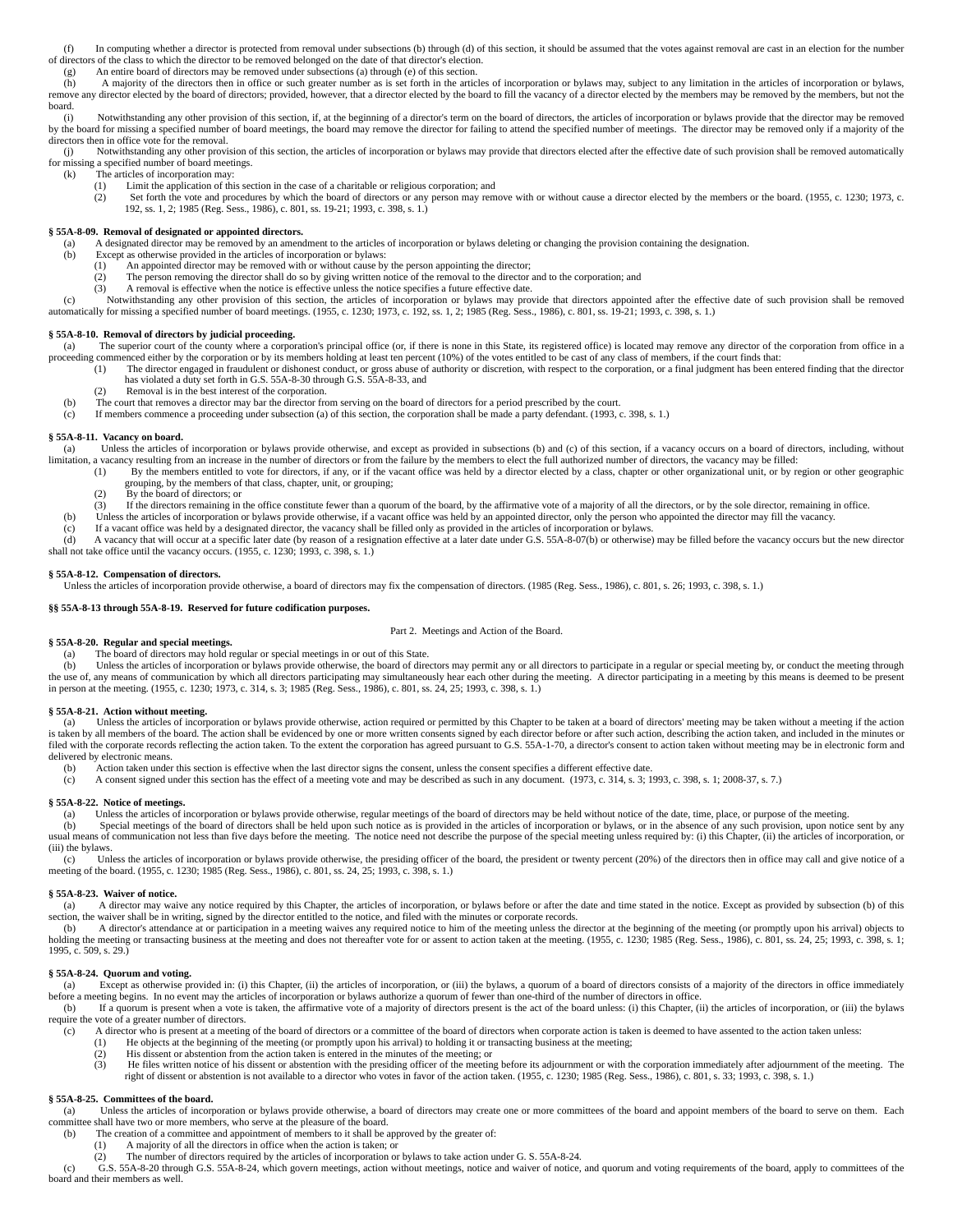- (d) To the extent specified by the board of directors or in the articles of incorporation or bylaws, each committee of the board may exercise the board's authority under G.S. 55A-8-01.
- (e) A committee of the board shall not, however:<br>
(1) Authorize distributions;<br>
(2) Recommend to members or approve d
	- Authorize distributions;
	- Recommend to members or approve dissolution, merger or the sale, pledge, or transfer of all or substantially all of the corporation's assets;
	- (3) Elect, appoint or remove directors, or fill vacancies on the board of directors or on any of its committees; or
	- (4) Adopt, amend, or repeal the articles of incorporation or bylaws.
- (f) The creation of, delegation of authority to, or action by a committee does not alone constitute compliance by a director with the standards of conduct described in G.S. 55A-8-30. (1955, c. 1230; 1969, c. 875, s. 5; 198

# **§§ 55A-8-26 through 55A-8-29. Reserved for future codification purposes.**

#### Part 3. Standards of Conduct.

# **§ 55A-8-30. General standards for directors.**

- (a) A director shall discharge his duties as a director, including his duties as a member of a committee:
	- (1) In good faith;
		- (2) With the care an ordinarily prudent person in a like position would exercise under similar circumstances; and
	-
	- (3) In a manner the director reasonably believes to be in the best interests of the corporation.<br>(b) In discharging his duties, a director is entitled to rely on information, opinions, reports, or statements, including fin
		- (1) One or more officers or employees of the corporation whom the director reasonably believes to be reliable and competent in the matters presented;
		- (2) Legal counsel, public accountants, or other persons as to matters the director reasonably believes are within their professional or expert competence; or
		- (3) A committee of the board of which he is not a member if the director reasonably believes the committee merits confidence.
- (c) A director is not entitled to the benefit of subsection (b) of this section if he has actual knowledge concerning the matter in question that makes reliance otherwise permitted by subsection (b) of this section unwarranted.
	- (d) A director is not liable for any action taken as a director, or any failure to take any action, if he performed the duties of his office in compliance with this section.
	- (e) A director's personal liability for monetary damages for breach of a duty as a director may be limited or eliminated only to the extent provided in G.S. 55A-8-60 or permitted in G.S. 55A-2-02(b)(4),

and a director may be entitled to indemnification against liability and expenses pursuant to Part 5 of Article 8 of this Chapter.<br>(f) A director shall not be deemed to be a trustee with respect to the corporation or with r subject to restrictions imposed by the donor or transferor of such property. (1985 (Reg. Sess., 1986), c. 801, s. 29; 1993, c. 398, s. 1.)

#### **§ 55A-8-31. Director conflict of interest.**

A conflict of interest transaction is a transaction with the corporation in which a director of the corporation has a direct or indirect interest. A conflict of interest transaction is not voidable by the corporation solely because of the director's interest in the transaction if any one of the following is true:<br>(1) The material facts of the transaction and the director's interest were disclosed or known

- The material facts of the transaction and the director's interest were disclosed or known to the board of directors or a committee of the board and the board or committee authorized, approved, or ratified the transaction;
- (2) The material facts of the transaction and the director's interest were disclosed or known to the members entitled to vote and they authorized, approved, or ratified the transaction; or (3) The transaction was fair to t
- The transaction was fair to the corporation.
- (b) For purposes of this section, a director of the corporation has an indirect interest in a transaction if:
	- (1) Another entity in which he has a material financial interest or in which he is a general partner is a party to the transaction; or

(2) Another entity of which he is a director, officer, or trustee is a party to the transaction and the transaction is or should be considered by the board of directors of the corporation.

(c) For purposes of subdivision (a)(1) of this section, a conflict of interest transaction is authorized, approved, or ratified if it receives the affirmative vote of a majority of the directors on the board of directors o directors who have no direct or indirect interest in the transaction vote to authorize, approve, or ratify the transaction, a quorum is present for the purpose of taking action under this section. The presence of, or a vote cast by, a director with a direct or indirect interest in the transaction does not affect the validity of any action taken under subdivision (a)(1) of this section if the transaction is otherwise authorized, approved, or ratified as provided in that subdivision.

(d) For purposes of subdivision (a)(2) of this section, a conflict of interest transaction is authorized, approved, or ratified by the members if it receives a majority of the votes entitled to be counted under under under (1) of this section, shall not be counted in a vote of members to determine whether to authorize, approve, or ratify a conflict of interest transaction under subdivision (a)(2) of this section. The vote of these members, however, is counted in determining whether the transaction is approved under other sections of this Chapter. A majority of the votes, whether or not present, that are entitled to be cast in a vote on the

transaction under this subsection constitutes a quorum for the purpose of taking action under this section.<br>(e) The articles of incorporation, bylaws, or a resolution of the board may impose additional requirements on conf

#### **§ 55A-8-32. Loans to or guaranties for directors and officers.**

No loan, guaranty, or other form of security shall be made or provided by a corporation to or for the benefit of its directors or officers, except that loans, guaranties, or other forms of security may be made to full-time employees of the corporation who are also directors or officers by action of its board of directors in accordance with G.S. 55A-8-31(a)(1). (1955, c. 1230; 1985 (Reg. Sess., 1986), c. 801, s. 17; 1993, c. 398, s. 1.)

#### **§ 55A-8-33. Liability for unlawful loans or distributions.**

(a) The liabilities imposed by this section are in addition to any other liabilities imposed by law upon directors of a corporation.

(b) A director who votes for or assents to the making of a loan or guaranty or other form of security is personally liable to the corporation for the repayment or return of the money or value loaned, with interest thereon at the legal rate until paid, or for any liability of the corporation upon the guaranty, if it is established that he did not perform his duties in compliance with G.S. 55A-8-30 or that the loan or guaranty was made in violation of G.S. 55A-8-32.

(c) A director who votes for or assents to a distribution made in violation of Article 13 of this Chapter, Article 14 of this Chapter, or the articles of incorporation is personally liable to the corporation for the amount of the distribution that exceeds what could have been distributed without violating Article 13 of this Chapter, Article 14 of this Chapter, or the articles of incorporation if it is established that he did<br>not p

(d) A director held liable under subsection (b) or (c) of this section is entitled to:

- (1) Contribution from every other director who could be held liable under subsection (b) or (c) of this section for the unlawful loan or distribution; and
- (2) Reimbursement from each person for the amount he accepted knowing the unlawful loan or distribution was made in violation of G.S. 55A-8-32, Article 13 of this Chapter, or Article 14 of this Chapter, or the articles of incorporation.

(e) No action shall be brought against the directors for liability under this section after three years from the time when the cause of action was discovered or ought to have been discovered. (1985 (Reg. Sess., 1986), c. 801, s. 33; 1993, c. 398, s. 1.)

#### **§§ 55A-8-34 through 55A-8-39. Reserved for future codification purposes.**

# Part 4. Officers.

# **§ 55A-8-40. Officers.**

- (a) A corporation has the officers described in its bylaws or appointed by the board of directors in accordance with the bylaws.
- (b) A duly appointed officer may appoint one or more officers or assistant officers if authorized by the bylaws or the board of directors.

(c) The secretary or any assistant secretary or any one or more other officers designated by the bylaws or the board of directors shall have the responsibility and authority to maintain and authenticate the records of the corporation.

(d) The same individual may simultaneously hold more than one office in a corporation, but no individual may act in more than one capacity where action of two or more officers is required.

(e) Whenever a specific office is referred to in this Chapter, it shall be deemed to include any person who, individually or collectively with one or more other persons, holds or occupies such office. (1955, c. 1230; 1985 (Reg. Sess., 1986), c. 801, s. 28; 1993, c. 398, s. 1.)

#### **§ 55A-8-41. Duties of officers.**

Each officer has the authority and duties set forth in the bylaws or, to the extent consistent with the bylaws, the authority and duties prescribed by the board of directors or by direction of an officer authorized by the board of directors to prescribe the authority and duties of other officers. (1955, c. 1230; 1985 (Reg. Sess., 1986), c. 801, s. 28; 1993, c. 398, s. 1.)

# **§ 55A-8-42. Standards of conduct for officers.**

(a) An officer with discretionary authority shall discharge his duties under that authority:

- (1) In good faith;
- (2) With the care an ordinarily prudent person in a like position would exercise under similar circumstances; and (3) In a manner the officer reasonably believes to be in the best interests of the corporation.
- In a manner the officer reasonably believes to be in the best interests of the corporation.
- (b) In discharging his duties, an officer is entitled to rely on information, opinions, reports, or statements, including financial statements and other financial data, if prepared or presented by:
	- (1) One or more officers or employees of the corporation whom the officer reasonably believes to be reliable and competent in the matters presented; or (2) Legal counsel, public accountants, or other persons as to matters the officer reasonably believes are within the person's professional or expert competence.
- (c) An officer is not entitled to the benefit of subsection (b) of this section if the officer has actual knowledge concerning the matter in question that makes reliance otherwise permitted by subsection (b) of this section unwarranted.
	- (d) An officer is not liable for any action taken as an officer, or any failure to take any action, if the officer performed the duties of his office in compliance with this section.

(e) An officer may be entitled to immunity under Part 6 of Article 8 of this Chapter or to indemnification against liability and expenses pursuant to Part 5 of Article 8 of this Chapter. (1985 (Reg. Sess., 1986), c. 801, s. 29; 1993, c. 398, s. 1.)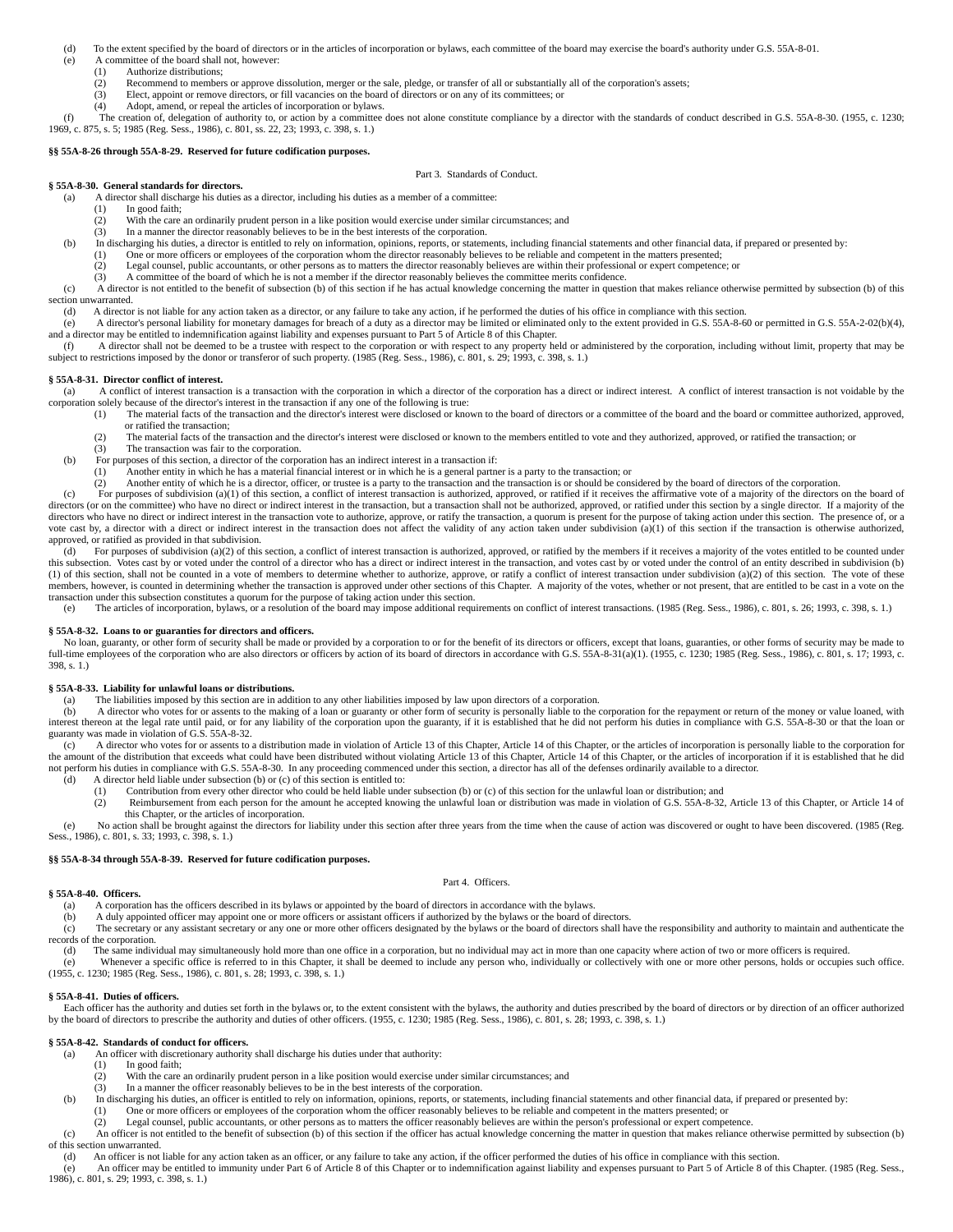# **§ 55A-8-43. Resignation and removal of officers.**

a) An officer may resign at any time by communicating his resignation to the corporation. A resignation is effective when it is communicated unless it specifies in writing a later effective date. If a<br>resignation is made e the successor does not take office until the effective date.

(b) A board of directors may remove any officer at any time with or without cause. (1955, c. 1230; 1993, c. 398, s. 1.)

## **§ 55A-8-44. Contract rights of officers.**

(a) The appointment of an officer does not itself create contract rights.<br>(b) An officer's removal does not affect the officer's contract rights, if

An officer's removal does not affect the officer's contract rights, if any, with the corporation. An officer's resignation does not affect the corporation's contract rights, if any, with the officer. (1955, c. 1230; 1993, c. 398, s. 1.)

# **§§ 55A-8-45 through 55A-8-49. Reserved for future codification purposes.**

#### Part 5. Indemnification.

# **§ 55A-8-50. Policy statement and definitions.**

a) It is the public policy of this State to enable corporations organized under this Chapter to attract and maintain responsible, qualified directors, officers, employees, and agents, and agents, and, to that end, to the e

- (b) Definitions in this Part:
	- (1) "Corporation" includes any domestic or foreign corporation absorbed in a merger which, if its separate existence had continued, would have had the obligation or power to indemnify its directors, officers, employees, or agents, so that a person who would have been entitled to receive or request indemnification from such corporation if its separate existence had continued shall stand in the same position under this Part with respect to the surviving corporation.
	- (2) "Director" means an individual who is or was a director of a corporation or an individual who, while a director of a corporation, is or was serving at the corporation's request as a director, officer, partner, trustee, employee, or agent of another foreign or domestic business or nonprofit corporation, partnership, joint venture, trust, employee benefit plan, or other enterprise. A director is considered to be serving an employee benefit plan at the corporation's request if the director's duties to the corporation also impose duties on, or otherwise involve services by, the director to the plan or to participants in or beneficiaries of the plan. "Director" includes, unless the context requires otherwise, the estate or personal representative of a director.
	- (3) "Expenses" means expenses of every kind incurred in defending a proceeding, including counsel fees. "Liability" means the obligation to pay a judgment, settlement, penalty, fine (including an excise tax assessed with respect to an employee benefit plan), or reasonable expenses actually incurred with respect to a proceeding.
	-
	- (5) "Officer," "employee," or "agent" includes, unless the context requires otherwise, the estate or personal representative of a person who acted in that capacity.<br>(6) "Official capacity" means: (i) when used with respect "Official capacity" does not include service for any other foreign or domestic business or nonprofit corporation or any partnership, joint venture, trust, employee benefit plan, or other enterprise.
	-
	- (7) "Party" includes an individual who was, is, or is threatened to be made a named defendant or respondent in a proceeding.<br>(8) "Proceeding" means any threatened, pending, or completed action, suit, or proceeding whether 1.)

#### **§ 55A-8-51. Authority to indemnify.**

(a) Except as provided in subsection (d) of this section, a corporation may indemnify an individual made a party to a proceeding because the individual is or was a director against liability incurred in the proceeding if t

- (1) Conducted himself in good faith;
- (2) Reasonably believed (i) in the case of conduct in his official capacity with the corporation, that his conduct was in its best interests; and (ii) in all other cases, that his conduct was at least not opposed to its best interests; and
- 

(3) In the case of any criminal proceeding, had no reasonable cause to believe his conduct was unlawful.<br>(b) A director's conduct with respect to an employee benefit plan for a purpose the director reasonably believed to b satisfies the requirement of clause (ii) of subdivision (a)(2) of this section.

(c) The termination of a proceeding by judgment, order, settlement, conviction, or upon a plea of no contest or its equivalent is not, of itself, determinative that the director did not meet the standard of conduct described in this section.<br>(d) A corporation shall no

- A corporation shall not indemnify a director under this section:<br>(1) In connection with a proceeding by or in the right of the
	- In connection with a proceeding by or in the right of the corporation in which the director was adjudged liable to the corporation; or
- (2) In connection with any other proceeding charging improper personal benefit to the director, whether or not involving action in his official capacity, in which the director was adjudged liable on the basis that personal benefit was improperly received by the director.

(e) Indemnification permitted under this section in connection with a proceeding by or in the right of the corporation that is concluded without a final adjudication on the issue of liability is limited to reasonable expenses incurred in connection with the proceeding.

The authorization, approval, or favorable recommendation by the board of directors of a corporation of indemnification, as permitted by this section, shall not be deemed an act or corporate transaction in which a director has a conflict of interest, and no such indemnification shall be void or voidable on such ground. (1977, c. 236, s. 2; 1985 (Reg. Sess., 1986), c. 801, ss. 15, 16; 1993, c. 398, s. 1.)

#### **§ 55A-8-52. Mandatory indemnification.**

Unless limited by its articles of incorporation, a corporation shall indemnify a director who was wholly successful, on the merits or otherwise, in the defense of any proceedings to which the director was a party because he is or was a director of the corporation against reasonable expenses actually incurred by the director in connection with the proceeding. (1977, c. 236, s. 2; 1993, c. 398, s. 1.)

#### **§ 55A-8-53. Advance for expenses.**

Expenses incurred by a director in defending a proceeding may be paid by the corporation in advance of the final disposition of such proceeding as authorized by the board of directors in the specific case or as authorized or required under any provision in the articles of incorporation or bylaws or by any applicable resolution or contract upon receipt of an undertaking by or on behalf of the director to repay such amount unless it shall ultimately be determined that the director is entitled to be indemnified by the corporation against such expenses. (1977, c. 236, s. 2; 1985 (Reg. Sess., 1986), c. 801, ss. 15, 16; 1993, c. 398, s. 1.)

#### **§ 55A-8-54. Court-ordered indemnification.**

Unless a corporation's articles of incorporation provide otherwise, a director of the corporation who is a party to a proceeding may apply for indemnification to the court conducting the proceeding or to another court of competent jurisdiction. On receipt of an application, the court, after giving any notice the court considers necessary, may order indemnification if it determines:

- (1) The director is entitled to mandatory indemnification under G.S. 55A-8-52, in which case the court shall also order the corporation to pay the director's reasonable expenses incurred to obtain court-ordered indemnification; or
	- (2) The director is fairly and reasonably entitled to indemnification, in whole or in part, in view of all the relevant circumstances, whether or not the director met the standard of conduct set forth in G.S. 55A-8-51 or was adjudged liable as described in G.S. 55A-8-51(d), but if the director was adjudged so liable, such indemnification is limited to reasonable expenses incurred. (1977, c. 236, s. 2; 1993, c. 398, s. 1.)

#### **§ 55A-8-55. Determination and authorization of indemnification.**

(a) A corporation shall not indemnify a director under G.S. 55A-8-51 unless authorized in the specific case after a determination has been made that indemnification of the director is permissible in the circumstances because the director has met the standard of conduct set forth in G.S. 55A-8-51.

- (b) The determination shall be made:
	-
	- (1) By the board of directors by majority vote of a quorum consisting of directors not at the time parties to the proceeding;<br>(2) If a quorum cannot be obtained under subdivision (1) of this subsection, by a majority vote If a quorum cannot be obtained under subdivision (1) of this subsection, by a majority vote of a committee duly designated by the board of directors (in which designation directors who are parties may participate), consisting solely of two or more directors not at the time parties to the proceeding;
	- (3) By special legal counsel (i) selected by the board of directors or its committee in the manner prescribed in subdivision (1) or (2) of this subsection; or (ii) if a quorum of the board cannot be obtained under subdivision (1) of this subsection and a committee cannot be designated under subdivision (2) of this subsection, selected by majority vote of the full board (in which selection directors who are parties may participate); or
	- (4) By the members, but directors who are at the time parties to the proceeding shall not vote on the determination.

(c) Authorization of indemnification and evaluation as to reasonableness of expenses shall be made in the same manner as the determination that indemnification is permissible, except that if the determination is made by special legal counsel, authorization of indemnification and evaluation as to reasonableness of expenses shall be made by those entitled under subdivision (b)(3) of this section to select counsel. (1977, c. 236, s. 2; 1993, c. 398, s. 1.)

#### **§ 55A-8-56. Indemnification of officers, employees, and agents.**

Unless a corporation's articles of incorporation provide otherwise:

- (1) An officer of the corporation is entitled to mandatory indemnification under G.S. 55A-8-52, and is entitled to apply for court-ordered indemnification under G.S. 55A-8-54, in each case to the same extent as a director;
- (2) The corporation may indemnify and advance expenses under this Part to an officer, employee, or agent of the corporation to the same extent as to a director; and (3) A corporation may also indemnify and advance expenses
- (3) A corporation may also indemnify and advance expenses to an officer, employee, or agent to the extent, consistent with public policy, that may be provided by its articles of incorporation, bylaws, general or specific action of its board of directors, or contract. (1977, c. 236, s. 2; 1993, c. 398, s. 1.)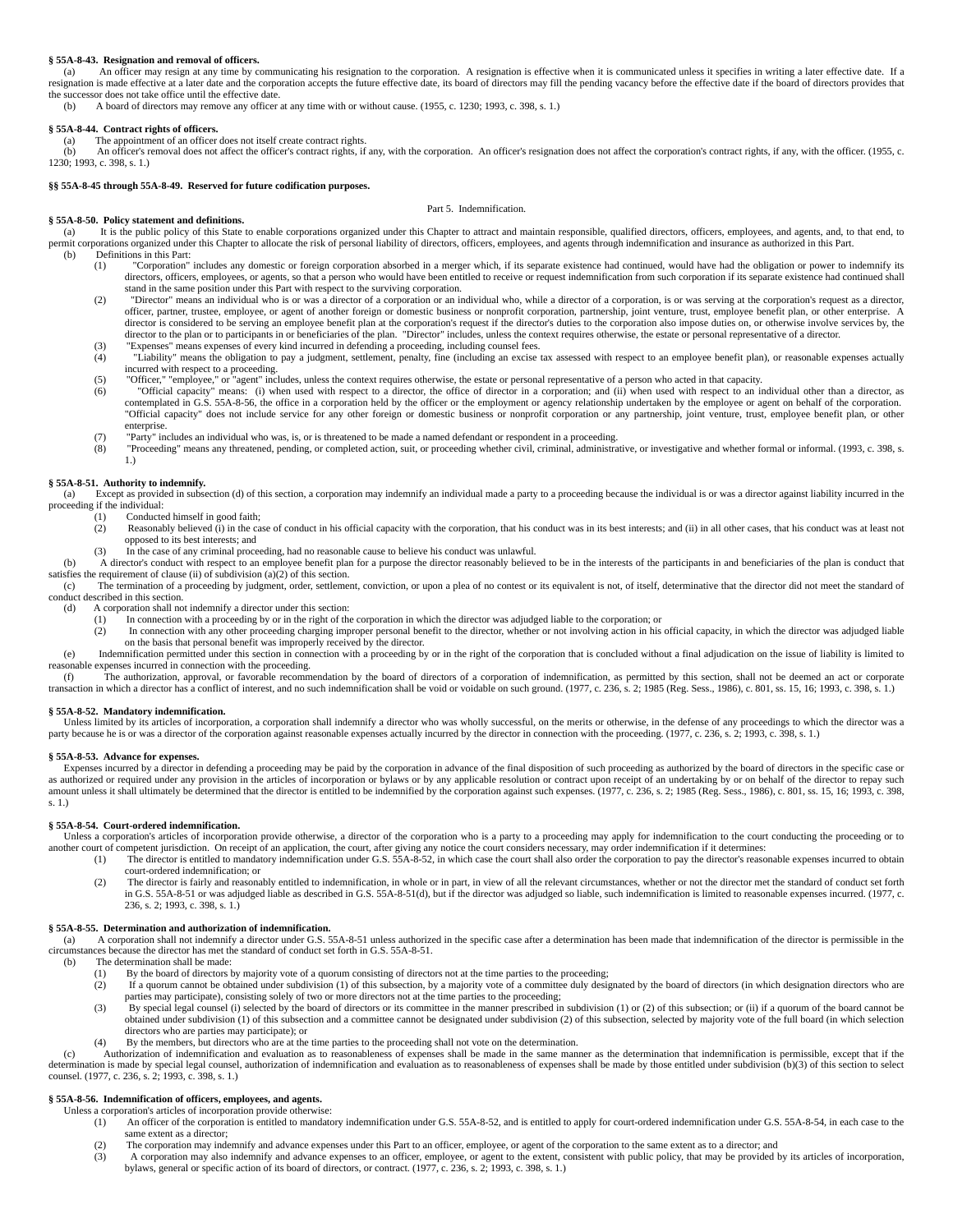# **§ 55A-8-57. Additional indemnification and insurance.**

(a) In addition to and separate and apart from the indemnification provided for in G.S. 55A-8-51, 55A-8-52, 55A-8-54, 55A-8-55, and 55A-8-56, a corporation may in its articles of incorporation or bylaws or by contract or resolution indemnify or agree to indemnify any one or more of its directors, officers, employees, or agents against liability and expenses in any proceeding (including without limitation<br>a proceedi agree to indemnify a person against liability or expenses the person may incur on account of his activities which were at the time taken, known, or believed by the person to be clearly in conflict with the best agree to in interests of the corporation or if the person received an improper personal benefit. A corporation may likewise and to the same extent indemnify or agree to indemnify any person who, at the request of the corporation, is or was serving as a director, officer, partner, trustee, employee, or agent of another foreign or domestic corporation, partnership, joint venture, trust, or other enterprise or as a trustee or<br>administrato of reasonable costs, expenses, and attorneys' fees in connection with the enforcement of rights to indemnification granted therein and may further include provisions establishing reasonable procedures for determining and enforcing the rights granted therein.

A corporation may purchase and maintain insurance on behalf of an individual who is or was a director, officer, employee, or agent of the corporation, or who, while a director, officer, employee, or A corporation, or who, agent of the corporation, is or was serving at the request of the corporation as a director, officer, partner, trustee, employee, or agent of another foreign or domestic corporation, partnership, joint venture, trust,<br>empl would have power to indemnify him against the same liability under any provision of this Chapter. (1977, c. 236, s. 2; 1985 (Reg. Sess., 1986), c. 801, ss. 15, 16; 1993, c. 398, s. 1.)

# **§ 55A-8-58. Application of Part.**

(a) If articles of incorporation limit indemnification or advance for expenses, indemnification and advance for expenses are valid only to the extent consistent with the articles of incorporation.<br>(b) This Part does not li

made a named defendant or respondent to the proceeding. (1993, c. 398, s. 1.)

#### **§ 55A-8-59. Reserved for future codification purposes.**

#### Part 6. Immunity.

**§ 55A-8-60. Immunity.**

(a) In addition to the immunity that is authorized in G.S. 55A-2-02(b)(4), a person serving as a director or officer of a nonprofit corporation shall be immune individually from civil liability for monetary damages, except to the extent covered by insurance, for any act or failure to act arising out of this service, except where the person:

- (1) Is compensated for his services beyond reimbursement for expenses;<br>(2) Was not acting within the scope of his official duties; Was not acting within the scope of his official duties;
- 
- (3) Was not acting in good faith;
- (4) Committed gross negligence or willful or wanton misconduct that resulted in the damage or injury;<br>
(5) Derived an improper personal financial benefit from the transaction;<br>
(6) Incurred the liability from the operation
- (5) Derived an improper personal financial benefit from the transaction; (6) Incurred the liability from the operation of a motor vehicle; or
- 
- (7) Is a defendant in an action brought under G.S. 55A-8-33.

The immunity in this subsection may be limited or eliminated by a provision in the articles of incorporation, but only with respect to acts or omissions occurring on or after the effective date of such provision.

(b) The immunity in subsection (a) of this section is personal to the directors and officers, and does not immunize the corporation against liability for the acts or omissions of the directors or officers.<br>(c) Without dimi the laws of any other state, or under the laws of the United States. (1987, c. 799, s. 3; 1989, c. 472; 1993, c. 398, s. 1.)

### Article 10.

# Amendment of Articles of Incorporation and Bylaws.

#### Part 1. Amendment of Articles of Incorporation.

# **§ 55A-10-01. Authority to amend.**

(a) A corporation may amend its articles of incorporation at any time to add or change a provision that is required or permitted in the articles of incorporation or to delete a provision not required in the articles of incorporation. Whether a provision is required or permitted in the articles of incorporation is determined as of the effective date of the amendment.

(b) A member of the corporation does not have a vested property right resulting from any provision in the articles of incorporation, including provisions relating to management, control, distribution entitlement, or purpos

# **§ 55A-10-02. Amendment by board of directors.**

- (a) Unless the articles of incorporation provide otherwise, a corporation's board of directors may adopt one or more amendments to the corporation's articles of incorporation without member approval: (1) To delete the names and addresses of the initial directors;
	- (2) To delete the name and address of the initial registered agent or registered office, if a statement of change is on file with the Secretary of State;
	- (3) To change the corporate name by substituting the word "corporation", "incorporated", "company", "limited", or the abbreviation "corp.", "inc.", "co.", or "ltd.", for a similar word or abbreviation in the name, or by adding, deleting or changing a geographical attribution to the name; or
	- (4) To make any other change expressly permitted by this Chapter to be made by director action.

(b) If a corporation has no members entitled to vote thereon, its incorporators, until directors have been chosen, and thereafter its board of directors, may adopt one or more amendments to the corporation's articles of incorporation subject to any approval required pursuant to G.S. 55A-10-30. The corporation shall provide at least five days' written notice of any meeting at which an amendment is to be voted upon. The notice shall state that the purpose, or one of the purposes, of the meeting is to consider a proposed amendment to the articles of incorporation and contain or be accompanied by a copy or summary of the amendment or state the general nature of the amendment. The amendment shall be approved by a majority of the directors in office at the time the amendment is adopted. (1955, c. 1230; 1981, c. 372; 1985 (Reg. Sess., 1986), c. 801, ss. 36, 37; 1993, c. 398, s. 1.)

# **§ 55A-10-03. Amendment by directors and members.**

If the corporation has members entitled to vote thereon, then, unless this Chapter, the articles of incorporation, bylaws, the members (acting pursuant to subsection (b) of this section), or the board of directors (acting pursuant to subsection (c) of this section) require a greater vote or voting by class, an amendment to a corporation's articles of incorporation to be adopted shall be approved:

- (1) By the board or in lieu thereof in writing by the number or proportion of members entitled under G.S. 55A-7-02(a)(2) to call a special meeting to consider such amendment;
- (2) By the members entitled to vote thereon by two-thirds of the votes cast or a majority of the votes entitled to be cast on the amendment, whichever is less; and
- (3) In writing by any person or persons whose approval is required by a provision of the articles of incorporation authorized by G.S. 55A-10-30.
- (b) The members entitled to vote thereon may condition the amendment's adoption on receipt of a higher percentage of affirmative votes or on any other basis.
- (c) If the board initiates an amendment to the articles of incorporation or board approval is required by subsection (a) of this section to adopt an amendment to the articles of incorporation, the board may condition the amendment's adoption on receipt of a higher percentage of affirmative votes or any other basis.

(d) If the board or the members seek to have the amendment approved by the members entitled to vote thereon at a membership meeting, the corporation shall give notice of the membership meeting to those members in accordance with G.S. 55A-7-05. The notice shall state that the purpose, or one of the purposes, of the meeting is to consider the proposed amendment and contain or be accompanied by a copy or summary of the amendment.

(e) If the board or the members seek to have the amendment approved by the members entitled to vote thereon by written consent or written ballot, the material soliciting the approval shall contain or be accompanied by a copy or summary of the amendment. (1955, c. 1230; 1981, c. 372; 1985 (Reg. Sess., 1986), c. 801, ss. 36, 37; 1993, c. 398, s. 1; 1995, c. 400, s. 4.)

#### **§ 55A-10-04. Class voting by members on amendments.**

(a) The members of a class in a charitable or religious corporation are entitled to vote as a class on a proposed amendment to the articles of incorporation if the amendment would affect the rights of that class as to voting in a manner that is different from the manner in which the amendment would affect another class.

(b) The members of a class in a corporation other than a charitable or religious corporation are entitled to vote as a class on a proposed amendment to the articles of incorporation if the amendment would:

- (1) Affect the rights, privileges, preferences, restrictions, or conditions of that class as to voting, dissolution, redemption, or transfer of memberships in a manner that is different from the manner in which the amendment would affect another class;
	- (2) Affect the rights, privileges, preferences, restrictions, or conditions of that class as to voting, dissolution, redemption, or transfer of memberships by changing the rights, privileges, preferences, restrictions, or conditions of another class;
	- (3) Increase or decrease the number of memberships authorized for that class;<br>(4) Increase the number of memberships authorized for another class;
	- Increase the number of memberships authorized for another class;
	- (5) Effect an exchange, reclassification, or termination of the memberships of that class; or
	- (6) Authorize a new class of memberships.

(c) If a class is to be divided into two or more classes as a result of an amendment to the articles of incorporation, the amendment shall be approved by the members of each class that would be created by the amendment.

(d) If a class vote is required to approve an amendment to the articles of incorporation of a corporation, the amendment shall be approved by the members of the class by two-thirds of the votes cast by the class or a majority of the votes entitled to be cast by the class on the amendment, whichever is less.

(e) A class of members is entitled to the voting rights granted by this section although the articles of incorporation and bylaws provide that the class shall not vote on the proposed amendment. (1993, c. 398, s. 1.)

# **§ 55A-10-05. Articles of amendment.**

A corporation amending its articles of incorporation shall deliver to the Secretary of State for filing articles of amendment setting forth:<br>
(1) The name of the corporation;

The name of the corporation;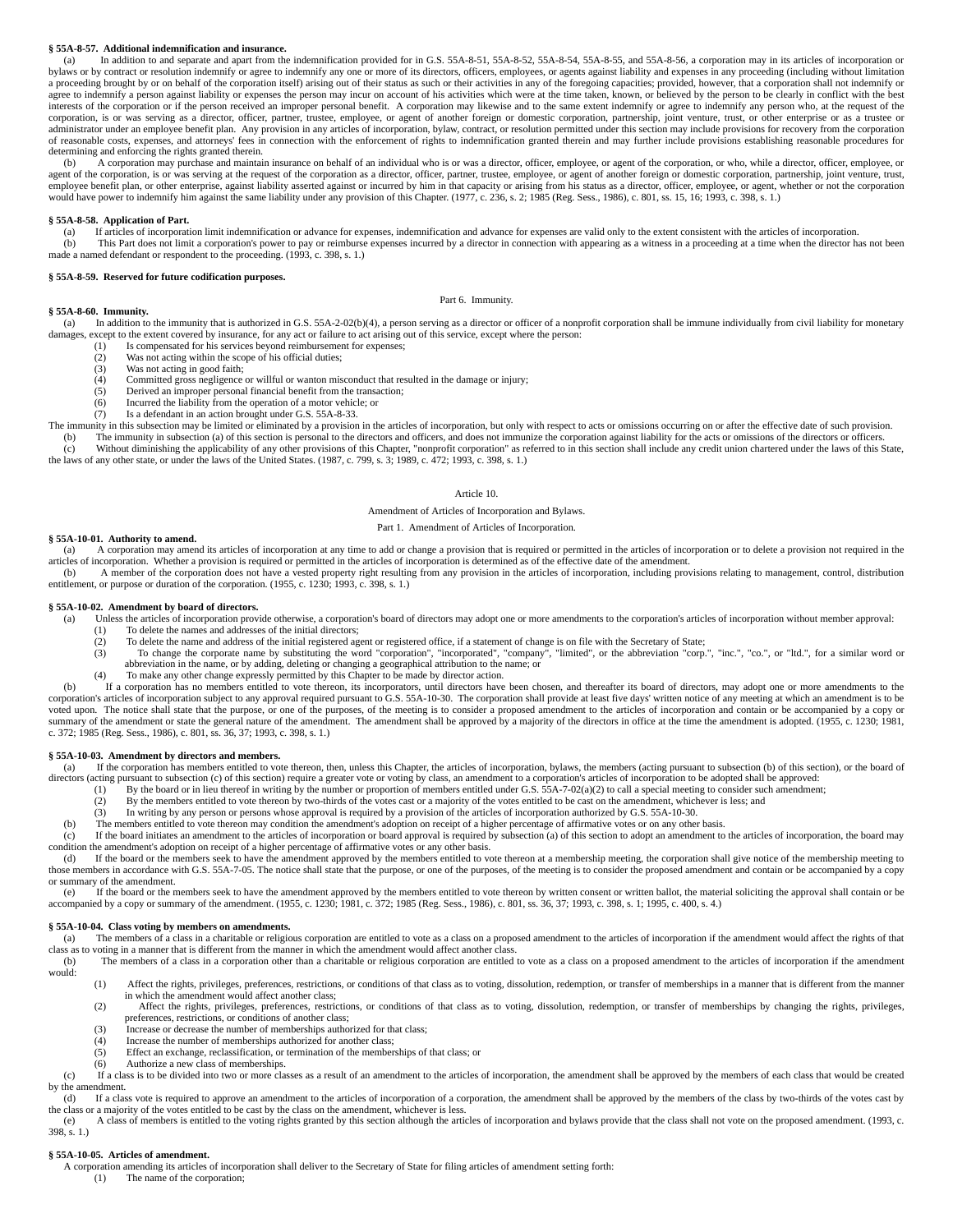- (2) The text of each amendment adopted;
- (3) The date of each amendment's adoption;
- (4) If approval of members was not required, a statement to that effect and a brief explanation of why member action was not required, and a statement that the amendment was approved by a sufficient vote of the board of directors or incorporators;
- (5) If approval by members was required, a statement that member approval was obtained as required by this Chapter;
- (6) If approval of the amendment by some person or persons other than the members, the board, or the incorporators is required pursuant to G.S. 55A-10-30, a statement that the approval was obtained. (1955, c. 1230; 1993, c. 398, s. 1.)

# **§ 55A-10-06. Restated articles of incorporation.**

(a) A corporation's board of directors may restate its articles of incorporation at any time with or without approval by members or any other person.

(b) The restated articles of incorporation may include one or more amendments to the articles of incorporation. If the restated articles of incorporation include an amendment requiring approval by the

members or any other person, it shall be adopted as provided in G.S. 55A-10-03.<br>(c) If the board of directors submits restated articles of incorporation for member action, the corporation shall notify in writing each membe membership meeting in accordance with G.S. 55A-7-05. The notice shall (i) state that the purpose, or one of the purposes, of the meeting is to consider the proposed restated articles of incorporation, (ii) contain or be accompanied by a copy of the proposed restated articles of incorporation, and (iii) identify any amendment or other change they would make in the articles of incorporation.

(d) If the restated articles of incorporation include an amendment requiring approval pursuant to G.S. 55A-10-30, the board of directors shall submit the restated articles of incorporation for such approval.

(e) A corporation restating its articles of incorporation shall deliver to the Secretary of State for filing articles of restatement which shall:

- Set forth the name of the corporation:
- (2) Attach as an exhibit thereto the text of the restated articles of incorporation;
- (3) State whether the restated articles of incorporation contain an amendment to the articles of incorporation requiring member approval and, if they do not, that the board of directors adopted the restated articles of incorporation;
- (4) If the restated articles of incorporation contain an amendment to the articles of incorporation requiring member approval, state that member approval was obtained as required by this Chapter; and
- (5) If the restated articles of incorporation contain an amendment to the articles of incorporation requiring approval by a person whose approval is required pursuant to G.S. 55A-10-30, state that such approval was obtained.
- (f) Duly adopted restated articles of incorporation supersede the original articles of incorporation and all amendments to them.

(g) The Secretary of State may certify restated articles of incorporation, as the articles of incorporation currently in effect, without including the other information required by subsection (e) of this section. (1965, c. 762; 1993, c. 398, s. 1.)

#### **§ 55A-10-07. Effect of amendment.**

An amendment to articles of incorporation does not affect a cause of action existing against or in favor of the corporation, a proceeding to which the corporation is a party, any requirement or limitation imposed upon the corporation or any property held by it by virtue of any restriction or condition upon which such property is held by the corporation or the existing rights of persons other than members of the corporation. An amendment changing a corporation's name does not abate a proceeding brought by or against the corporation in its former name. (1955, c. 1230; 1985 (Reg. Sess., 1986), c. 801, s. 38; 1993, c. 398, s. 1.)

# **§§ 55A-10-08 through 55A-10-19. Reserved for future codification purposes.**

Part 2. Bylaws.

## **§ 55A-10-20. Amendment by directors.**

If a corporation has no members entitled to vote thereon, its incorporators, until directors have been chosen, and thereafter its board of directors, may adopt one or more amendments to the corporation's bylaws subject to any approval required pursuant to G.S. 55A-10-30. The corporation shall provide at least five days' written notice of any meeting of directors at which an amendment is to be voted upon. The notice shall state that the purpose, or one of the purposes, of the meeting is to consider a proposed amendment to the bylaws and contain or be accompanied by a copy or summary of the amendment or state the general nature of the amendment. The amendment shall be approved by a majority of the directors in office at the time the amendment is adopted. (1955, c. 1230; 1993, c. 398, s. 1.)

# **§ 55A-10-21. Amendment by directors and members.**

If the corporation has members entitled to vote thereon, then, unless this Chapter, the articles of incorporation, bylaws, the members (acting pursuant to subsection (b) of this section), or the board of

- directors (acting pursuant to subsection (c) of this section) require a greater vote or voting by class, an amendment to a corporation's bylaws to be adopted shall be approved:<br>(1) By the board or in lieu thereof in writin
	- (1) By the board or in lieu thereof in writing by the number or proportion of members entitled under G.S. 55A-7-02(a)(2) to call a special meeting to consider such (2) By the members entitled to vote thereon by two-thirds
	- In writing by any person or persons whose approval is required by a provision of the articles of incorporation authorized by G.S. 55A-10-30.
	- (b) The members entitled to vote thereon may condition the amendment's adoption on its receipt of a higher percentage of affirmative votes or on any other basis.

(c) If the board initiates an amendment to the bylaws or board approval is required by subsection (a) of this section to adopt an amendment to the bylaws, the board may condition the amendment's adoption on receipt of a higher percentage of affirmative votes or on any other basis.<br>(d) If the board or the members seek to have the amendment approved by the

If the board or the members seek to have the amendment approved by the members entitled to vote thereon at a membership meeting, the corporation shall give notice of the membership meeting to  $\Gamma$ those members in accordance with G.S. 55A-7-05. The notice shall state that the purpose, or one of the purposes, of the meeting is to consider the proposed amendment and contain or be accompanied by a copy or summary of the amendment.

(e) If the board or the members seek to have the amendment approved by the members entitled to vote thereon by written consent or written ballot, the material soliciting the approval shall contain or be accompanied by a co

# **§ 55A-10-22. Class voting by members on amendments.**

(a) The members of a class in a charitable or religious corporation are entitled to vote as a class on a proposed amendment to the bylaws if the amendment would affect the rights of that class as to voting in a manner that is different from the manner in which such amendment would affect another class.<br>(b) The members of a class in a corporation other than a charitable or religious corporation

- The members of a class in a corporation other than a charitable or religious corporation are entitled to vote as a class on a proposed amendment to the bylaws if the amendment would:<br>(1) Affect the rights, privileges, pref Affect the rights, privileges, preferences, restrictions, or conditions of that class as to voting, dissolution, redemption, or transfer of memberships in a manner that is different from the manner
- in which such amendment would affect another class;
- (2) Affect the rights, privileges, preferences, restrictions, or conditions of that class as to voting, dissolution, redemption, or transfer of memberships by changing the rights, privileges, preferences, restrictions, or conditions of another class; (3) Increase or decrease the number of memberships authorized for that class;
- 
- (4) Increase the number of memberships authorized for another class;
- (5) Effect an exchange, reclassification, or termination of all or part of the memberships of that class; or
- (6) Authorize a new class of memberships.

(c) If a class is to be divided into two or more classes as a result of an amendment to the bylaws, the amendment shall be approved by the members of each class that would be created by the amendment.<br>(d) If a class vote i If a class vote is required to approve an amendment to the bylaws, the amendment shall be approved by the members of the class by two-thirds of the votes cast by the class or a majority of the votes entitled to be cast by the class on the amendment, whichever is less.

(e) A class of members is entitled to the voting rights granted by this section although the articles of incorporation and bylaws provide that the class shall not vote on the proposed amendment. (1993, c. 398, s. 1.)

# **§§ 55A-10-23 through 55A-10-29. Reserved for future codification purposes.**

# Part 3. Articles of Incorporation and Bylaws.

The articles of incorporation or bylaws may require an amendment to the articles of incorporation or bylaws to be approved in writing by a specified person or persons other than the board of directors. Such a provision in the articles of incorporation or bylaws may only be amended with the approval in writing of such person or persons. (1993, c. 398, s. 1; 1995, c. 509, s. 30.)

# Article 11.

## Merger.

# **§ 55A-11-01. Approval of plan of merger.**

**§ 55A-10-30. Approval by third persons.**

(a) Subject to the limitations set forth in G.S. 55A-11-02, one or more nonprofit corporations may merge into another nonprofit corporation, if the plan of merger is approved as provided in G.S. 55A-11-  $03.$  (b)

- The plan of merger shall set forth:
	- (1) The name of each corporation planning to merge and the name of the surviving corporation into which each other corporation plans to merge;
	- (2) The terms and conditions of the merger; and (3) The manner and basis, if any, of converting
	- The manner and basis, if any, of converting memberships of each merging corporation into memberships, obligations, or securities of the surviving or any other corporation or into cash or other property in whole or part.
- (c) The plan of merger may set forth:
	- (1) Any amendments to the articles of incorporation or bylaws of the surviving corporation to be effected by the merger; and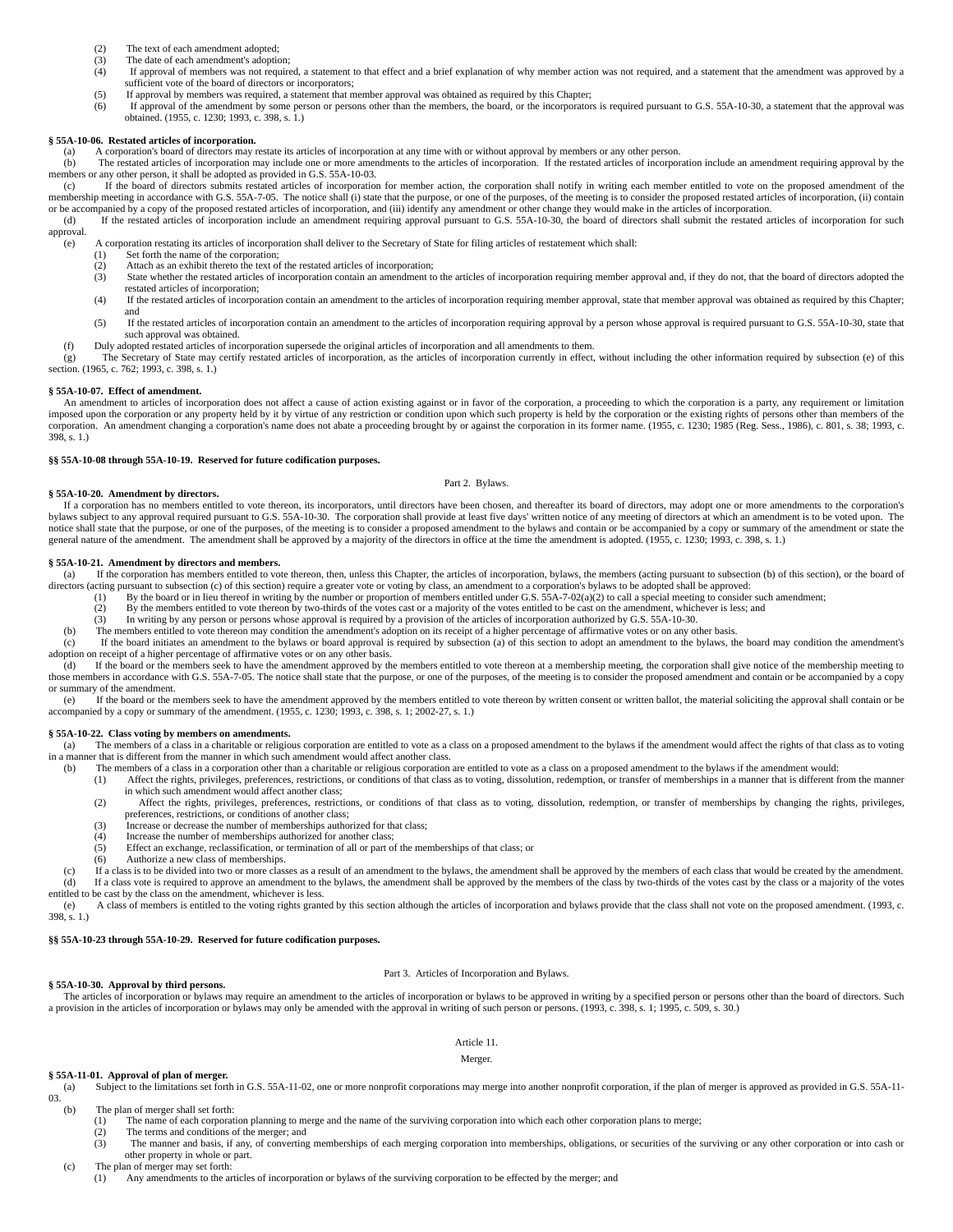# (2) Other provisions relating to the merger.

(d) The provisions of the plan of merger, other than the provisions referred to in subdivisions (b)(1) and (c)(1) of this section, may be made dependent on facts objectively ascertainable outside the plan of merger if the plan of merger sets forth the manner in which the facts will operate upon the affected provisions. The facts may include any of the following:

- (1) Statistical or market indices, market prices of any security or group of securities, interest rates, currency exchange rates, or similar economic or financial data.
- (2) A determination or action by the corporation or by any other person, group, or body.
- (3) The terms of, or actions taken under, an agreement to which the corporation is a party, or any other agreement or document. (1955, c. 1230; 1993, c. 398, s. 1; 1995, c. 400, s. 5; 2005-268, s. 38.)

## **§ 55A-11-02. Limitations on mergers by charitable or religious corporations.**

(a) Without the prior approval of the superior court in a proceeding in which the Attorney General has been given written notice, a charitable or religious corporation may merge only with any of the following:

- (1) A charitable or religious corporation<br>(2) A foreign corporation that would qua
- 
- (2) A foreign corporation that would qualify under this Chapter as a charitable or religious corporation.<br>
(3) A wholly owned foreign or domestic corporation (business or nonprofit) which is not a charitable A wholly owned foreign or domestic corporation (business or nonprofit) which is not a charitable or religious corporation, or an unincorporated entity, provided the charitable or religious corporation is the survivor in the merger and continues to be a charitable or religious corporation after the merger.
- (4) A business or nonprofit corporation (foreign or domestic) other than a charitable or religious corporation, or an unincorporated entity, provided that: (i) on or prior to the effective date of the merger, assets with a value equal to the greater of the fair market value of the net tangible and intangible assets (including goodwill) of the charitable or religious corporation or the fair market<br>value of the charitable 55A-14-03(a)(1) and (2) had it dissolved; (ii) it shall return, transfer or convey any assets held by it upon condition requiring return, transfer or conveyance, which condition occurs by reason of the merger, in accordance with such condition; and (iii) the merger is approved by a majority of directors of the charitable or religious corporation who are not and will not become members, as "member" is defined in G.S. 55A-1-40(16) or G.S. 57D-1-03, partners, limited partners, or shareholders in or directors, managers, officers, employees, agents, or consultants of the survivor in the merger.

(b) At least 30 days before consummation of any merger of a charitable or religious corporation pursuant to subdivision (a)(4) of this section, notice, including a copy of the proposed plan of merger, shall be delivered to the Attorney General. This notice shall include all the information the Attorney General determines is required for a complete review of the proposed transaction. The Attorney General may require an additional 30-day period to review the proposed transaction by providing written notice to the charitable or religious corporation prior to the expiration of the initial notice period. During this 30-day period, the transaction may not be finalized.

(c) Without the prior written consent of the Attorney General, or approval of the superior court in a proceeding in which the Attorney General has been given notice, no member of a charitable or religious corporation may receive or retain any property as a result of a merger other than an interest as a member, as "member," is defined in G.S. 55A-1-40(16), in the survivor of the merger. The Attorney General may consent to the transaction, or the court shall approve the transaction, if it is fair and not contrary to the public interest. (1993, c. 398, s. 1; c. 553, s. 83(a); 1995, c. 400, s. 6; 1999-204, s. 1; 1999-369, s. 2.4; 2013-157, s. 5.)

#### **§ 55A-11-03. Action on plan.**

(a) Unless this Chapter, the articles of incorporation, bylaws, or the board of directors or members (acting pursuant to subsection (c) of this section) require a greater vote or voting by class, a plan of merger to be adopted shall be approved for each constituent corporation:

- 
- (1) By the board;<br>(2) By the memb
- (2) By the members entitled to vote thereon, if any, by two-thirds of the votes cast or a majority of the votes entitled to be cast on the plan of merger, whichever is less; and (3) In writing by any person or persons whos In writing by any person or persons whose approval is required by a provision of the articles of incorporation authorized by G.S. 55A-10-30 for an amendment to the articles of incorporation or bylaws.

(b) If the corporation does not have members entitled to vote thereon, the merger shall be approved by a majority of the directors then in office. The corporation shall provide at least five days' written

notice of any directors' meeting at which the approval will be considered. The notice shall state that the purpose, or one of the purposes, of the meeting is to consider the proposed merger.<br>(c) The board may condition its votes or on any other basis.

(d) If the board seeks to have the plan approved by the members entitled to vote thereon at a membership meeting, the corporation shall give notice of the membership meeting to those members in accordance with G.S. 55A-7-05. The notice shall state that the purpose, or one of the purposes, of the meeting is to consider the plan of merger and contain or be accompanied by a copy or summary of the plan. The copy or summary of the plan for members of the surviving corporation shall include any provision that, if contained in a proposed amendment to the articles of incorporation or bylaws, would entitle entitle of incorpora immediately after the merger takes effect.

(e) If the board seeks to have the plan approved by the members entitled to vote thereon by written consent or written ballot, the material soliciting the approval shall contain or be accompanied by a copy or summary of the plan. The copy or summary of the plan for members of the surviving corporation shall include any provision that, if contained in a proposed amendment to the articles of incorporation or<br>bylaws, would bylaws that will be in effect immediately after the merger takes effect.

(f) Voting by a class of members is required on a plan of merger if the plan contains a provision that, if contained in a proposed amendment to articles of incorporation or bylaws, would entitle the class of members to vote as a class on the proposed amendment under G.S. 55A-10-04 or G.S. 55A-10-22. The plan is approved by a class of members by two-thirds of the votes cast by the class or a majority of the votes entitled to be cast by the class, whichever is less.

(g) After a merger is adopted but before the articles of merger become effective, the plan of merger (i) may be amended as provided in the plan of merger, or (ii) may be abandoned, subject to any contractual rights, as provided in the plan of merger, or, if there is no such provision, as determined by the board of directors without further action by the members or other persons who approved the plan of merger. (1955, c. 1230; 1993, c. 398, s. 1; 2005-268, s. 39.)

#### **§ 55A-11-04. Articles of merger.**

(a) After a plan of merger has been authorized as required by this Chapter, the surviving corporation shall deliver to the Secretary of State for filing articles of merger setting forth:

- The name and state or country of incorporation of each merging corporation.
- (2) The name of the merging corporation that will survive the merger and, if the surviving corporation is not authorized to transact business or conduct affairs in this State, a designation of its mailing address and a commitment to file with the Secretary of State a statement of any subsequent change in its mailing address.
- (3) If the surviving corporation is a domestic corporation, any amendment to the articles of incorporation of the corporation provided in the plan of merger.
	- (4) A statement that the plan of merger has been approved by each merging corporation in the manner required by law.

(a1) If the plan of merger is amended after the articles of merger have been filed but before the articles of merger become effective and any statement in the articles of merger becomes incorrect as a result of the amendment, the surviving corporation shall deliver to the Secretary of State for filing prior to the time the articles of merger become effective an amendment to the articles of merger correcting the incorrect statement. If the articles of merger are abandoned after the articles of merger are filed but before the articles of merger become effective, the surviving corporation shall deliver to the Secretary of State for filing prior to the time the articles of merger become effective an amendment reflecting abandonment of the plan of merger.<br>
(b) A merger takes effect when the articles of merger become effective.

- A merger takes effect when the articles of merger become effective.
- (c) Certificates of merger shall also be registered as provided in G.S. 47-18.1.

(d) In the case of a merger pursuant to G.S. 55A-11-06 or G.S. 55A-11-08, references in subsections (a) and (a1) of this section to "corporation" shall include a domestic corporation, a foreign nonprofit corporation, a domestic business corporation, and a foreign business corporation as applicable. (1955, c. 1230; 1967, c. 823, s. 22; 1993, c. 398, s. 1; 2005-268, s. 40; 2006-264, s. 44(d).)

# **§ 55A-11-05. Effect of merger.**

- (a) When a merger pursuant to G.S. 55A-11-01, 55A-11-06, or 55A-11-08 takes effect:
	- (1) Each other merging corporation merges into the surviving corporation and the separate existence of each merging corporation except the surviving corporation ceases.<br>(2) The title to all real estate and other property o
	- which the property was subject prior to the merger.
	- (3) The surviving corporation has all liabilities and obligations of each merging corporation.
	- (4) A proceeding pending by or against any merging corporation may be continued as if the merger did not occur or the surviving corporation may be substituted in the proceeding for a merging corporation whose separate existence ceases in the merger.
	- (5) If a domestic corporation survives the merger, its articles of incorporation are amended to the extent provided in the articles of merger.<br>
	(6) If a foreign corporation or a foreign business corporation survives the me
		- If a foreign corporation or a foreign business corporation survives the merger, it is deemed:
			- a. To agree that it may be served with process in this State in any proceeding for enforcement (i) of any obligation of any merging domestic corporation and (ii) of any obligation of the surviving foreign corporation or foreign business corporation arising from the merger.
			- b. To have appointed the Secretary of State as its agent for service of process in any proceeding for enforcement as specified in sub-subdivision a. of this subdivision. Service of process on the Secretary of State shall be made by delivering to, and leaving with, the Secretary of State, or with any clerk authorized by the Secretary of State to accept service of process, duplicate copies of the process and the fee required by G.S. 55A-1-22(b). Upon receipt of service of process on behalf of a surviving foreign corporation or foreign business corporation in the manner provided for in this section, the Secretary of State shall immediately mail a copy of the process by registered or certified mail, return receipt requested, to the surviving foreign corporation or foreign business corporation. If the surviving foreign corporation or foreign business corporation is authorized to transact business or conduct affairs in this State, the address for mailing shall be its principal office designated in the latest document filed with the Secretary of State that is authorized by law to designate the principal office, or if there is no principal office on file, its registered office. If the surviving foreign corporation or foreign business corporation is not authorized to transact business or conduct affairs in this State, the address for mailing shall be the mailing address designated pursuant to G.S. 55A-11-04(a)(2).

The merger shall not affect the liability or absence of liability of any member of a merging corporation for acts, omissions, or obligations of any merging corporation made or incurred prior to the effectiveness of the merger.<br>(b) In the case of

In the case of a merger pursuant to G.S. 55A-11-06 or G.S. 55A-11-08, references in subsection (a) of this section to "corporation" shall include a domestic corporation, a foreign nonprofit corporation, a domestic business corporation, and a foreign business corporation, as applicable. (1955, c. 1230; 1967, c. 950, s. 2; 1993, c. 398, s. 1; 1999-369, s. 2.5; 2005-268, s. 41; 2006-264, s. 44(e).)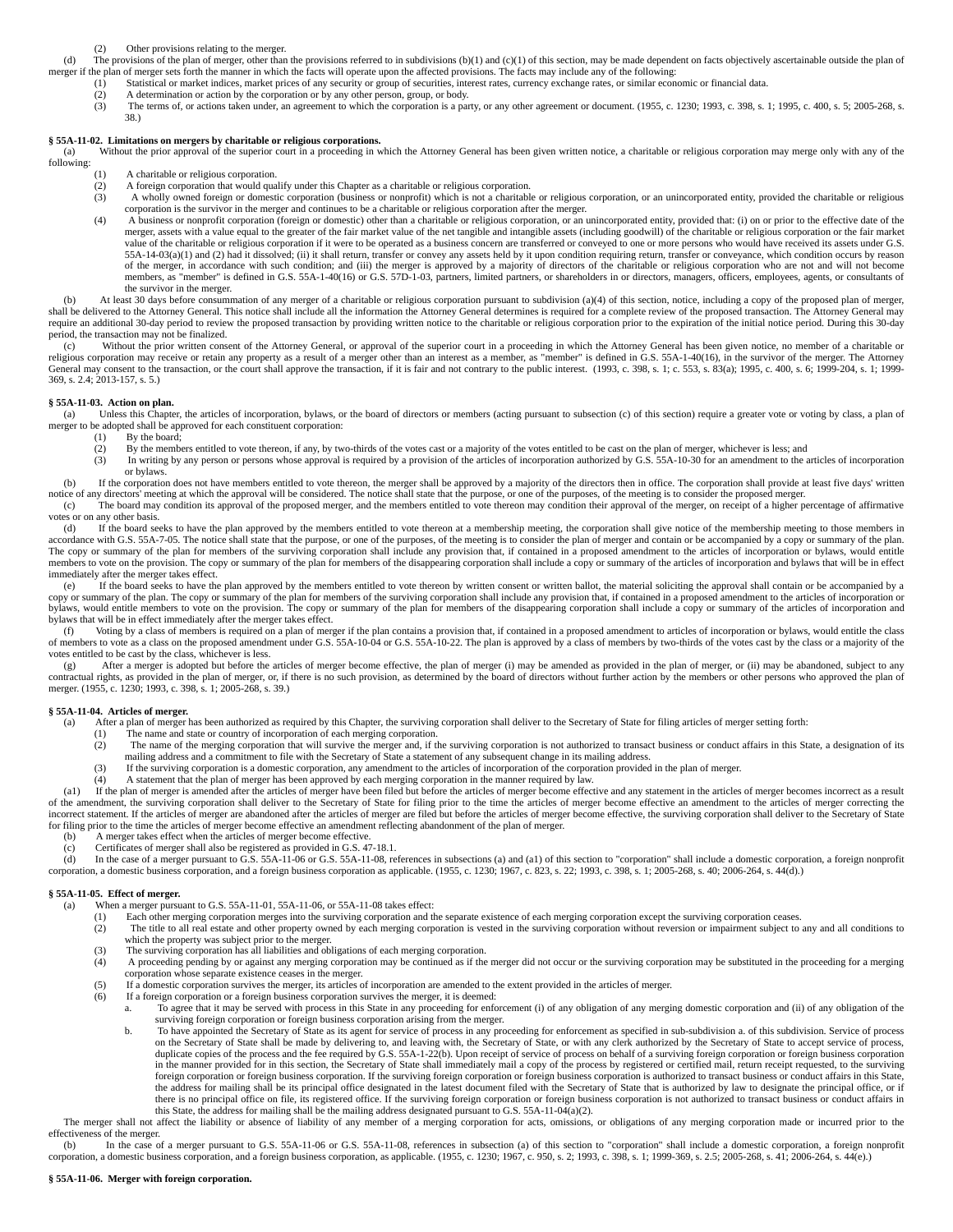- (a) Except as provided in G.S. 55A-11-02, one or more foreign corporations may merge with one or more domestic nonprofit corporations if:
	- (1) The merger is permitted by the law of the state or country under whose law each foreign corporation is incorporated and each foreign corporation complies with that law in effecting the
	- merger; (2) The foreign corporation complies with G.S. 55A-11-04 if it is the surviving corporation of the merger; and
	- (3) Each domestic nonprofit corporation complies with the applicable provisions of G.S. 55A-11-01 through G.S. 55A-11-03 and, if it is the surviving corporation of the merger, with G.S. 55A-12, and G.S. 55A-11-01 through G 11-04.
- (b) Repealed by Session Laws 2005, c. 268, s. 42.

 $\overrightarrow{c}$  This section does not limit the power of a foreign corporation to acquire all or part of the memberships of one or more classes of a domestic nonprofit corporation through a voluntary exchange or otherwise. (1973, c. 314, s. 4; 1985 (Reg. Sess., 1986), c. 801, s. 39; 1993, c. 398, s. 1; 1995, c. 400, s. 7; 2001-387, ss. 36, 37; 2005-268, s. 42; 2006-226, s. 16(c); 2006-264, s. 44(f).)

#### **§ 55A-11-07. Devises and gifts.**

Any devise, gift, grant, or promise contained in a will or other instrument of donation, subscription, or conveyance, that is made to a constituent corporation and that takes effect or remains payable after the merger inur

#### **§ 55A-11-08. Merger with business corporation.**

- (a) One or more domestic or foreign business corporations may merge with one or more domestic nonprofit corporations if:
	-
	- (1) Each domestic business corporation complies with the applicable provisions of G.S. 55-11-01, 55-11-03, and 55-11-04;<br>(2) In a merger involving one or more foreign business corporations, the merger is permitted by the l and each foreign business corporation complies with that law in effecting the merger;
		- (3) The domestic or foreign business corporation complies with G.S. 55A-11-04 if it is the surviving corporation; and
	- (4) Each domestic nonprofit corporation complies with the applicable provisions of G.S. 55A-11-01 through G.S. 55A-11-03 and, if it is the surviving corporation, with G.S. 55A-11-04.
- (b) Repealed by Session Laws 2005, c. 268, s. 43.
- (c) This section does not limit the power of a domestic or foreign business corporation to acquire all or part of the memberships of one or more classes of a domestic nonprofit corporation through a voluntary exchange or otherwise. (1995, c. 400, s. 8; 2001-387, ss. 38, 39; 2005-268, s. 43.)

§ 55A-11-09. Merger with unincorporated entity.<br>(a) As used in this section, "business entity" means a domestic business corporation (including a professional corporation as defined in G.S. 55B-2), a foreign business corpo professional corporation as defined in G.S. 55B-16), a domestic or foreign nonprofit corporation, a domestic or foreign limited liability company, a domestic or foreign limited partnership, a registered limited liability partnership or foreign limited liability partnership as defined in G.S. 59-32, or any other partnership as defined in G.S. 59-36 whether or not formed under the laws of this State.

(b) One or more domestic nonprofit corporations may merge with one or more unincorporated entities and, if desired, one or more foreign nonprofit corporations, domestic business corporations, or

- foreign business corporations if:<br>(1) The merger is
	- (1) The merger is permitted by the laws of the state or country governing the organization and internal affairs of each of the other merging business entities;<br>(2) Each merging domestic nonprofit corporation and each other Each merging domestic nonprofit corporation and each other merging business entity comply with the requirements of this section and, to the extent applicable, the laws referred to in subdivision (1) of this subsection; and
	-
	- (3) The merger complies with G.S. 55A-11-02, if applicable. (c) Each merging domestic nonprofit corporation and each other merging business entity shall approve a written plan of merger containing:
		- (1) For each merging business entity, its name, type of business entity, and the state or country whose laws govern its organization and internal affairs;
		- (2) The name of the merging business entity that shall survive the merger;
		- (3) The terms and conditions of the merger;
		- (4) The manner and basis for converting the interests in each merging business entity into interests, obligations, or securities of the surviving business entity or into cash or other property in whole or in part; and
	- (5) If the surviving business entity is a domestic nonprofit corporation, any amendments to its articles of incorporation that are to be made in connection with the merger.
	- (c1) The plan of merger may contain other provisions relating to the merger.

(c2) The provisions of the plan of merger, other than the provisions referred to in subdivisions (1), (2), and (5) of subsection (c) of this section, may be made dependent on facts objectively ascertainable outside the plan of merger if the plan of merger sets forth the manner in which the facts will operate upon the affected provisions. The facts may include any of the following:<br>(1) Statistical or market indices, market pri

- 
- (2) A determination or action by the domestic nonprofit corporation or by any other person, group, or body.
- (3) The terms of, or actions taken under, an agreement to which the domestic nonprofit corporation is a party, or any other agreement or document.

(c3) In the case of a merging domestic nonprofit corporation, approval of the plan of merger requires that the plan of merger be adopted as provided in G.S. 55A-11-03. If any member of a merging domestic nonprofit corporat in addition to the requirements of G.S. 55A-11-03, approval of the plan of merger by the domestic nonprofit corporation shall require the affirmative vote or written consent of the member. In the case of each other merging business entity, the plan of merger must be approved in accordance with the laws of the state or country governing the organization and internal affairs of such merging business entity.

(c4) After a plan of merger has been approved by a domestic nonprofit corporation but before the articles of merger become effective, the plan of merger (i) may be amended as provided in the plan of merger, or (ii) may be abandoned (subject to any contractual rights) as provided in the plan of merger or, if there is no such provision, as determined by the board of directors.<br>(d) After a plan of merger has been approve

entity shall deliver articles of merger to the Secretary of State for filing. The articles of merger shall set forth:

- (1) Repealed by Session Laws 2005-268, s. 45.
- (2) For each merging business entity, its name, type of business entity, and the state or country whose laws govern its organization and internal affairs.
- (3) The name of the merging business entity that will survive the merger and, if the surviving business entity is not authorized to transact business or conduct affairs in this State, a designation of its mailing address and a commitment to file with the Secretary of State a statement of any subsequent change in its mailing address.
- (3a) If the surviving business entity is a domestic corporation, any amendment to its articles of incorporation as provided in the plan of merger.
- (4) A statement that the plan of merger has been approved by each merging business entity in the manner required by law.
- (5) Repealed by Session Laws 2005-268, s. 45.

If the plan of merger is amended after the articles of merger have been filed but before the articles of merger become effective, and any statement in the articles of merger becomes incorrect as a result of the plan of mer amendment, the surviving business entity shall deliver to the Secretary of State for filing prior to the time the articles of merger become effective an amendment to the articles of merger correcting the incorrect statement. If the articles of merger are abandoned after the articles of merger are filed but before the articles of merger become effective, the surviving business entity shall deliver to the Secretary of State for filing prior to the time the articles of merger become effective an amendment reflecting abandonment of the plan of merger.

Certificates of merger shall also be registered as provided in G.S. 47-18.1.<br>(e) A merger takes effect when the articles of merger become effective

- A merger takes effect when the articles of merger become effective. When a merger takes effect:<br>(1) Each other merging business entity merges into the surviving business entity and the sepa
- (1) Each other merging business entity merges into the surviving business entity and the separate existence of each merging business entity except the surviving business entity ceases;
- (2) The title to all real estate and other property owned by each merging business entity is vested in the surviving business entity without reversion or impairment;
- (3) The surviving business entity has all liabilities of each merging business entity;
- (4) A proceeding pending by or against any merging business entity may be continued as if the merger did not occur, or the surviving business entity may be substituted in the proceeding for a merging business entity whose separate existence ceases in the merger;
- (5) If a domestic nonprofit corporation is the surviving business entity, its articles of incorporation shall be amended to the extent provided in the articles of merger;
- (6) The interests in each merging business entity that are to be converted into interests, obligations, or securities of the surviving business entity or into the right to receive cash or other property are thereupon so converted, and the former holders of the interests are entitled only to the rights provided to them in the plan of merger or, in the case of former holders of shares in a domestic business corporation, any rights they may have under Article 13 of Chapter 55 of the General Statutes; and
- (7) If the surviving business entity is not a domestic business corporation, the surviving business entity is deemed to agree that it will promptly pay to the shareholders of any merging domestic business corporation exercising appraisal rights the amount, if any, to which they are entitled under Article 13 of Chapter 55 of the General Statutes and otherwise to comply with the requirements of Article 13 as if it were a surviving domestic business corporation in the merger.

The merger shall not affect the liability or absence of liability of any holder of an interest in a merging business entity for any acts, omissions, or obligations of any merging business entity made or incurred prior to the effectiveness of the merger. The cessation of separate existence of a merging business entity in the merger shall not constitute a dissolution or termination of the merging business entity.<br>(e1) If the survivi

If the surviving business entity is not a domestic limited liability company, a domestic business corporation, a domestic nonprofit corporation, or a domestic limited partnership, when the merger takes effect the surviving business entity is deemed:

- (1) To agree that it may be served with process in this State in any proceeding for enforcement of (i) any obligation of any merging domestic limited liability company, domestic business corporation, domestic nonprofit corporation, domestic limited partnership, or other partnership as defined in G.S. 59-36 that is formed under the laws of this State, (ii) the appraisal rights of shareholders of any merging domestic business corporation under Article 13 of Chapter 55 of the General Statutes, and (iii) any obligation of the surviving business entity arising from the merger; and
- (2) To have appointed the Secretary of State as its agent for service of process in any such proceeding. Service on the Secretary of State of any such process shall be made by delivering to and leaving with the Secretary of State, or with any clerk authorized by the Secretary of State to accept service of process, duplicate copies of such process and the fee required by G.S. 55A-1- 22(b). Upon receipt of service of process on behalf of a surviving business entity in the manner provided for in this section, the Secretary of State shall immediately mail a copy of the process by registered or certified mail, return receipt requested, to the surviving business entity. If the surviving business entity is authorized to transact business or conduct affairs in this State, the address for mailing shall be its principal office designated in the latest document filed with the Secretary of State that is authorized by law to designate the principal office or, if there is no principal office on file, its registered office. If the surviving business entity is not authorized to transact business or conduct affairs in this State, the address for mailing shall be the mailing address designated pursuant to subdivision (3) of subsection (d) of this section.
- This section does not apply to a merger that does not include a merging unincorporated entity. (1999-369, s. 2.7; 2000-140, s. 48; 2001-387, ss. 40, 41, 42; 2001-487, s. 62(f); 2005-268, ss. 44, 45, 46; 2007-385, s. 3; 2011-347, ss. 13, 14.)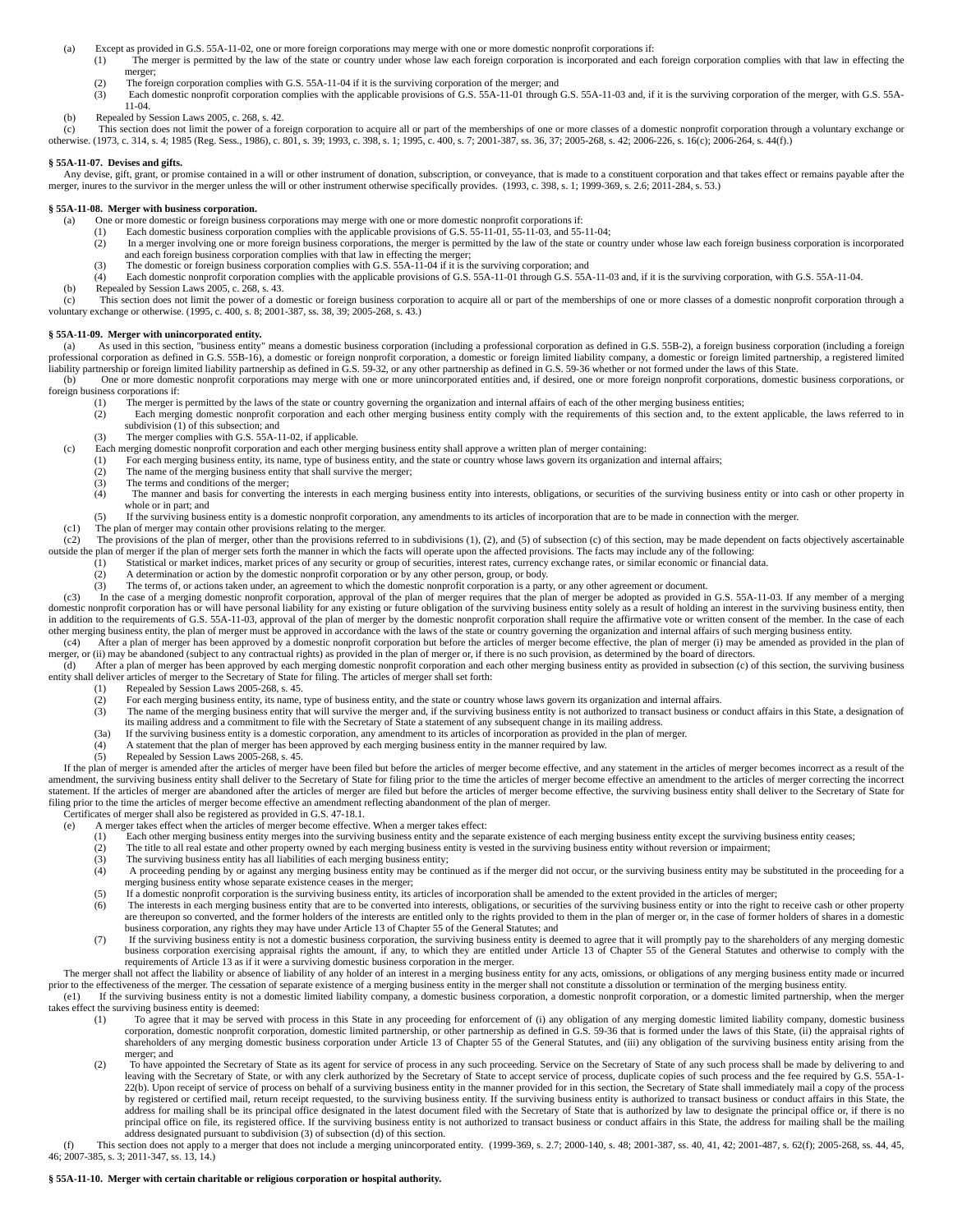(a) A hospital authority created by a city may merge into a charitable or religious corporation having its principal office in the county in which the city is located, under a plan of merger approved by the city and the county and by a majority of the members of the board of commissioners of such authority and by or for the corporation as provided in G.S. 55A-11-03.

This section applies only to the merger of a hospital authority formed by a city in a county with a population of less than 150,000 as of the most recent U.S. Census and either (i) a charitable or religious corporation for which the city is located.

(b) A hospital authority created by a city may merge into a hospital authority created by the county in which the city is located, pursuant to a plan of merger approved by the city and the county and by a majority of the members of the board of commissioners of each authority.

- (c) The plan of merger shall include all of the following:<br>(1) The name of the city hospital authority and
	- The name of the city hospital authority and the charitable or religious corporation or the county hospital authority planning to merge and the name of the surviving charitable or religious corporation or county hospital authority into which such city hospital authority plans to merge.
	- (2) The terms and conditions of the merger.
	- (3) Any amendments to the articles or certificate of incorporation or bylaws of the surviving charitable or religious corporation or the surviving county hospital authority to be effected by the merger.
	- (4) Other provisions relating to the merger.

(d) After the plan of merger is approved, the surviving charitable or religious corporation or the surviving county hospital authority shall deliver to the Secretary of State for filing articles of merger that include all of the following:

- 
- (1) The plan of merger. (2) In the case of a merger of a city hospital authority into a charitable or religious corporation, a statement that the plan of merger was approved by the city and by a majority of the members of the board of commissioners of the city hospital authority and the statements required under G.S. 55A-11-04(a)(2), (3), or (4); or
- (3) In the case of a merger of a city hospital authority into a county hospital authority, a statement that the plan of merger was approved by the city and the county and a majority of each of the boards of commissioners of the authorities.
- (e) A merger takes effect upon the effective date of the articles of merger.<br>(f) Certificates of merger shall also be registered as provided in G.S. 47-1
- Certificates of merger shall also be registered as provided in G.S. 47-18.1.
- (g) All of the following shall occur upon an effective merger under this section:
	- (1) The separate existence of the city hospital authority that merges into the charitable or religious corporation or into the county hospital authority ceases.
	- (2) The title to all real estate and other property owned by the hospital authority is vested in the surviving charitable or religious corporation or in the surviving county hospital authority without reversion or impairme
	- (3) The surviving charitable or religious corporation or the surviving county hospital authority has all liabilities and obligations of the city hospital authority and the charitable or religious corporation or the county hospital authority party to the merger.
	- (4) A proceeding pending by or against the city hospital authority and the charitable or religious corporation or the county hospital authority party to the merger may be continued as if the merger did not occur or the surviving charitable or religious corporation or the surviving county hospital authority may be substituted in the proceeding for the city hospital authority whose existence ceased.
	- (5) The articles or certificate of incorporation and bylaws of the surviving charitable or religious corporation or the surviving county hospital authority are amended to the extent provided in the plan of merger.
	- (6) Any devise, gift, grant, or promise contained in a will or other instrument of donation, subscription, or conveyance that is made to a city hospital authority that has merged into a charitable or<br>religious corporation county hospital authority unless the will or other instrument otherwise specifically provides.

(h) A merger pursuant to the provisions of this section will not be deemed to be a sale or conveyance of a hospital facility under or pursuant to G.S. 131E-8, 131E-13, or 131E-14 of the Municipal Hospital Act (Part 1, Article 2, Chapter 131E of the General Statutes) and G.S. 131E-13(d) will not be applicable to such merger. (2005-449, ss. 1, 2; 2011-284, s. 54.)

# Article 11A. Conversions.

# Part 1. Reserved.

**§ 55A-11A-1:** Reserved for future codification purposes.

**§ 55A-11A-2:** Reserved for future codification purposes.

**§ 55A-11A-3:** Reserved for future codification purposes.

**§ 55A-11A-4:** Reserved for future codification purposes.

**§ 55A-11A-5:** Reserved for future codification purposes.

**§ 55A-11A-6:** Reserved for future codification purposes.

**§ 55A-11A-7:** Reserved for future codification purposes.

**§ 55A-11A-8:** Reserved for future codification purposes.

Part 2. Conversion of Corporation.

**§ 55A-11A-9:** Reserved for future codification purposes.

### **§ 55A-11A-10. Conversion.**

A charitable or religious corporation may convert to a domestic limited liability company if the converting charitable or religious corporation complies with the requirements of this part and the requirements of G.S. 57D-9-20, 57D-9-21, and 57D-9-22. (2016-114, s. 5.)

# Article 12.

# Transfer of Assets.

# **§ 55A-12-01. Sale of assets in regular course of activities and mortgage of assets.**

- (a) A corporation may on the terms and conditions and for the consideration determined by the board of directors:
	- (1) Sell, lease, exchange, or otherwise dispose of all, or substantially all, of its property in the usual and regular course of its activities; or
	- (2) Mortgage, pledge, dedicate to the repayment of indebtedness (whether with or without recourse), or otherwise encumber any or all of its property whether or not in the usual and regular course of its activities.

(b) Unless the articles of incorporation require it, approval of the members or any other person of a transaction described in subsection (a) of this section is not required. (1955, c. 1230; 1985 (Reg. Sess., 1986), c. 801, s. 40; 1993, c. 398, s. 1.)

# **§ 55A-12-02. Sale of assets other than in regular course of activities.**

(a) A corporation may sell, lease, exchange, or otherwise dispose of all, or substantially all, of its property other than in the usual and regular course of its activities on the terms and conditions and for the consideration determined by the corporation's board of directors if the proposed transaction is authorized by subsection (b) of this section.

(b) Unless this Chapter, the articles of incorporation, bylaws, or the board of directors or members (acting pursuant to subsection (d) of this section) require a greater vote or voting by class, the proposed transaction to be authorized shall be approved:

- (1) By the board;
	- (2) By the members entitled to vote thereon by two-thirds of the votes cast or a majority of the votes entitled to be cast on the proposed transaction, whichever is less; and
- (3) In writing by any person or persons whose approval is required by a provision of the articles of incorporation authorized by G.S. 55A-10-30 for an amendment to the articles of incorporation or bylaws.

(c) If the corporation does not have members entitled to vote thereon, the transaction shall be approved by a vote of a majority of the directors then in office. The corporation shall provide at least five days' written notice of any directors' meeting at which such approval will be considered. The notice shall state that the purpose, or one of the purposes, of the meeting is to consider the sale, lease, exchange, or other disposition of all, or substantially all, of the property or assets of the corporation and contain or be accompanied by a description of the transaction.

(d) The board may condition its approval of the proposed transaction, and the members entitled to vote thereon may condition their approval of the transaction, on receipt of a higher percentage of affirmative votes or on any other basis.

(e) If the corporation seeks to have the transaction approved by the members entitled to vote thereon at a membership meeting, the corporation shall give notice of the membership meeting to those members in accordance with G.S. 55A-7-05. The notice shall state that the purpose, or one of the purposes, of the meeting is to consider the sale, lease, exchange, or other disposition of all, or substantially all, of the property or assets of the corporation and contain or be accompanied by a description of the transaction.

(f) If the board seeks to have the transaction approved by the members entitled to vote thereon by written consent or written ballot, the material soliciting the approval shall contain or be accompanied by a description of the transaction.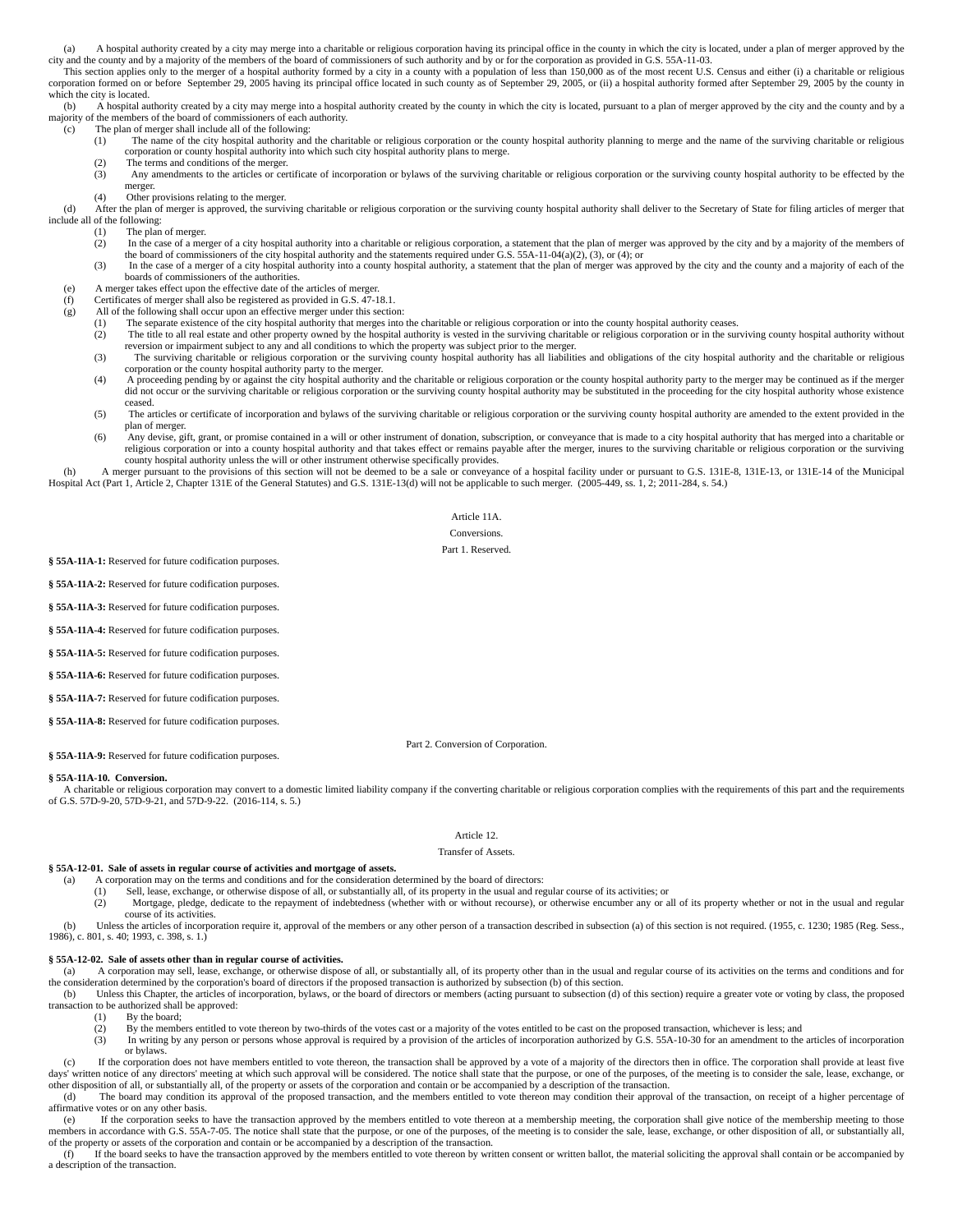(g) A charitable or religious corporation shall give written notice to the Attorney General 30 days before it sells, leases, exchanges, or otherwise disposes of all, or a majority of, its property if the transaction is not in the usual and regular course of its activities unless the Attorney General has given the corporation a written waiver of this subsection. This notice shall include all the information the Attorney General determines is required for a complete review of the proposed transaction. The Attorney General may require an additional 30-day period to review the proposed transaction by providing written<br>notice to the

(h) After a sale, lease, exchange, or other disposition of property is authorized, the transaction may be abandoned (subject to any contractual rights), without further action by the members or any other person who approved the transaction, in accordance with the procedure set forth in the resolution proposing the transaction or, if none is set forth, in the manner determined by the board of directors. (1955, c. 1230; 1985 (Reg. Sess., 1986), c. 801, s. 40; 1993, c. 398, s. 1; 1999-204, s. 2.)

# Article 13. **Distributions**

#### **§ 55A-13-01. Prohibited distributions.**

Except as authorized by G.S. 55A-13-02 or Article 14 of this Chapter, a corporation shall not make any distributions. (1955, c. 1230; 1985 (Reg. Sess., 1986), c. 801, s. 32; 1993, c. 398, s. 1.)

#### **§ 55A-13-02. Authorized distributions.**

(a) A corporation may pay reasonable amounts to its members, directors, or officers for services rendered or other value received and may confer benefits upon its members in conformity with its purposes.

(b) Subject to the provisions of subsection (d) of this section:

- (1) A corporation may make distributions to any entity that is exempt under section 501(c)(3) of the Internal Revenue Code of 1986 or any successor section, or that is organized exclusively for one or more of the purposes specified in section 501(c)(3) of the Internal Revenue Code of 1986 or any successor section and that upon dissolution shall distribute its assets to a charitable or religious corporation, the United States, a state or an entity that is exempt under section 501(c)(3) of the Internal Revenue Code of 1986 or any successor section. (2) Any corporation other than a charitable or religious corporation may make distributions to any domestic or foreign corporation.
- (3) Except as otherwise prohibited by statute, a corporation not operated for profit, the membership of which is limited to the owners or occupants of real property in a condominium, cooperative housing corporation, or other real property development, having as its primary purposes the management, operation, preservation, maintenance, and repair of common areas and improvements  $\mu$ upon the real property owned by the members and the corporation or organization, may make distribution to its members of excess or surplus membership dues, fees, or assessments remaining upon the real property owned b after the payment of or provisions for common expenses and any prepayment of reserves; provided that these distributions are in proportion to the dues, fees, or assessments collected from the members.
- (c) Subject to the provisions of subsection (d) of this section, a corporation other than a charitable or religious corporation may make distributions to purchase its memberships.
- (d) A corporation shall not make any distribution under subsection (b) or (c) of this section if at the time of or as a result of such distribution:<br>(1) The corporation would not be able to pay its debts as they become du
	- (1) The corporation would not be able to pay its debts as they become due in the usual course of business; or (2) The corporation's total assets would be less than the sum of its total liabilities. (1955, c. 1230; 1985 (Re The corporation's total assets would be less than the sum of its total liabilities. (1955, c. 1230; 1985 (Reg. Sess., 1986), c. 801, s. 32; 1993, c. 398, s. 1; 1999-369, s. 7.)

### Article 14.

#### Dissolution.

Part 1. Voluntary Dissolution.

# **§ 55A-14-01. Dissolution by incorporators or directors prior to commencement of activities.**

A corporation that has not admitted members entitled to vote on dissolution, has not commenced activities, and has no assets may be dissolved by action of its board of directors or a majority of its incorporators, if there are no directors, by delivering to the Secretary of State for filing articles of dissolution that set forth:

- (1) The name of the corporation;
- 
- (2) The names and addresses of its officers, if any;<br>
(3) The names and addresses of its directors, if any<br>
(4) The date of its incorporation; The names and addresses of its directors, if any, or if none, the names and addresses of its incorporators;
- (4) The date of its incorporation;<br>(5) That the corporation has not a
- That the corporation has not admitted members entitled to vote on dissolution, has not commenced activities, and has no assets;
- (6) That no debt of the corporation remains unpaid; and
- (7) That a majority of the incorporators or directors authorized the dissolution.

(b) Upon the filing of articles of dissolution under this section, the corporation becomes nonexistent and is cancelled as if such corporation had never been created. (1955, c. 1230; 1973, c. 314, s. 5; 1985 (Reg. Sess., 1986), c. 801, ss. 41, 43; 1993, c. 398, s. 1.)

#### **§ 55A-14-02. Dissolution by directors, members, and third persons.**

(a) Unless this Chapter, the articles of incorporation, bylaws, or the board of directors or members (acting pursuant to subsection (c) of this section) require a greater vote or voting by class, dissolution is authorized if a plan of dissolution meeting the requirements of G.S. 55A-14-03 is approved:<br>(1) By the board;

- By the board:
- (2) By the members entitled to vote thereon, if any, by two-thirds of the votes cast or a majority of the votes entitled to be cast on the plan of dissolution, whichever is less; and
- (3) In writing by any person or persons whose approval is required by a provision of the articles of incorporation authorized by G.S. 55A-10-30 for an amendment to the articles of incorporation or bylaws.

(b) If the corporation does not have members entitled to vote thereon, dissolution shall be approved by a vote of a majority of the directors then in office. The corporation shall provide at least five days' written notice of any directors' meeting at which such approval will be considered. The notice shall state that the purpose, or one of the purposes, of the meeting is to consider dissolution of the corporation and contain or be accompanied by a copy or summary of the plan of dissolution.

(c) The board of directors may condition its approval of the proposed dissolution, and the members entitled to vote thereon may condition their approval of the dissolution on receipt of a higher percentage of affirmative votes or on any other basis.<br>(d) If the board of directors seeks to have di-

If the board of directors seeks to have dissolution approved by the members entitled to vote thereon at a membership meeting, the corporation shall give notice of the membership meeting to those members in accordance with G.S. 55A-7-05. The notice shall state that the purpose, or one of the purposes, of the meeting is to consider dissolving the corporation and contain or be accompanied by a copy or summary of the plan of dissolution.

If the board seeks to have dissolution approved by the members entitled to vote thereon by written consent or written ballot, the material soliciting the approval shall contain or be accompanied by a copy or summary of the plan of dissolution. (1955, c. 1230; 1973, c. 314, s. 5; 1985 (Reg. Sess., 1986), c. 801, s. 41; 1993, c. 398, s. 1.)

#### **§ 55A-14-03. Plan of dissolution.**

(a) The plan of dissolution approved pursuant to G.S. 55A-14-02 shall provide that all liabilities and obligations of the corporation be paid and discharged, or adequate provisions be made therefor, and that the remainder of the corporation's assets be distributed as follows:<br>(1) Assets held by the corporation upon condition re

- Assets held by the corporation upon condition requiring return, transfer, or conveyance, which condition occurs by reason of the dissolution, shall be returned, transferred, or conveyed in accordance with such requirements;
- (2) Other assets, if any, of a charitable or religious corporation shall, subject to the articles of incorporation or bylaws, be transferred or conveyed to one or more of the following: the United
- States, a state, a charitable or religious corporation, or a person that is exempt under section 501(c)(3) of the Internal Revenue Code of 1986 or any successor section; (3) Other assets, if any, of a corporation that is not a charitable or religious corporation shall, subject to the articles of incorporation and bylaws, be distributed as provided in the plan of dissolution.
- (b) The plan of dissolution may set forth other provisions relating to the dissolution. (1955, c. 1230; 1993, c. 398, s. 1.)

# **§ 55A-14-04. Articles of dissolution.**

- (a) At any time after dissolution is authorized pursuant to G.S. 55A-14-02, the corporation may dissolve by delivering to the Secretary of State for filing articles of dissolution setting forth:<br>
(1) The name of the corpor
	- The name of the corporation;
	- (2) The names and addresses of its officers;
	-
	- (3) The names and addresses of its directors;<br>(4) The plan of dissolution as required by G.<br>(5) The date dissolution was authorized; The plan of dissolution as required by G.S. 55A-14-03;
	- (5) The date dissolution was authorized;<br>(6) If approval by members was not requ
	- If approval by members was not required, a statement to that effect and a statement that the plan of dissolution was approved by a sufficient vote of the board of directors;
	- (7) If approval by members was required, a statement that the plan of dissolution was approved as required by this Chapter; and
- (8) If approval of dissolution by some person or persons other than the members or the board of directors is required pursuant to G.S. 55A-14-02(a)(3), a statement that the approval was obtained. (b) A corporation is dissolved upon the effective date of its articles of dissolution. (1955, c. 1230; 1973, c. 314, s. 7; 1993, c. 398, s. 1.)

# **§ 55A-14-05. Revocation of dissolution.**

- (a) A corporation may revoke its dissolution authorized under G.S. 55A-14-02 within 120 days of its effective date.
- (b) Revocation of dissolution shall be authorized in the same manner as the dissolution was authorized unless an authorization under G.S. 55A-14-02 permitted revocation by action of the board of directors alone, in which event the board of directors may revoke the dissolution without action by the members or any other person.<br>(c) After the revocation of dissolution is authorized, the corporation may revoke the dis
- After the revocation of dissolution is authorized, the corporation may revoke the dissolution by delivering to the Secretary of State for filing articles of revocation of dissolution, together with a copy of its articles of dissolution, that set forth:
	- (1) The name of the corporation;
		- $(2)$  The effective date of the dissolution that was revoked;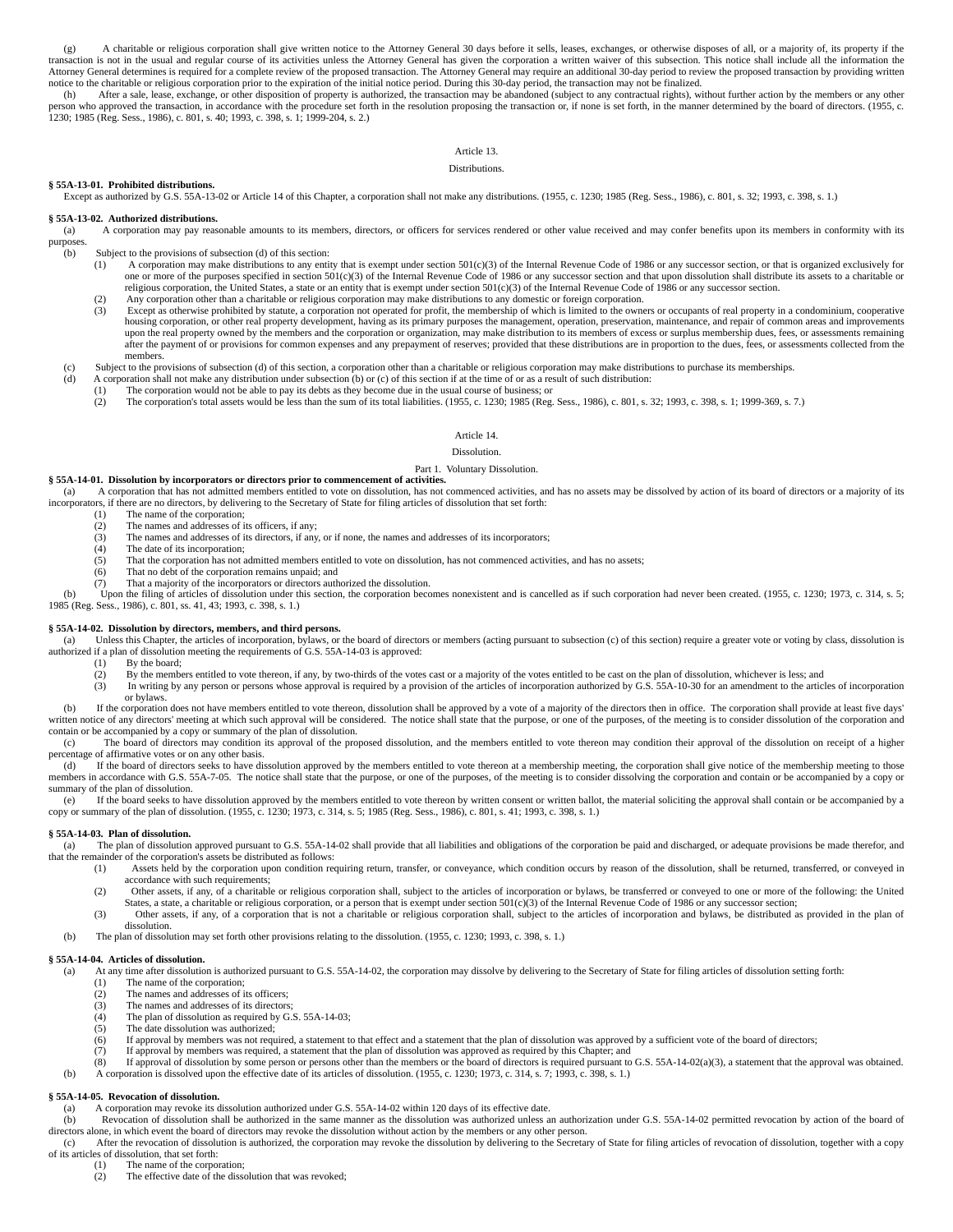- (3) The date that the revocation of dissolution was authorized;
- (4) If the corporation's board of directors revoked the dissolution, a statement to that effect;
- (5) If the corporation's board of directors revoked a dissolution authorized by the members alone or in conjunction with another person or persons, a statement that revocation was permitted by action by the board of directors alone pursuant to that authorization; and
- (6) If member or third person action was required to revoke the dissolution, a statement that the action was taken as required.
- (d) Revocation of dissolution is effective upon the effective date of the articles of revocation of dissolution.
- (e) When the revocation of dissolution is effective, it relates back to and takes effect as of the effective date of the dissolution and the corporation resumes carrying on its activities as if dissolution had never occurr

# **§ 55A-14-06. Effect of dissolution.**

- (a) A dissolved corporation continues its corporate existence but shall not carry on any activities except those appropriate to wind up and liquidate its affairs, including:
	-
- (1) Preserving and protecting its assets; (2) Discharging or making provision for discharging its liabilities and obligations;
	- (3) Disposing of its remaining assets in accordance with its plan of dissolution; and
- (4) Doing every other act necessary to wind up and liquidate its assets and affairs. (b) Dissolution of a corporation does not:
	- - (1) Transfer title to the corporation's property; (2) Subject its directors or officers to standards of conduct different from those prescribed in Article 8 of this Chapter;
	- (3) Change quorum or voting requirements for its board of directors or members; change provisions for selection, resignation, or removal of its directors or officers or both; or change provisions for amending its bylaws;
		-
		- (4) Prevent commencement of a proceeding by or against the corporation in its corporate name; (5) Abate or suspend a proceeding pending by or against the corporation on the effective date of dissolution; or
		- (6) Terminate the authority of the registered agent of the corporation. (1955, c. 1230; 1993, c. 398, s. 1.)

# **§ 55A-14-07. Known claims against dissolved corporation.**

- 
- (a) A dissolved corporation may dispose of the known claims against it by following the procedure described in this section.<br>(b) The dissolved corporation shall notify its known claimants in writing of the dissolution at a
	- (1) Describe information that shall be included in a claim;
	- (2) Provide a mailing address where a claim may be sent;
	- (3) State the deadline, which shall not be fewer than 120 days from the effective date of the written notice, by which the dissolved corporation shall receive the claim; and
- State that the claim will be barred if not received by the deadline. (4) State that the claim will be barred if not rece<br>(c) A claim against the dissolved corporation is barred:<br>(1) If the corporation does not receive the claim
	- - If the corporation does not receive the claim by the deadline from a claimant who received written notice under subsection (b) of this section; or
- (2) If a claimant whose claim was rejected by written notice from the dissolved corporation does not commence a proceeding to enforce the claim within 90 days from the date of receipt of the rejection notice.

(d) For purposes of this section, "claim" does not include a contingent liability or a claim based on an event occurring after the effective date of dissolution. (1955, c. 1230; 1973, c. 314, s. 5; 1985 (Reg. Sess., 1986), c. 801, s. 41; 1993, c. 398, s. 1.)

### **§ 55A-14-08. Unknown and certain other claims against dissolved corporation.**

- (a) A dissolved corporation may also publish notice of its dissolution and request that persons with claims against the corporation present them in accordance with the notice. (b) The notice shall:
- - (1) Be published one time in a newspaper of general circulation in the county where the dissolved corporation's principal office (or, if there is none in this State, its registered office) is or was last located;
	- (2) Describe the information that shall be included in a claim and provide a mailing address where the claim may be sent; and
	-
- (3) State that a claim against the corporation will be barred unless a proceeding to enforce the claim is commenced within five years after the publication of the notice.<br>(c) If the dissolved corporation publishes a newspa proceeding to enforce the claim against the dissolved corporation within five years after the publication date of the newspaper notice:
	-
- (1) A claimant who did not receive written notice under G.S. 55A-14-07;<br>(2) A claimant whose claim was timely sent to the dissolved corporation<br>(3) A claimant whose claim is contingent or based on an event occurring A claimant whose claim was timely sent to the dissolved corporation but not acted on;
	- A claimant whose claim is contingent or based on an event occurring after the effective date of dissolution.
	- (d) Nothing in this section shall bar:
		- (1) Any claim alleging the liability of the corporation; or
		- (2) Any proceeding or action to establish the liability of the corporation; or
		- (3) The recovery on any judgment against the corporation

to the extent that the corporation is protected by insurance coverage with respect to such claim, proceeding, or judgment. (1955, c. 1230; 1973, c. 314, s. 5; 1985 (Reg. Sess., 1986), c. 801, s. 41; 1993, c. 398, s. 398, s 1.)

#### **§ 55A-14-09. Enforcement of claims.**

- (a) A claim under G.S. 55A-14-07 or G.S. 55A-14-08 may be enforced:<br>(1) Against the dissolved corporation, to the extent of its undistri
	- (1) Against the dissolved corporation, to the extent of its undistributed assets, including coverage under any applicable insurance policy, or (2) If the assets have been distributed in liquidation. against any person, oth
	- If the assets have been distributed in liquidation, against any person, other than a creditor of the corporation, to whom the corporation distributed its property to the extent of the distributee's pro rata share of the claim or the corporate assets distributed to such person in liquidation, whichever is less, but the distributee's total liability for all claims under this section shall not exceed the total amount of assets distributed to the distributee
- (b) Nothing in G.S. 55A-14-07 or G.S. 55A-14-08 shall extend any applicable period of limitation. (1985 (Reg. Sess., 1986), c. 801, s. 33; 1993, c. 398, s. 1.)

#### **§§ 55A-14-10 through 55A-14-19. Reserved for future codification purposes.**

#### Part 2. Administrative Dissolution.

- **§ 55A-14-20. Grounds for administrative dissolution.** The Secretary of State may commence a proceeding under G.S. 55A-14-21 to dissolve administratively a corporation if:
	- (1) The corporation does not pay within 60 days after they are due any penalties, fees, or other payments due under this Chapter;
	- (2) Repealed by Session Laws 1995, c. 539, s. 24.
	-
	- (3) The corporation is without a registered agent or registered office in this State for 60 days or more;<br>(4) The corporation does not notify the Secretary of State within 60 days that its registered agent or r The corporation does not notify the Secretary of State within 60 days that its registered agent or registered office has been changed, that its registered agent has resigned, or that its registered office has been discontinued;
	- (5) The corporation's period of duration stated in its articles of incorporation expires;
	- (6) The corporation knowingly fails or refuses to answer truthfully and fully within the time prescribed in this Chapter interrogatories propounded by the Secretary of State in accordance with the provisions of this Chapter; or
	- (7) The corporation does not designate the address of its principal office with the Secretary of State or does not notify the Secretary of State within 60 days that the principal office has changed. (1993, c. 398, s. 1; 1995, c. 539, ss. 24, 25.)

# **§ 55A-14-21. Procedure for and effect of administrative dissolution.**

(a) If the Secretary of State determines that one or more grounds exist under G.S. 55A-14-20 for dissolving a corporation, the Secretary of State shall mail the corporation written notice of the Secretary of State's determination.

(b) If the corporation does not correct each ground for dissolution or demonstrate to the reasonable satisfaction of the Secretary of State that each ground determined by the Secretary of State does not exist within 60 days after notice is mailed, the Secretary of State shall administratively dissolve the corporation by signing a certificate of dissolution that recites the ground or grounds for dissolution and its effective date. The Secretary of State shall file the original of the certificate and mail a copy to the corporation.

- 
- (c) The provisions of G.S. 55A-14-06, 55A-14-07, and 55A-14-08 apply to a corporation administratively dissolved.<br>(d) The administrative dissolution of a corporation does not terminate the authority of its registered agent The administrative dissolution of a corporation does not terminate the authority of its registered agent. (1993, c. 398, s. 1.)

#### **§ 55A-14-22. Reinstatement following administrative dissolution.**

- (a) A corporation administratively dissolved under G.S. 55A-14-21 may apply to the Secretary of State for reinstatement. The application shall:<br>(1) Recite the name of the corporation and the effective date of its administr
	- Recite the name of the corporation and the effective date of its administrative dissolution; and
	- (2) State that the ground or grounds for dissolution either did not exist or have been eliminated.

(a1) If, at the time the corporation applies for reinstatement, the name of the corporation is not distinguishable from the name of another entity authorized to be used under G.S. 55D-21, then the corporation must change its name to a name that is distinguishable upon the records of the Secretary of State from the name of the other entity before the Secretary of State may prepare a certificate of reinstatement.

If the Secretary of State determines that the application contains the information required by subsection (a) of this section, that the information is correct, and that the name of the corporation complies with G.S. 55D-21 and any other applicable section, the Secretary of State shall cancel the certificate of dissolution and prepare a certificate of reinstatement that recites the Secretary of State's determination and the effective date of reinstatement, file the original of the certificate, and mail a copy to the corporation.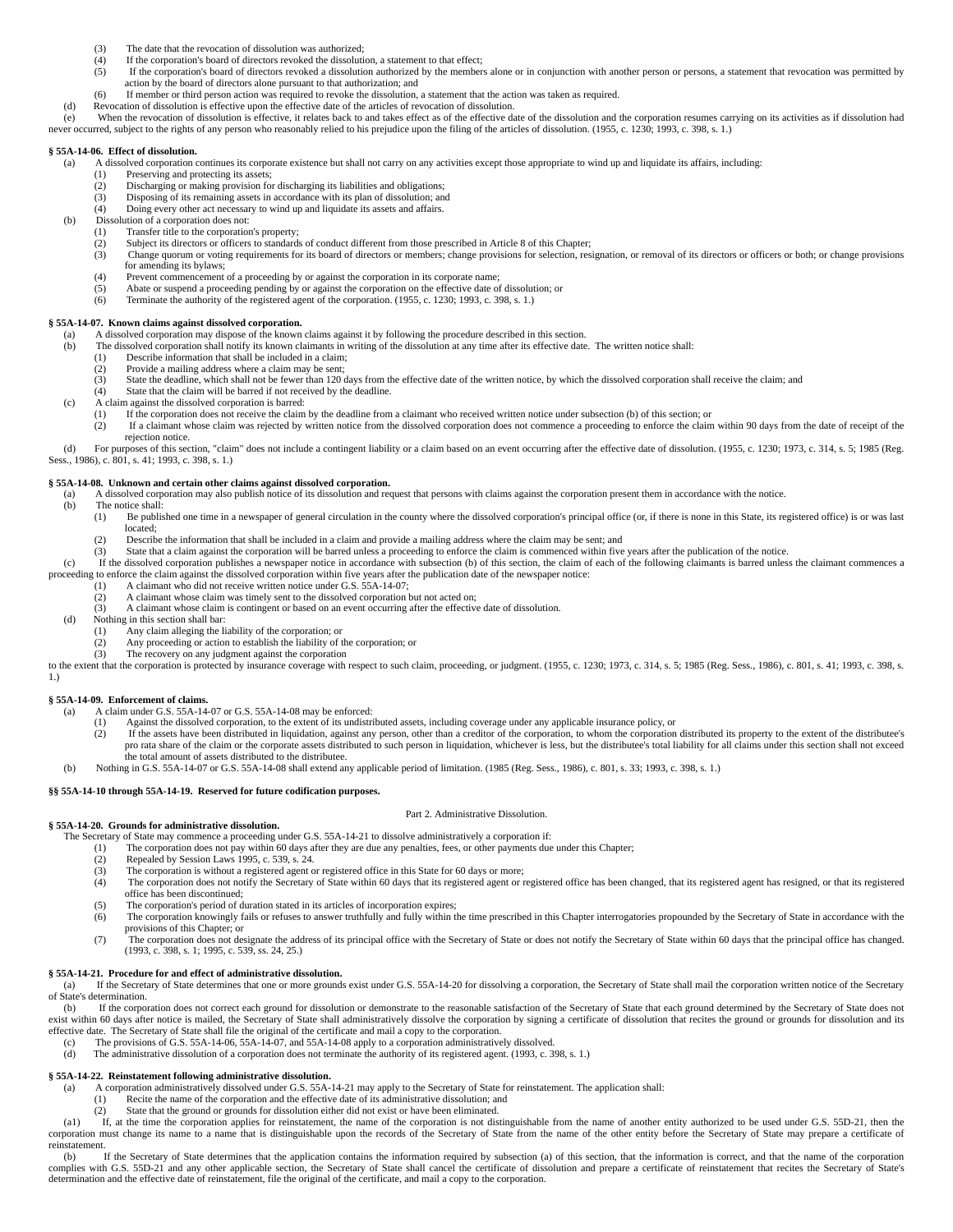(c) When the reinstatement is effective, it relates back to and takes effect as of the effective date of the administrative dissolution and the corporation resumes carrying on its activities as if the administrative dissolution had never occurred, subject to the rights of any person who reasonably relied to his prejudice upon the certificate of dissolution. (1993, c. 398, s. 1; 1996, 2nd Ex. Sess., c. 17, s. 15.1(d); 1997-485, s. 2; 2001-390, s. 9; 2001-413, ss. 7.2, 7.3.)

# **§ 55A-14-23. Appeal from denial of reinstatement.**

(a) If the Secretary of State denies a corporation's application for reinstatement following administrative dissolution, the Secretary of State shall serve the corporation under G.S. 55D-33 with a written notice that explains the reason or reasons for denial.

(b) The corporation may appeal the denial of reinstatement to the Superior Court of Wake County within 30 days after service of the notice of denial is perfected. The appeal is commenced by filing a petition with the court and with the Secretary of State requesting the court to set aside the dissolution. The petition shall have attached to it copies of the Secretary of State's certificate of dissolution, the corporation's application for reinstatement, and the Secretary of State's notice of denial. No service of process on the Secretary of State is required except for the filing of the petition as set forth in this subsection. The appeal to the superior court shall be determined by a judge of the superior court upon such further evidence, notice, and opportunity to be heard, if any, as the court may deem appropriate under the circumstances. The corporation shall have the burden of establishing that it is entitled to reinstatement.

(c) Upon consideration of the petition and any response made by the Secretary of State, the court may, prior to entering final judgment, order the Secretary of State to reinstate the dissolved corporation or may take other action the court considers appropriate.

(d) The court's final decision may be appealed as in other civil proceedings. (1993, c. 398, s. 1; 2001-358, ss. 5A(c), 48(e); 2001-387, ss. 173, 175(a); 2001-413, s. 6.)

**§ 55A-14-24. Inapplicability of Administrative Procedure Act.** The Administrative Procedure Act shall not apply to any proceeding or appeal provided for in G.S. 55A-14-20 through G.S. 55A-14-23. (1993, c. 398, s. 1.)

# **§§ 55A-14-25 through 55A-14-29. Reserved for future codification purposes.**

# Part 3. Judicial Dissolution.

- **§ 55A-14-30. Grounds for judicial dissolution.** (a) The superior court may dissolve a corporation:
	- (1) In a proceeding by the Attorney General if it is established that:
		- a. The corporation obtained its articles of incorporation through fraud; or
		- b. The corporation has, after written notice by the Attorney General given at least 20 days prior thereto, continued to exceed or abuse the authority conferred upon it by law;
	- (2) In a proceeding by a member or director, if it is established that:
		- a. The directors are deadlocked in the management of the corporate affairs, and the members, if any, are unable to break the deadlock;
		- b. The directors or those in control of the corporation have acted, are acting, or will act in a manner that is illegal, oppressive, or fraudulent;
		- c. The members are deadlocked in voting power and have failed, for a period that includes at least two consecutive annual meeting dates, to elect successors to directors whose terms have, or would otherwise have, expired;
		- d. The corporate assets are being misapplied or wasted; or
		- The corporation is no longer able to carry out its purposes.
		-
	- (3) In a proceeding by a creditor if it is established that: a. The creditor's claim has been reduced to judgment and execution on the judgment has been returned unsatisfied; or
	- b. The corporation has admitted in writing that the creditor's claim is due and owing and the corporation is insolvent.
	- (4) In a proceeding by the corporation to have its voluntary dissolution continued under court supervision.
	- (b) Prior to dissolving a corporation, the court shall consider whether:
		- (1) There are reasonable alternatives to dissolution;<br>(2) Dissolution is in the public interest, if the corpor
			- (2) Dissolution is in the public interest, if the corporation is a charitable or religious corporation; and (3) Dissolution is reasonably necessary for the protection of the rights or interests of the members, if
				- (3) Dissolution is reasonably necessary for the protection of the rights or interests of the members, if any. (1955, c. 1230; 1985 (Reg. Sess., 1986), c. 801, s. 42; 1993, c. 398, s. 1.)

#### **§ 55A-14-31. Procedure for judicial dissolution.**

- (a) Venue for a proceeding to dissolve a corporation lies in the county where a corporation's principal office, or, if there is none in this State, its registered office, is or was last located.<br>(b) It is not necessary to
	-
- (c) A court in a proceeding brought to dissolve a corporation may issue injunctions, appoint a receiver with all powers and duties the court directs, take other action required to preserve the corporate assets wherever located, and carry on the activities of the corporation. (1955, c. 1230; 1985 (Reg. Sess., 1986), c. 801, s. 42; 1993, c. 398, s. 1.)

#### **§ 55A-14-32. Receivership.**

(a) A court in a judicial proceeding brought to dissolve a corporation may appoint one or more receivers to wind up and liquidate, or to manage, the affairs of the corporation. The court shall hold a hearing, after notifying all parties to the proceeding and any interested persons designated by the court, before appointing a receiver. The court appointing a receiver has exclusive jurisdiction over the corporation and all of its property wherever located.

(b) The court may appoint an individual or a domestic or foreign business or nonprofit corporation (authorized to transact business in this State) as a receiver. The court may require the receiver to post bond, with or wit

- (c) The court shall describe the powers and duties of the receiver in its appointing order, which may be amended from time to time. Such powers may include without limitation the power:
	- (1) To dispose of all or any part of the assets of the corporation wherever located, at a public or private sale, if authorized by the court;
	- (2) To sue and defend in his own name as receiver of the corporation in all courts of this State; and
	- (3) To exercise all of the powers of the corporation, through or in place of its board of directors or officers, to the extent necessary to manage the affairs of the corporation in the best interests of its members and creditors.

(d) The court from time to time during the receivership may order compensation paid and expense disbursements or reimbursements made to the receiver and his counsel from the assets of the corporation or proceeds from the sale of the assets. (1955, c. 1230; 1993, c. 398, s. 1.)

# **§ 55A-14-33. Decree of dissolution.**

(a) If, after a hearing, the court determines that one or more grounds for judicial dissolution described in G.S. 55A-14-30 exist, it may enter a decree dissolving the corporation and specifying the effective date of the dissolution, and the clerk of the court shall deliver a certified copy of the decree to the Secretary of State, who shall file it.

(b) After entering the decree of dissolution, the court shall direct the winding up and liquidation of the corporation's affairs in accordance with G.S. 55A-14-06 and the notification of its claimants in accordance with G.

## **§§ 55A-14-34 through 55A-14-39. Reserved for future codification purposes.**

#### **§ 55A-14-40. Disposition of amounts due to unavailable members and creditors.**

Part 4. Miscellaneous. Upon liquidation of a corporation, the portion of the assets distributable to a creditor or member who is unknown or cannot be found shall be disposed of in accordance with Chapter 116B of the General Statutes. (1955, c. 1230; 1981, c. 682, s. 13; 1993, c. 398, s. 1.)

#### Article 14A.

# Reorganization.

# **§ 55A-14A-01. Fundamental changes in reorganization proceedings.**

Whenever a plan of reorganization of a corporation is confirmed by decree or order of a court of competent jurisdiction in proceedings for the reorganization of the corporation pursuant to the provisions of any applicable statute of the United States relating to reorganization of corporations, the corporation may put into effect and carry out the plan and the decrees and orders of the court relative<br>thereto and orders, by the trustee or trustees of the corporation appointed in the reorganization proceedings, or by designated officers of the corporation, or by a master or other representative appointed by the court, with

- like effect as if taken by unanimous action of the directors and members of the corporation. In particular and without limiting the generality or effect of the foregoing, the corporation may<br>(1) Amend its articles of incor Amend its articles of incorporation or bylaws, or both, so long as the articles of incorporation and bylaws as amended contain only such provisions as might be lawfully contained therein at the time of making such amendment;
	- (2) Constitute or reconstitute and classify or reclassify its board of directors, and name, constitute or appoint directors and officers in place of or in addition to all or any of the directors or officers then in office;
	- (3) Make any change in its memberships or securities or cancel any or all of its outstanding memberships or securities;
	- (4) Dissolve and liquidate;
	-
	- (5) Effect a merger;<br>(6) Transfer all or  $p_i$ Transfer all or part of its assets;
	- (7) Change its registered office or registered agent, or both;<br>(8) Authorize the issuance of bonds, debentures, or other of
	- (8) Authorize the issuance of bonds, debentures, or other obligations of the corporation and fix the terms and conditions thereof.

Any articles of amendment, statement of change of registered office or registered agent, restated articles of incorporation, articles of merger, articles of dissolution, or any other document appropriate to complete any action permitted by this section shall be executed and filed in accordance with the provisions of this Chapter on behalf of the corporation by such person or persons as may be authorized to take such action pursuant to subsection (a) of this section.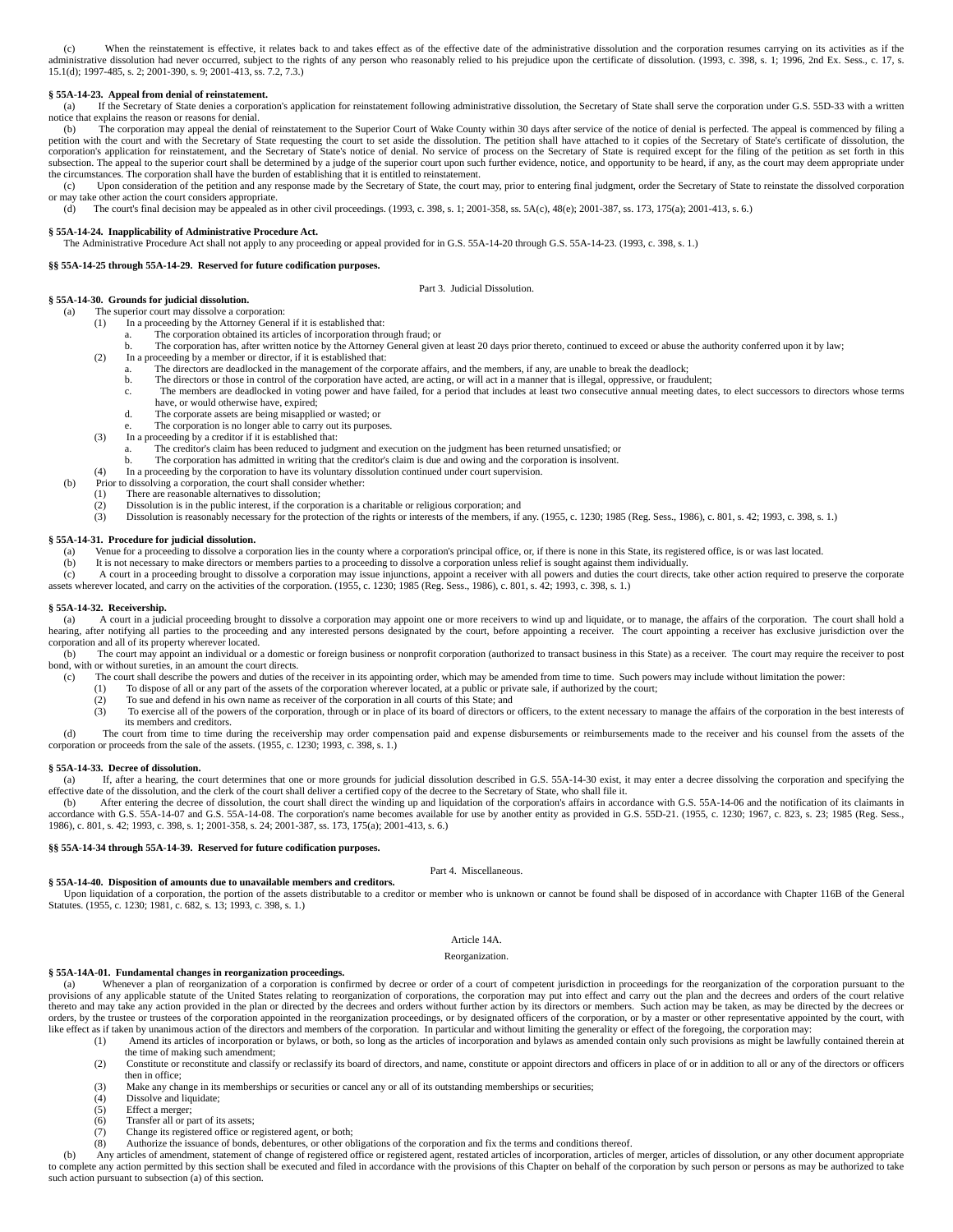(c) This section does not apply after entry of a final decree in the reorganization proceeding even though the court retains jurisdiction of the proceeding for limited purposes unrelated to consummation of the reorganization plan. (1993, c. 398, s. 1.)

# Article 15.

# Foreign Corporations.

# Part 1. Certificate of Authority.

# **§ 55A-15-01. Authority to conduct affairs required.**

(a) A foreign corporation shall not conduct affairs in this State until it obtains a certificate of authority from the Secretary of State.

- (b) Without excluding other activities which might not constitute conducting affairs in this State, a foreign corporation shall not be considered to be conducting affairs in this State solely for the purposes of this Chapter, by reason of carrying on in this State any one or more of the following activities:<br>(1) Maintaining or defending any action or suit or any administrative or arbitration proceeding, or affecting the settlem
	- - (2) Holding meetings of its directors or members or carrying on other activities concerning its internal affairs;
		- (3) Maintaining bank accounts or borrowing money in this State, with or without security, even if such borrowings are repeated and continuous transactions;
		- (4) Maintaining offices or agencies for the transfer, exchange, and registration of memberships or securities, or appointing and maintaining trustees or despositories with relation to those securities;
		- (5) Soliciting or procuring orders, whether by mail or through employees or agents or otherwise, where the orders require acceptance without this State before becoming binding contracts;<br>(6) Making or investing in loans wi
		- Making or investing in loans with or without security including servicing of mortgages or deeds of trust through independent agencies within the State, the conducting of foreclosure proceedings and sale, the acquiring of property at foreclosure sale, and the management and rental of such property for a reasonable time while liquidating its investment, provided no office or agency therefor is maintained in this State;
		- (7) Taking security for or collecting debts due to it or enforcing any rights in property securing the same;<br>(8) Conducting affairs in interstate commerce;
		- Conducting affairs in interstate commerce;
		- (9) Conducting an isolated transaction completed within a period of six months and not in the course of a number of repeated transactions of like nature;
		- (10) Selling through independent contractors;
	- (11) Owning, without more, real or personal property. (1955, c. 1230; 1993, c. 398, s. 1.)

# **§ 55A-15-02. Consequences of conducting affairs without authority.**

(a) No foreign corporation conducting affairs in this State without permission obtained through a certificate of authority under this Chapter or through domestication under prior acts shall be permitted to maintain any action or proceeding in any court of this State unless the foreign corporation has obtained a certificate of authority prior to trial.<br>An issue arising under this subsection must be raised by motion and determ

(b) A foreign corporation failing to obtain a certificate of authority as required by this Chapter or by prior acts then applicable shall be liable to the State for the years or parts thereof during which it conducted affairs in this State without a certificate of authority in an amount equal to all fees and taxes which would have been imposed by law upon the corporation had it duly applied for and received such permission, plus interest and all penalties imposed by law for failure to pay such fees and taxes. In addition, the foreign corporation shall be liable for a civil penalty of ten dollars (\$10.00) for each day, but not to exceed a total of one thousand dollars (\$1,000) for each year or part thereof, it conducts affairs in this State without a certificate of authority. The Attorney General may bring actions to recover all amounts due the State under the provisions of this subsection. The clear proceeds of civil penalties provided for in this subsection shall be remitted to the Civil Penalty and Forfeiture Fund in accordance with G.S. 115C-457.2.

(c) Notwithstanding subsection (a) of this section, the failure of a foreign corporation to obtain a certificate of authority does not impair the validity of its corporate acts or prevent it from defending any proceeding in this State.

(d) The Secretary of State is hereby directed to require that every foreign corporation conducting affairs in this State comply with the provisions of this Chapter. The Secretary of State is authorized to employ such assis ascertain foreign corporations now conducting affairs in this State which may have failed to comply with the provisions of this Chapter. (1955, c. 1230; 1993, c. 398, s. 1; 1998-215, s. 118; 1999-151, s. 2.)

### **§ 55A-15-03. Application for certificate of authority.**

- 
- (a) A foreign corporation may apply for a certificate of authority to conduct affairs in this State by delivering an application to the Secretary of State for filing. The application shall set forth:<br>(1) The name of the fo The name of the foreign corporation or, if its name is unavailable for use in this State, a corporate name that satisfies the requirements of Article 3 of Chapter 55D of the General Statutes;
	- (2) The name of the state or country under whose law it is incorporated;
	- (3) Its date of incorporation and period of duration;
	-
	- (4) The street address, and mailing address if different from the street address, of its principal office;<br>(5) The street address, and the mailing address if different from the street address, of its registered The street address, and the mailing address if different from the street address, of its registered office in this State, the county in which the registered office is located, and the name of its registered agent at that office;
	- (6) The names and usual business addresses of its current officers; and
	- (7) Whether it has members.

(b) The foreign corporation shall deliver with the completed application a certificate of existence (or a document of similar import) duly authenticated by the Secretary of State or other official having custody of corporate records in the state or country under whose law it is incorporated.

- (c) If the Secretary of State finds that the application conforms to law, the Secretary of State shall when all fees have been tended as prescribed in this Chapter:
	- (1) Endorse on the application and an exact or conformed copy thereof the word "filed" and the hour, day, month, and year of the filing thereof;
	- File in the Secretary of State's office the application and the certificate of existence (or document of similar import as described in subsection (b) of this section);<br>
	(3) Issue a certificate of authority to conduct affa
	- (3) Issue a certificate of authority to conduct affairs in this State to which the Secretary of State shall affix the exact or conformed copy of the application; and (4) Send to the foreign corporation or its representativ
	- Send to the foreign corporation or its representative the certificate of authority, together with the exact or conformed copy of the application affixed thereto. (1955, c. 1230; 1957, c. 979, s. 14; 1969, c. 875, s. 8; 1993, c. 398, s. 1; 2001-358, s. 21; 2001-387, ss. 169(b), 173, 175(a); 2001-413, s. 6.)

# **§ 55A-15-04. Amended certificate of authority.**

A foreign corporation authorized to conduct affairs in this State shall obtain an amended certificate of authority from the Secretary of State if it changes:<br>(1) Its corporate name:

- Its corporate name;
- (2) The period of its duration; or
- (3) The state or country of its incorporation.
- (b) A foreign corporation may apply for an amended certificate of authority by delivering an application to the Secretary of State for filing that sets forth:<br>
(1) The name of the foreign corporation and the name in which
	- The name of the foreign corporation and the name in which the corporation is authorized to conduct affairs in North Carolina if different;
	- (2) The name of the state or country under whose law it is incorporated;
	- $(3)$  The date it was originally authorized to conduct affairs in this State; and
	- (4) A statement of the change or changes being made.

Except for the content of the application, the requirements of G.S. 55A-15-03 for obtaining an original certificate of authority apply to obtaining an amended certificate under this section. (1955, c. 1230; 1993, c. 398, s. 1.)

# **§ 55A-15-05. Effect of certificate of authority.**

(a) A certificate of authority authorizes the foreign corporation to which it is issued to conduct affairs in this State subject, however, to the right of the State to revoke the certificate as provided in this Chapter. A foreign corporation, however, is not eligible or entitled to qualify in this State as executor, administrator, or guardian, or as trustee under the will of any person domiciled in this State at the time of his death.

(b) Except as otherwise provided by this Chapter, a foreign corporation with a valid certificate of authority has the same but no greater rights and has the same but no greater privileges as, and is subject to the same duties, restrictions, penalties, and liabilities now or later imposed on, a domestic corporation of like character. (1955, c. 1230, 1993, c. 398, s. 1.)

**§ 55A-15-06:** Repealed by Session Laws 2001-358, s. 22, effective January 1, 2002.

#### **§ 55A-15-07. Registered office and registered agent of foreign corporation.**

Each foreign corporation authorized to conduct affairs in this State must maintain a registered office and registered agent as required by Article 4 of Chapter 55D of the General Statutes and is subject to service on the Secretary of State under that Article. (1955, c. 1230; 1993, c. 398, s. 1; 2000-140, s. 101(e); 2001-358, s. 48(b); 2001-387, ss. 173, 175(a); 2001-413, s. 6.)

**§§ 55A-15-08 through 55A-15-10:** Repealed by Session Laws 2001-358, s. 48(c), effective January 1, 2002.

# **§§ 55A-15-11 through 55A-15-19. Reserved for future codification purposes.**

#### Part 2. Withdrawal.

- **§ 55A-15-20. Withdrawal of foreign corporation.**
- (a) A foreign corporation authorized to conduct affairs in this State shall not withdraw from this State until it obtains a certificate of withdrawal from the Secretary of State.
- (b) A foreign corporation authorized to conduct affairs in this State may apply for a certificate of withdrawal by delivering an application to the Secretary of State for filing. The application shall set forth:
	- (1) The name of the foreign corporation and the name of the state or country under whose law it is incorporated;
	- (2) That it is not conducting affairs in this State and that it surrenders its authority to conduct affairs in this State;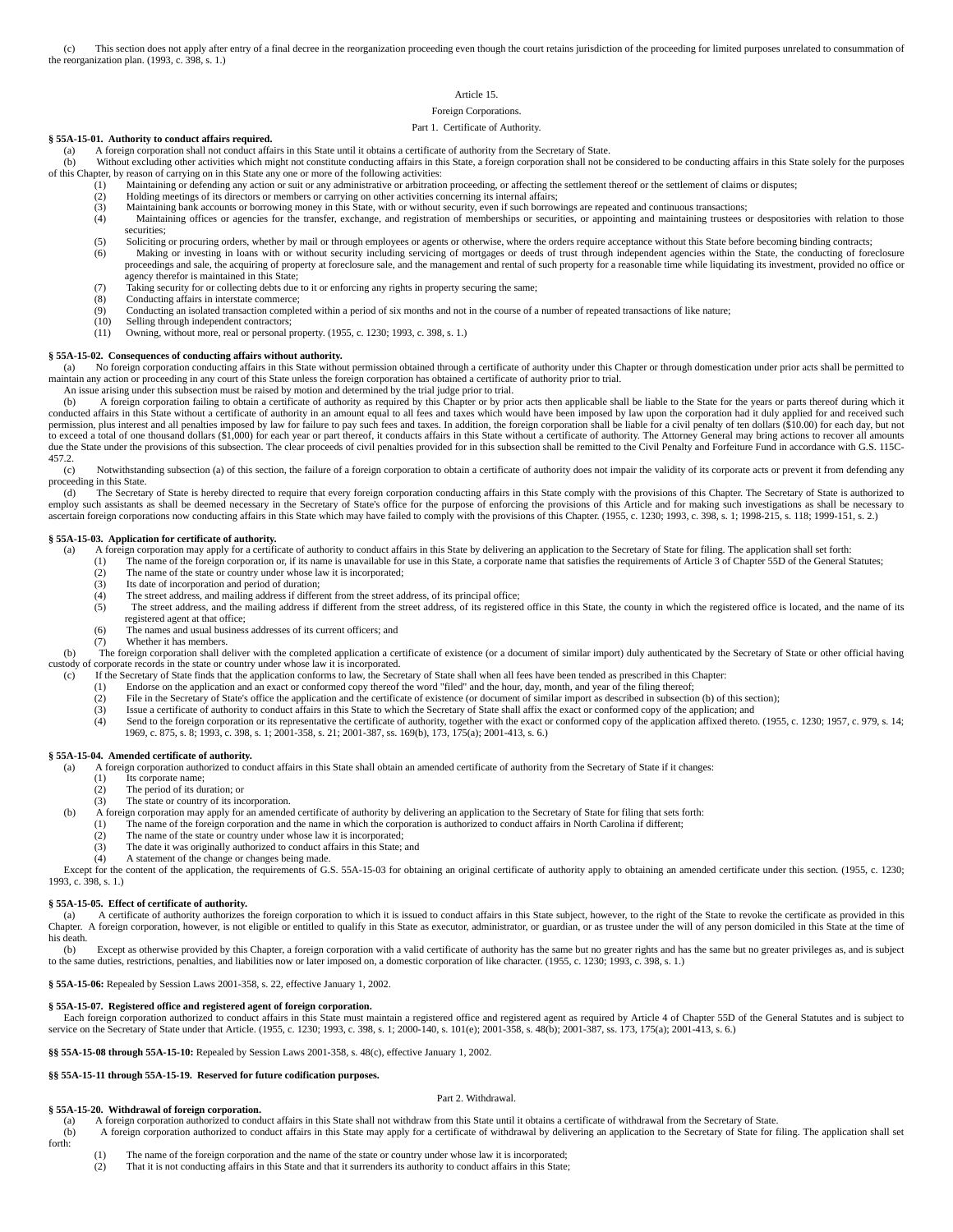- (3) That the corporation revokes the authority of its registered agent to accept service of process and consents that service of process in any action or proceeding based upon any cause of action arising in this State, or arising out of affairs conducted in this State, during the time the corporation was authorized to conduct affairs in this State may thereafter be made on such corporation by service thereof on the Secretary of State;
- (4) A mailing address to which the Secretary of State may mail a copy of any process served on the Secretary of State under subdivision (3) of this subsection; and
- (5) A commitment to file with the Secretary of State a statement of any subsequent change in its mailing address.
- (c) If the Secretary of State finds that the application conforms to law, the Secretary of State shall:<br>
(1) Endorse on the application and an exact or conformed copy thereof the word "filed", an<br>
(2) File the application
	- (1) Endorse on the application and an exact or conformed copy thereof the word "filed", and the hour, day, month, and year of the filing thereof;
	- File the application in the Secretary of State's office:
	- (3) Issue a certificate of withdrawal to which the Secretary of State shall affix the exact or conformed copy of the application; and  $(4)$  Send to the foreign corporation or its representative the certificate of withdraw
	- Send to the foreign corporation or its representative the certificate of withdrawal together with the exact or conformed copy of the application affixed thereto.

(d) After the withdrawal of the foreign corporation is effective, service of process on the Secretary of State in accordance with subsection (b) of this section shall be made by delivering to and leaving with the Secretary of State, or any clerk authorized by the Secretary of State to accept service of process, duplicate copies of the process and the fee required by G.S. 55A-1-22(b). Upon receipt of process in the<br>manner p designated pursuant to subsection (b) of this section. (1955, c. 1230; 1973, c. 476, s. 193; 1993, c. 398, s. 1; 1995, c. 400, s. 9; 2001-387, ss. 44, 45.)

# **§ 55A-15-21. Withdrawal of foreign corporation by reason of a merger, consolidation, or conversion.**

a) Whenever a foreign corporation authorized to conduct affairs in this State ceases its separate existence as a result of a statutory merger or consolidation permitted by the laws of the state or country under which it wa the Secretary of State for filing a copy of the articles of merger, consolidation, or conversion or a certificate reciting the facts of the merger, consolidation, or conversion duly authenticated by the secretary of state or other official having custody of corporate records in the state or country under the laws of which the foreign corporation was incorporated. If the surviving or resulting entity is not authorized to conduct

- affairs or transact business in this State, the articles or certificate shall be accompanied by an application which must set forth:<br>(1) The name of the foreign corporation authorized to conduct affairs in this State, the resulting entity is not authorized to conduct affairs or transact business in this State;
	- (2) A statement that the surviving or resulting entity consents that service of process based upon any cause of action arising in this State, or arising out of affairs conducted in this State, during the time the foreign corporation was authorized to conduct affairs in this State may thereafter be made by service thereof on the Secretary of State;
	- (3) A mailing address to which the Secretary of State may mail a copy of any process served on the Secretary of State under subdivision (a)(2) of this section; and
	- $(4)$  A commitment to file with the Secretary of State a statement of any subsequent change in its mailing address.
	- (b) If the Secretary of State finds that the articles or certificate and the application for withdrawal, if required, conform to law the Secretary of State shall:
		- (1) Endorse on the articles or certificate and the application for withdrawal, if required, the word "filed", and the hour, day, month, and year of filing thereof;
		- (2) File the articles or certificate and the application, if required;<br>(3) Issue a certificate of withdrawal; and<br>(4) Send to the surviving or resulting entity or its representative t
		- Issue a certificate of withdrawal; and
		- Send to the surviving or resulting entity or its representative the certificate of withdrawal, together with the exact or conformed copy of the application, if required, affixed thereto.

(c) After the withdrawal of the foreign corporation is effective, service of process on the Secretary of State in accordance with subsection (a) of this section shall be made by delivering to and leaving with the Secretary of State, or any clerk authorized by the Secretary of State to accept service of process, duplicate copies of the process and the fee required by G.S. 55A-1-22(b). Upon receipt of process in the manner provided in this subsection, the Secretary of State shall immediately mail a copy of the process by registered or certified mail, return receipt requested, to the foreign corporation at the mailing address<br>designate

# **§§ 55A-15-22 through 55A-15-29. Reserved for future codification purposes.**

#### Part 3. Revocation of Certificate of Authority.

- **§ 55A-15-30. Grounds for revocation.**
	- (a) The Secretary of State may commence a proceeding under G.S. 55A-15-31 to revoke the certificate of authority of a foreign corporation authorized to conduct affairs in this State if: (1) Repealed by Session Laws 1995, c. 539, s. 28.
		- (2) The foreign corporation does not pay within 60 days after they are due any penalties, fees, or other payments due under this Chapter;
			-
		- (3) The foreign corporation is without a registered agent or registered office in this State for 60 days or more;<br>(4) The foreign corporation does not inform the Secretary of State under G.S. 55D-31 or G.S. 55D-32 that its resigned, or that its registered office has been discontinued within 60 days of the change, resignation, or discontinuance;
		- (5) An incorporator, director, officer, or agent of the foreign corporation signs a document he knew was false in any material respect with intent that the document be delivered to the Secretary of State for filing;
		- (6) The Secretary of State receives a duly authenticated certificate from the secretary of state or other official having custody of corporate records in the state or country under whose law the foreign corporation is incorporated stating that it has been dissolved or disappeared as the result of a merger;
		- (7) The corporation is exceeding the authority conferred upon it by this Chapter; or
		- (8) The corporation knowingly fails or refuses to answer truthfully and fully within the time prescribed in this Chapter interrogatories propounded by the Secretary of State in accordance with the provisions of this Chapter.

(b) Nothing herein shall be deemed to repeal or modify any provision of the Revenue Act relating to the suspension of the certificate of authority of foreign corporations for failure to comply with the provisions thereof. (1955, c. 1230; 1993, c. 398, s. 1; 1995, c. 509, s. 32; c. 539, s. 28; 2001-358, s. 48(f); 2001-387, ss. 173, 175(a); 2001-413, s. 6.)

#### **§ 55A-15-31. Procedure and effect of revocation.**

(a) If the Secretary of State determines that one or more grounds exist under G.S. 55A-15-30 for revocation of a certificate of authority, the Secretary of State shall mail to the foreign corporation written notice of the Secretary of State's determination.<br>(b) If the foreign corporation does not c

If the foreign corporation does not correct each ground for revocation or demonstrate to the reasonable satisfaction of the Secretary of State that each ground determined by the Secretary of State does not exist within 60 days after notice is mailed, the Secretary of State may revoke the foreign corporation's certificate of authority by signing a certificate of revocation that recites the ground or grounds for revocation and its effective date. The Secretary of State shall file the original of the certificate and mail a copy to the foreign corporation.<br>(c) The authority of a foreign corporation to conduct affairs in this State c

(d) The Secretary of State's revocation of a foreign corporation's certificate of authority appoints the Secretary of State the foreign corporation's agent for service of process in any proceeding based on a cause of action arising in this State or arising out of affairs conducted in this State during the time the foreign corporation was authorized to conduct affairs in this State. The Secretary of State shall then proceed in accordance with G.S. 55D-33.

(e) Revocation of a foreign corporation's certificate of authority does not terminate the authority of the registered agent of the corporation.<br>(f) The corporation shall not be granted a new certificate of authority until 1230; 1993, c. 398, s. 1; 1995, c. 400, s. 10; 2001-358, s. 48(g); 2001-387, ss. 173, 175(a); 2001-413, s. 6.)

#### **§ 55A-15-32. Appeal from revocation.**

A foreign corporation may appeal the Secretary of State's revocation of its certificate of authority to the Superior Court of Wake County within 30 days after service of the certificate of revocation is mailed. The appeal is commenced by filing a petition with the court and with the Secretary of State requesting the court to set aside the revocation. The petition shall have attached to it copies of the corporation's certificate of authority and the Secretary of State's certificate of revocation. No service of process on the Secretary of State is required except for the filing of the petition as set forth in this subsection. The appeal to the superior court shall be determined by a judge of the superior court upon such further evidence, notice, and opportunity to be heard, if any, as the court may deem appropriate under the circumstances. The foreign corporation shall have the burden of establishing that it is entitled to have the revocation set aside.<br>(b) Upon consideration of the petition and any response made by the Secretary of State, the

Upon consideration of the petition and any response made by the Secretary of State, the court may, prior to entering final judgment, order the Secretary of State to set aside the revocation or may take any other action the court considers appropriate.

(c) The court's final decision may be appealed as in other civil proceedings. (1993, c. 398, s. 1; c. 553, s. 83(b); 2001-358, s. 5A(d); 2001-387, ss. 173, 175(a); 2001-413, s. 6.)

#### **§ 55A-15-33. Inapplicability of Administrative Procedure Act.**

The Administrative Procedure Act shall not apply to any proceeding or appeal provided for in G.S. 55A-15-30 through G.S. 55A-15-32. (1995, c. 400, s. 11.)

# Article 16.

# Records and Reports.

Part 1. Records.

# **§ 55A-16-01. Corporate records.**

A corporation shall keep as permanent records minutes of all meetings of its members and board of directors, a record of all actions taken by the members or directors without a meeting pursuant to G.S. 55A-7-04, 55A-7-08, or 55A-8-21, and a record of all actions taken by committees of the board of directors in place of the board of directors on behalf of the corporation.<br>G.S. 55A-7-04, 55A-7-08, or 55A-8-21, and a r

- (b) A corporation shall maintain appropriate accounting records.
- (c) A corporation or its agent shall maintain a record of its members, in a form that permits preparation of a list of the names and addresses of all members, in alphabetical order by class, showing the number of votes each member is entitled to cast.
	- (d) A corporation shall maintain its records in written form or in another form capable of conversion into written form within a reasonable time.
	- (e) A corporation shall keep a copy of the following records at its principal office: (1) Its articles of incorporation or restated articles of incorporation and all amendments to them currently in effect;
		- (2) Its bylaws or restated bylaws and all amendments to them currently in effect;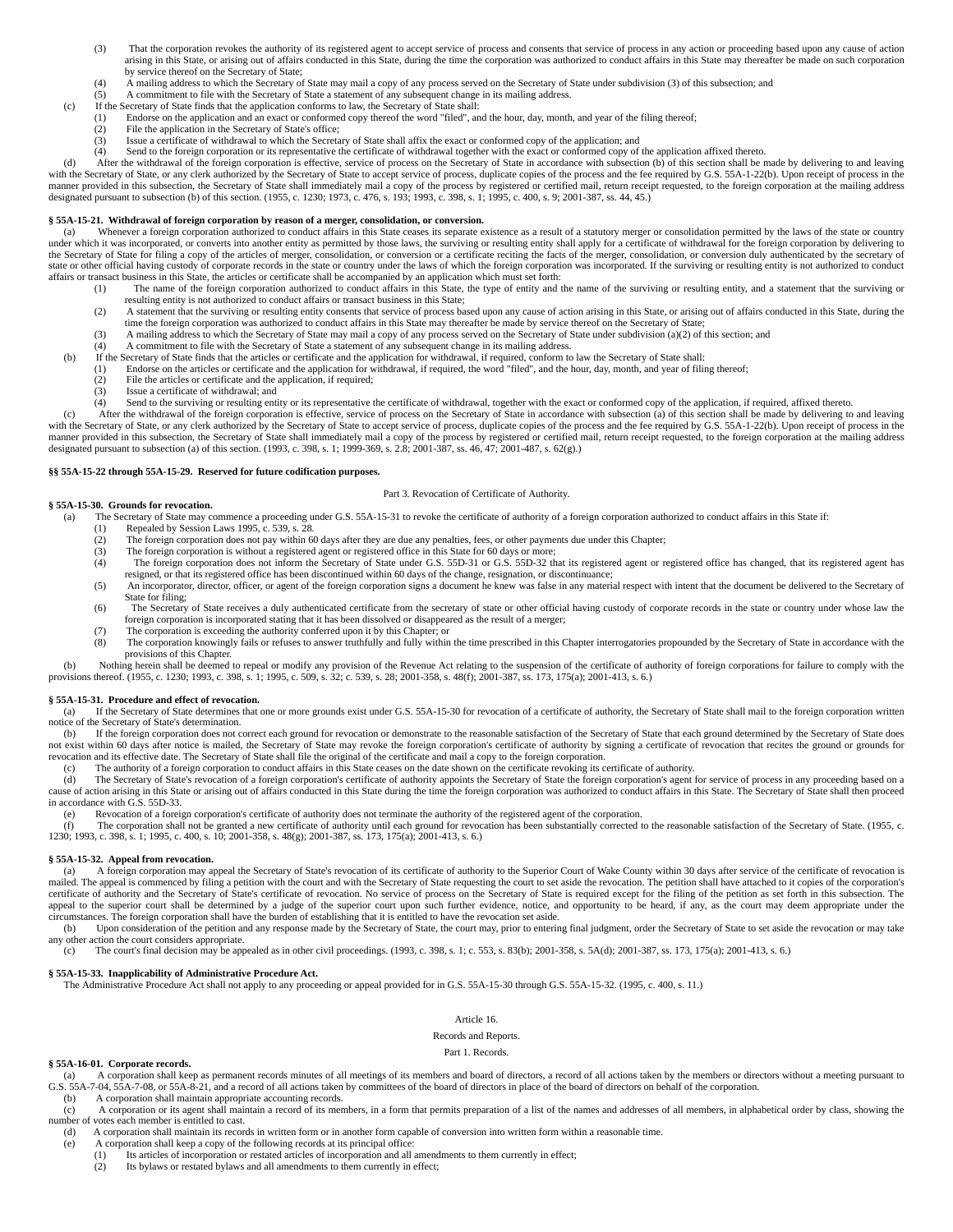- (3) Resolutions adopted by its members or board of directors relating to the number or classification of directors or to the characteristics, qualifications, rights, limitations, and obligations of members or any class or category of members;
- (4) The minutes of all membership meetings, and records of all actions taken by the members without a meeting pursuant to G.S. 55A-7-04 or G.S. 55A-7-08, for the past three years;<br>(5) All written communications to members All written communications to members generally within the past three years, and the financial statements, if any, that have been furnished or would have been required to be furnished to a property of the financial stateme member upon demand under G.S. 55A-16-20 during the past three years;
- (6) A list of the names and business or home addresses of its current directors and officers; and
- (7) Repealed by Session Laws 1995, c. 539, s. 29, effective July 29, 1995. (1955, c. 1230; 1969, c. 875, s. 6; 1985 (Reg. Sess., 1986), c. 801, s. 31; 1993, c. 398, s. 1; 1995, c. 539, s. 29.)

# **§ 55A-16-02. Inspection of records by members.**

(a) A member is entitled to inspect and copy, at a reasonable time and location specified by the corporation, any of the records of the corporation described in G.S. 55A-16-01(e) if the member gives the corporation written notice of his demand at least five business days before the date on which the member wishes to inspect and copy.

(b) A member is entitled to inspect and copy, at a reasonable time and reasonable location specified by the corporation, any of the following records of the corporation if the member meets the requirements of subsection (c (1) Excerpts from any records required to be maintained under G.S. 55A-16-01(a), to the extent not subject to inspection under G.S. 55A-16-02(a);

- 
- (2) Accounting records of the corporation; and<br>(3) Subject to G.S. 55A-16-05, the membership Subject to G.S. 55A-16-05, the membership list.
- 
- (c) A member may inspect and copy the records identified in subsection (b) of this section only if: (1) The member's demand is made in good faith and for a proper purpose;
	- (2) The member describes with reasonable particularity the purpose and the records the member desires to inspect; and
	- (3) The records are directly connected with this purpose.
- (d) This section does not affect:
	- (1) The right of a member to inspect records under G.S. 55A-7-20 or, if the member is in litigation with the corporation, to inspect the records to the same extent as any other litigant; or
- (2) The power of a court, independently of this Chapter, to compel the production of corporate records for examination. (e) A member of a corporation that has the power to elect, appoint, or designate a majority of the directors of another domestic or foreign corporation, whether nonprofit or business, shall have inspection

rights with respect to the records of that other corporation. (1955, c. 1230; 1985 (Reg. Sess., 1986), c. 801, s. 31; 1993, c. 398, s. 1.)

#### **§ 55A-16-03. Scope of inspection rights.**

(a) A member's agent or attorney has the same inspection and copying rights as the member the agent or attorney represents.

(b) The right to copy records under G.S. 55A-16-02 includes, if reasonable, the right to receive copies made by photographic, xerographic, electronic, magnetic, or other means.

(c) The corporation may impose a reasonable charge, covering the costs of labor and material, for producing for inspection or copying any records provided to the member. The charge shall not exceed the estimated cost of production or reproduction of the records.

(d) The corporation may comply with a member's demand to inspect the record of members under G.S. 55A-16-02(b)(3) by providing the member with a list of its members that was compiled no earlier (d) than the date of the member's demand. (1955, c. 1230; 1985 (Reg. Sess., 1986), c. 801, s. 31; 1993, c. 398, s. 1.)

S 55A-16-04. Court-ordered inspection.<br>(a) If a corporation does not allow a member who complies with G.S. 55A-16-02(a) to inspect and copy any records required by that subsection to be available for inspection, the superi county where the corporation's principal office (or, if there is none in this State, its registered office) is located may, upon application of the member, summarily order inspection and copying of the records demanded at the corporation's expense.

(b) If a corporation does not within a reasonable time allow a member to inspect and copy any other record, the member who complies with G.S. 55A-16-02(b) and (c) may apply to the superior court in the county where the corporation's principal office (or, if there is none in this State, its registered office) is located for an order to permit inspection and copying of the records demanded. The court shall dispose<br>of a

(c)<sup>1</sup> If the court orders inspection and copying of the records demanded, it shall also order the corporation to pay the member's cost (including reasonable attorneys' fees) incurred to obtain the order unless the corporation proves that it refused inspection in good faith because it had a reasonable basis for doubt about the right of the member to inspect the records demanded.

(d) If the court orders inspection and copying of the records demanded, it may impose reasonable restrictions on the use or distribution of the records by the demanding member. (1993, c. 398, s. 1.)

# **§ 55A-16-05. Limitations on use of membership list.**

Without consent of the board of directors, a membership list or any part thereof shall not be obtained or used by any person for any purpose unrelated to a member's interest as a member. Without limiting the

- generality of the foregoing, and without the consent of the board, a membership list or any part thereof shall not be:<br>
(1) Used to solicit money or property unless such money or property will be used solely to solicit the Used to solicit money or property unless such money or property will be used solely to solicit the votes of the members in an election to be held by the corporation;
	- (2) Used for any commercial purpose; or<br>  $(3)$  Sold to or purchased by any person.

Sold to or purchased by any person. (1993, c. 398, s. 1; 1995, c. 509, s. 33.)

#### **§§ 55A-16-06 through 55A-16-19. Reserved for future codification purposes.**

# Part 2. Reports.

**§ 55A-16-20. Financial statements for members.** Except as provided in the articles of incorporation or bylaws of a charitable or religious corporation, a corporation upon written demand from a member shall furnish that member its latest annual financial statements, if any, which may be consolidated or combined statements of the corporation and one or more of its subsidiaries or affiliates, as appropriate, that include a balance sheet as of the end of the fiscal year and statement of operations for that year. If financial statements are prepared for the corporation on the basis of generally accepted accounting principles, the annual financial statements shall also be prepared on that basis.

(b) If annual financial statements are reported upon by a public accountant, the accountant's report shall accompany them. If not, the statements must be accompanied by the statement of the president or the person responsible for the corporation's financial accounting records:

- (1) Stating the president's or other person's reasonable belief as to whether the statements were prepared on the basis of generally accepted accounting principles and, if not, describing the basis of preparation; and
	- (2) Describing any respects in which the statements were not prepared on a basis of accounting consistent with the statements prepared for the preceding year. (1993, c. 398, s. 1.)

#### **§ 55A-16-21. Notice of indemnification to members.**

If a corporation indemnifies or advances expenses to a director under G.S. 55A-8-51, 55A-8-52, 55A-8-53, 55A-8-54, or 55A-8-57 in connection with a proceeding by or in the right of the corporation, the corporation shall give notice of the indemnification or advance in writing to the members with or before the notice of the next meeting of members. (1993, c. 398, s. 1.)

#### **§ 55A-16-22:** Repealed by Session Laws 1995, c. 539, s. 8.

# **§ 55A-16-23. Principal office address.**

(a) Any corporation that does not designate the street address and the mailing address, if different from the street address, of the corporation's principal office and the county of location in an annual report or its articles of incorporation shall file a Designation of Principal Office Address form with the Secretary of State that contains that information.

- (b) A corporation may change its principal office by delivering to the Secretary of State for filing a Corporation's Statement of Change of Principal Office form that sets forth:
	-
	- (1) The street address, and the mailing address if different from the street address, of the corporation's current principal office and the county in which it is located; and<br>(2) The street address, and the mailing address 387, ss. 173, 175(a); 2001-413, s. 6.)

# **§ 55A-16-24. Financial statements for the public.**

(a) Notwithstanding any provisions in the articles of incorporation or bylaws, a corporation that receives over five thousand dollars (\$5,000) of public funding within a fiscal year, including the amount of grants or loans and the value of any in-kind donations, from a local government, the State, or the federal government shall provide its latest annual financial statements upon written demand from any member of the public. The statements shall be substantively similar to those required under G.S. 55A-16-20 but shall contain additional details about the amount of public funds received and how those funds were used. Additionally, a corporation that receives public funding shall provide, upon written demand from any member of the public, a copy of its most recently completed and filed Internal Revenue Service Form 990 or<br>Form 990-EZ, e Form 990-N. A corporation may comply with the provisions of this section by maintaining on its public Web site a financial report as described in this section and a copy of its most recent Internal Revenue Service Form 990, Form 990-EZ, or Form 990-N submission confirmation or by having such materials posted, as part of a database of similar documents of other tax-exempt organization, on a Web site established and maintained by another entity, provided that the entity does not charge a fee to access the information and provided that the corporation provides a link on its public Web site to the Web site maintained by the other entity.

(b) Exceptions. - The following corporations already required to report information shall not be subject to subsection (a) of this section, but shall provide information on their public Web site to whom

- the corporation reports its information and how to access that information:<br>(1) A corporation required to report to the North Carolina l (1) A corporation required to report to the North Carolina Medical Care Commission of the Department of Health and Human Services.
	- (2) A corporation required to report to the Local Government Commission of the Department of State Treasurer.
	- (3) A private college that meets the definition of "institution" under G.S. 116-22 and is required to report to the State under G.S. 143C-6-23. (2012-169, s. 1.)